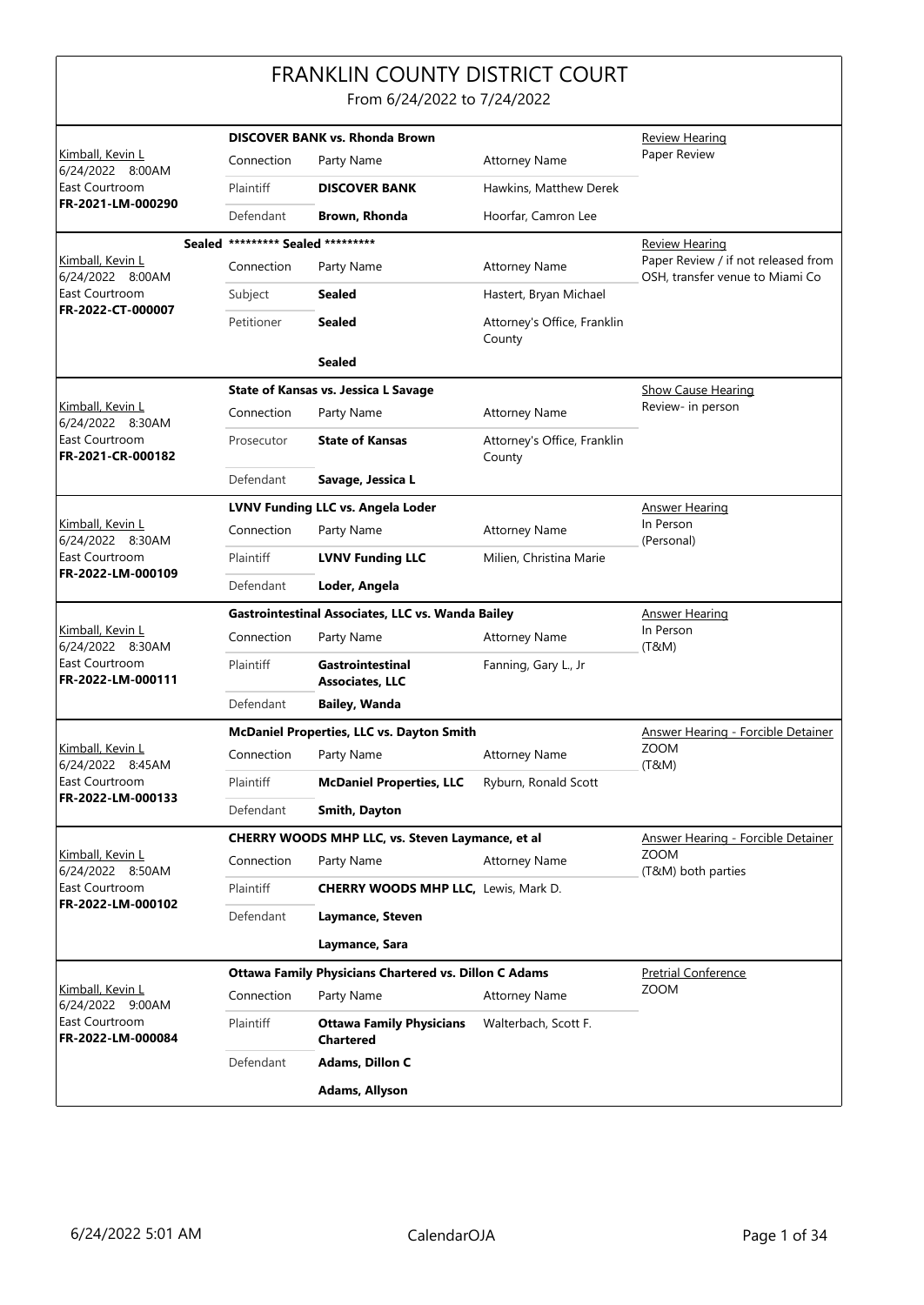|                                                                          |                                   | Michel Topp, et al vs. Dawn Garber, et al        | <b>Answer Hearing - Forcible Detainer</b> |                                   |  |
|--------------------------------------------------------------------------|-----------------------------------|--------------------------------------------------|-------------------------------------------|-----------------------------------|--|
| Kimball, Kevin L<br>6/24/2022 9:15AM                                     | Connection                        | Party Name                                       | <b>Attorney Name</b>                      | <b>ZOOM</b><br>(T&M) both parties |  |
| East Courtroom<br>FR-2022-LM-000136                                      | Plaintiff                         | <b>Topp, Michel</b>                              | Keating, Daniel Joseph                    |                                   |  |
|                                                                          |                                   | Topp, Linda                                      | Keating, Daniel Joseph                    |                                   |  |
|                                                                          | Defendant                         | Garber, Dawn                                     |                                           |                                   |  |
|                                                                          |                                   | Haygood, Reginald                                |                                           |                                   |  |
|                                                                          |                                   | Cheryl A Stiffler vs. Josh Duckworth             |                                           | <b>Small Claims Trial</b>         |  |
| Kimball, Kevin L<br>6/24/2022 10:00AM                                    | Connection                        | Party Name                                       | <b>Attorney Name</b>                      | In Person<br>(Personal)           |  |
| East Courtroom<br>FR-2022-SC-000004                                      | Plaintiff                         | <b>Stiffler, Cheryl A</b>                        |                                           |                                   |  |
|                                                                          | Defendant                         | Duckworth, Josh                                  |                                           |                                   |  |
|                                                                          |                                   | LBT, LLC owner Lane Town vs. Ottawa Country Club |                                           | <b>Small Claims Trial</b>         |  |
| Kimball, Kevin L<br>6/24/2022 10:30AM                                    | Connection                        | Party Name                                       | <b>Attorney Name</b>                      | In Person<br>(Personal)           |  |
| East Courtroom<br>FR-2022-SC-000005                                      | Plaintiff                         | LBT, LLC owner Lane<br>Town                      |                                           |                                   |  |
|                                                                          | Defendant                         | <b>Ottawa Country Club</b>                       |                                           |                                   |  |
|                                                                          |                                   | State of Kansas vs. Kayla Rose Underwood         |                                           | <b>Status Conference</b>          |  |
| Kimball, Kevin L<br>6/24/2022 1:30PM                                     | Connection                        | Party Name                                       | <b>Attorney Name</b>                      | in person-- tracking w/ felony    |  |
| East Courtroom<br>2018-TR-001093                                         | Prosecutor                        | <b>State of Kansas</b>                           | Attorney's Office, Franklin<br>County     |                                   |  |
|                                                                          | Defendant                         | Underwood, Kayla R                               | Harris, Albert Fred, III                  |                                   |  |
|                                                                          |                                   | State of Kansas vs. Kayla R Underwood            |                                           | Preliminary Hearing (CR)          |  |
| Kimball, Kevin L<br>6/24/2022 1:30PM<br>East Courtroom<br>2020-CR-000229 | Connection                        | Party Name                                       | <b>Attorney Name</b>                      | In person                         |  |
|                                                                          | Prosecutor                        | <b>State of Kansas</b>                           | Attorney's Office, Franklin<br>County     |                                   |  |
|                                                                          | Defendant                         | Underwood, Kayla R                               | Harris, Albert Fred, III                  |                                   |  |
|                                                                          |                                   | State of Kansas vs. Kayla Rose Underwood         | <b>Status Conference</b>                  |                                   |  |
| Kimball, Kevin L<br>6/24/2022 1:30PM                                     | Connection                        | Party Name                                       | <b>Attorney Name</b>                      | in person--tracking w/ felony     |  |
| East Courtroom<br>2020-TR-000368                                         | Prosecutor                        | <b>State of Kansas</b>                           | Attorney's Office, Franklin<br>County     |                                   |  |
|                                                                          | Defendant                         | Underwood, Kayla R                               | Harris, Albert Fred, III                  |                                   |  |
|                                                                          |                                   | State of Kansas vs. Kayla R Underwood            |                                           | Preliminary Hearing (CR)          |  |
| Kimball, Kevin L<br>6/24/2022 2:30PM                                     | Connection                        | Party Name                                       | <b>Attorney Name</b>                      | in person                         |  |
| East Courtroom<br>2020-CR-000308                                         | Prosecutor                        | <b>State of Kansas</b>                           | Attorney's Office, Franklin<br>County     |                                   |  |
|                                                                          | Defendant                         | Underwood, Kayla R                               | Harris, Albert Fred, III                  |                                   |  |
|                                                                          |                                   | State of Kansas vs. Kayla R Underwood            |                                           | <b>Preliminary Hearing (CR)</b>   |  |
| Kimball, Kevin L<br>6/24/2022 3:30PM                                     | Connection                        | Party Name                                       | <b>Attorney Name</b>                      | in person                         |  |
| East Courtroom<br>FR-2020-CR-000386                                      | Prosecutor                        | <b>State of Kansas</b>                           | Attorney's Office, Franklin<br>County     |                                   |  |
|                                                                          | Defendant                         | Underwood, Kayla R                               | Harris, Albert Fred, III                  |                                   |  |
|                                                                          | Sealed ********* Sealed ********* |                                                  |                                           | PFA/PFS Hearing                   |  |
| Kimball, Kevin L<br>6/27/2022 8:30AM                                     | Connection                        | Party Name                                       | <b>Attorney Name</b>                      | In person status- hire attorney?  |  |
| East Courtroom                                                           | Petitioner                        | Sealed                                           |                                           |                                   |  |
| FR-2022-DM-000119                                                        | Respondent                        | <b>Sealed</b>                                    |                                           |                                   |  |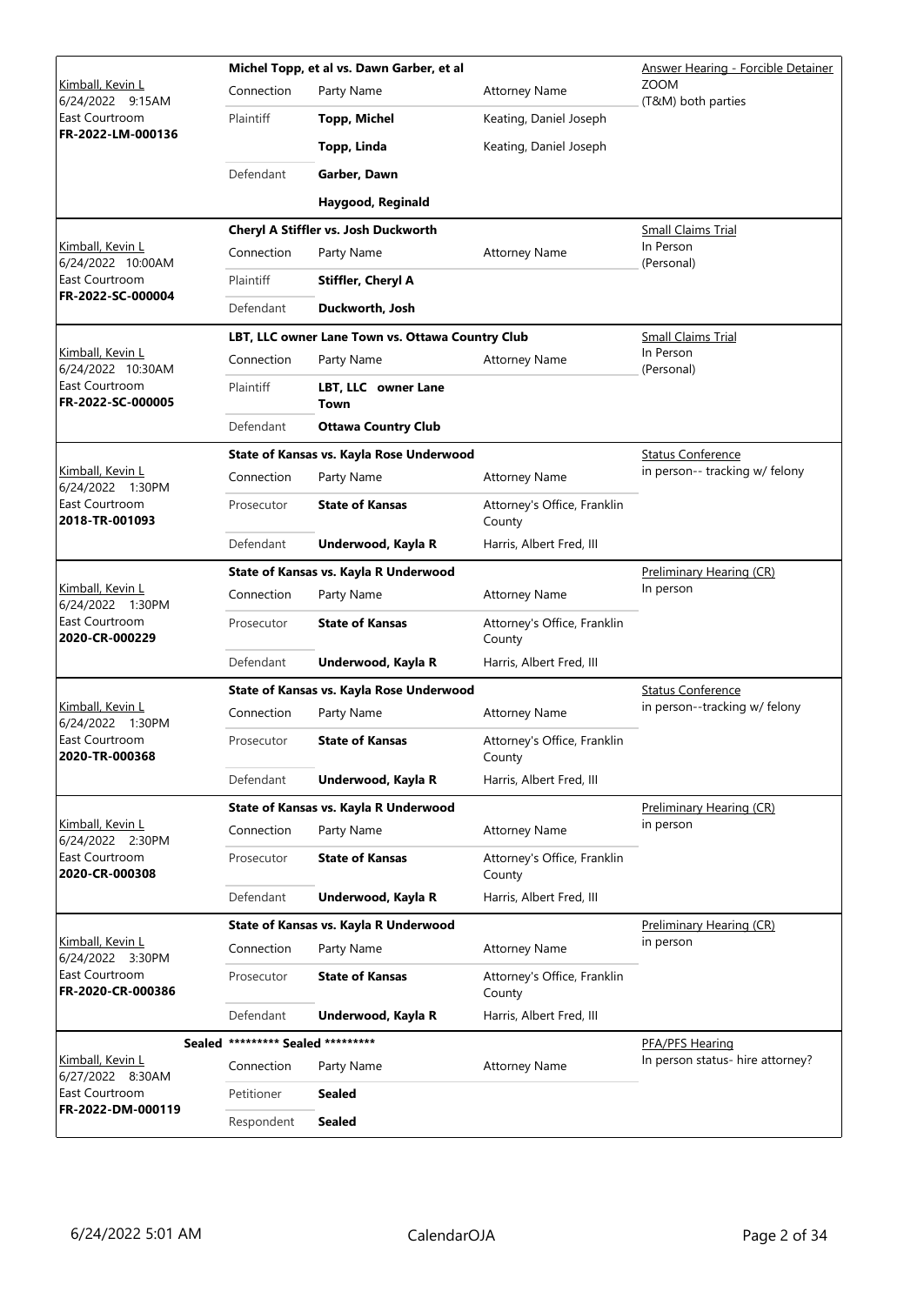|                                             |            | Sealed ********* Sealed ********* |                                          |                                       | PFA/PFS Hearing                                                           |
|---------------------------------------------|------------|-----------------------------------|------------------------------------------|---------------------------------------|---------------------------------------------------------------------------|
| Kimball, Kevin L<br>6/27/2022 8:40AM        |            | Connection                        | Party Name                               | <b>Attorney Name</b>                  | In Person - NO TEMP ORDERS                                                |
| East Courtroom                              |            | Dependent                         | <b>Sealed</b>                            |                                       |                                                                           |
| FR-2022-DM-000134                           |            |                                   | <b>Sealed</b>                            |                                       |                                                                           |
|                                             |            | Petitioner                        | <b>Sealed</b>                            |                                       |                                                                           |
|                                             |            | Respondent                        | <b>Sealed</b>                            |                                       |                                                                           |
|                                             |            | Sealed ********* Sealed ********* |                                          |                                       | PFA/PFS Hearing                                                           |
| Kimball, Kevin L<br>6/27/2022 8:50AM        |            | Connection                        | Party Name                               | <b>Attorney Name</b>                  | In Person                                                                 |
| East Courtroom                              |            | Petitioner                        | <b>Sealed</b>                            |                                       |                                                                           |
| FR-2022-DM-000140                           |            | Respondent                        | <b>Sealed</b>                            |                                       |                                                                           |
|                                             |            | Sealed ********* Sealed ********* |                                          |                                       | PFA/PFS Hearing                                                           |
| Kimball, Kevin L<br>6/27/2022 9:00AM        |            | Connection                        | Party Name                               | <b>Attorney Name</b>                  |                                                                           |
| East Courtroom                              |            | Other Party                       | <b>Sealed</b>                            |                                       |                                                                           |
| FR-2022-DM-000142                           |            |                                   | <b>Sealed</b>                            |                                       |                                                                           |
|                                             |            | Petitioner                        | <b>Sealed</b>                            |                                       |                                                                           |
|                                             |            | Respondent                        | <b>Sealed</b>                            |                                       |                                                                           |
|                                             |            |                                   | State of Kansas vs. Devin W. Fuller      |                                       | <b>Status Conference</b>                                                  |
| Kimball, Kevin L<br>6/27/2022 9:00AM        |            | Connection                        | Party Name                               | <b>Attorney Name</b>                  | zoom                                                                      |
| East Courtroom<br>FR-2022-CR-000138         | Prosecutor | <b>State of Kansas</b>            | Attorney's Office, Franklin<br>County    |                                       |                                                                           |
|                                             |            | Defendant                         | Fuller, Devin W.                         | Boyd, John Arthur                     |                                                                           |
|                                             |            |                                   | <b>State of Kansas vs. Cayson Wilson</b> |                                       | <b>Status Conference</b>                                                  |
| Kimball, Kevin L<br>6/27/2022 9:01AM        |            | Connection                        | Party Name                               | <b>Attorney Name</b>                  | zoom                                                                      |
| East Courtroom<br>FR-2022-CR-000075         |            | Prosecutor                        | <b>State of Kansas</b>                   | Attorney's Office, Franklin<br>County |                                                                           |
|                                             |            | Defendant                         | Wilson, Cayson                           | Boyd, John Arthur                     |                                                                           |
|                                             |            |                                   | <b>State of Kansas vs. Cayson Wilson</b> | <b>Status Conference</b>              |                                                                           |
| Kimball, Kevin L<br>6/27/2022 9:01AM        |            | Connection                        | Party Name                               | <b>Attorney Name</b>                  | zoom                                                                      |
| East Courtroom<br>FR-2022-CR-000036         |            | Prosecutor                        | <b>State of Kansas</b>                   | Attorney's Office, Franklin<br>County |                                                                           |
|                                             |            | Defendant                         | <b>Wilson, Cayson</b>                    | Boyd, John Arthur                     |                                                                           |
|                                             |            |                                   | <b>State of Kansas vs. Cayson Wilson</b> |                                       | <b>Status Conference</b>                                                  |
| Kimball, Kevin L<br>6/27/2022 9:01AM        |            | Connection                        | Party Name                               | <b>Attorney Name</b>                  | zoom                                                                      |
| East Courtroom<br>FR-2022-CR-000054         |            | Prosecutor                        | <b>State of Kansas</b>                   | Attorney's Office, Franklin<br>County |                                                                           |
|                                             |            | Defendant                         | <b>Wilson, Cayson</b>                    | Boyd, John Arthur                     |                                                                           |
|                                             |            | Sealed ********* Sealed ********* |                                          |                                       | PFA/PFS Hearing                                                           |
| Kimball, Kevin L<br>6/27/2022 9:10AM        |            | Connection                        | Party Name                               | <b>Attorney Name</b>                  | In Person                                                                 |
| East Courtroom<br>FR-2022-DM-000138         |            | Petitioner                        | <b>Sealed</b>                            |                                       |                                                                           |
|                                             |            | Respondent                        | <b>Sealed</b>                            |                                       |                                                                           |
|                                             | Sealed     | ********* Sealed *********        |                                          |                                       | PFA/PFS Hearing                                                           |
| <u>Kimball, Kevin L</u><br>6/27/2022 9:10AM |            | Connection                        | Party Name                               | <b>Attorney Name</b>                  | in person- no temp orders, set with<br>22DM138. Def never gave a for sure |
| East Courtroom<br>FR-2022-DM-000141         |            | Petitioner                        | Sealed                                   |                                       | answer on dism. or set for hearing.                                       |
|                                             |            | Respondent                        | <b>Sealed</b>                            |                                       |                                                                           |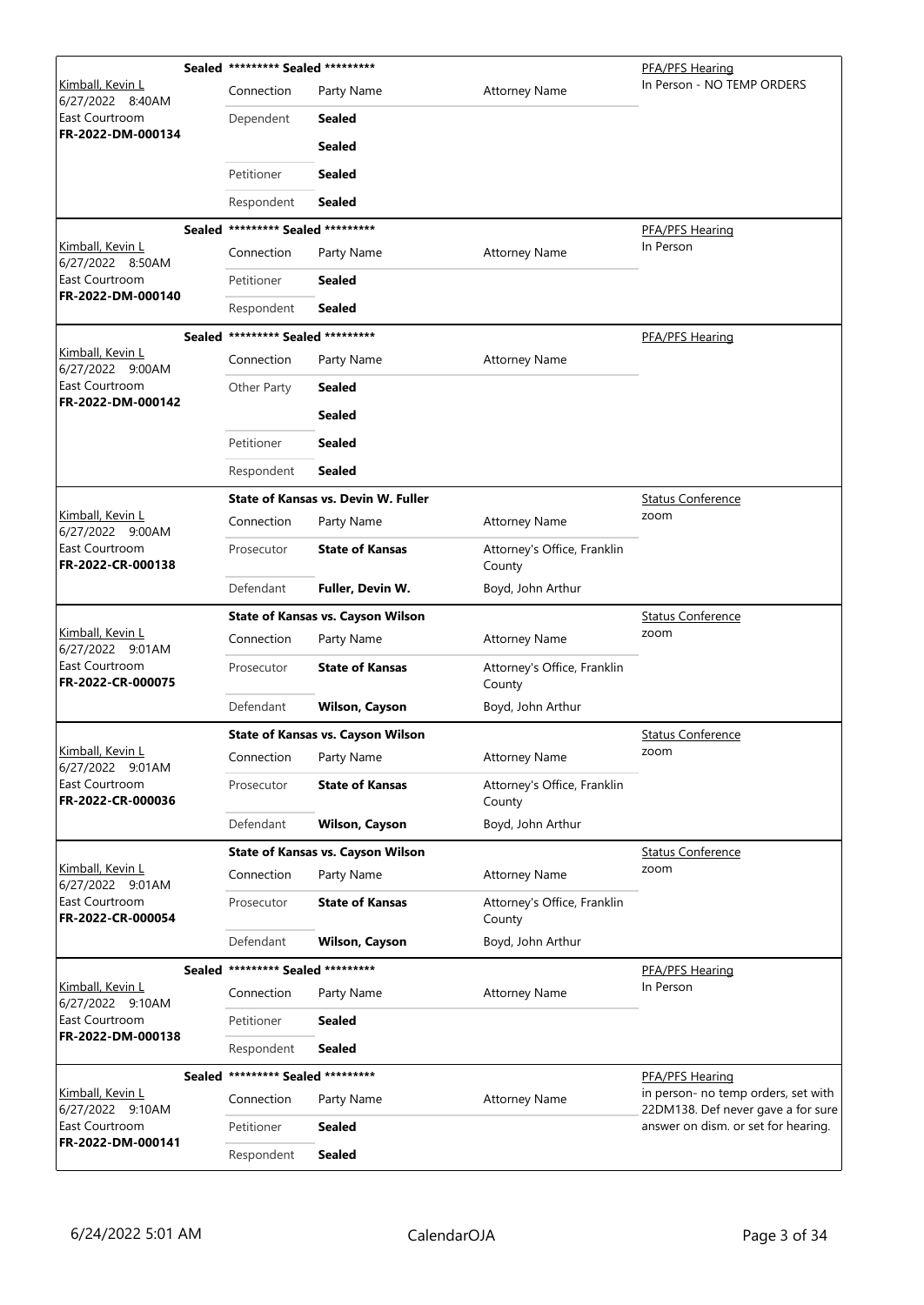|                                              | Sealed ********* Sealed ********* |                                                   |                                       | PFA/PFS Hearing                      |
|----------------------------------------------|-----------------------------------|---------------------------------------------------|---------------------------------------|--------------------------------------|
| Kimball, Kevin L<br>6/27/2022 9:20AM         | Connection                        | Party Name                                        | <b>Attorney Name</b>                  | In Person                            |
| East Courtroom<br>FR-2022-DM-000139          | Dependent                         | Sealed                                            |                                       |                                      |
|                                              |                                   | <b>Sealed</b>                                     |                                       |                                      |
|                                              | Petitioner                        | <b>Sealed</b>                                     |                                       |                                      |
|                                              | Respondent                        | Sealed                                            |                                       |                                      |
|                                              | Sealed ********* Sealed ********* |                                                   |                                       | <b>Status Conference</b>             |
| Kimball, Kevin L<br>6/27/2022 9:30AM         | Connection                        | Party Name                                        | <b>Attorney Name</b>                  | in person                            |
| East Courtroom<br>FR-2022-DM-000129          | Dependent                         | <b>Sealed</b>                                     |                                       |                                      |
|                                              | Petitioner                        | <b>Sealed</b>                                     |                                       |                                      |
|                                              | Respondent                        | <b>Sealed</b>                                     |                                       |                                      |
|                                              |                                   | <b>State of Kansas vs. Travis A. King</b>         |                                       | <b>Status Conference</b>             |
| Kimball, Kevin L<br>6/27/2022 10:00AM        | Connection                        | Party Name                                        | <b>Attorney Name</b>                  | zoom                                 |
| East Courtroom<br>FR-2022-CR-000032          | Prosecutor                        | <b>State of Kansas</b>                            | Attorney's Office, Franklin<br>County |                                      |
|                                              | Defendant                         | King, Travis A.                                   | Cole, Craig Everett                   |                                      |
|                                              |                                   | State of Kansas vs. Joshua G. Duncan              |                                       | First Appearance                     |
| <u>Kimball, Kevin L</u><br>6/27/2022 10:00AM | Connection                        | Party Name                                        | <b>Attorney Name</b>                  | with attorney / Zoom                 |
| East Courtroom<br>FR-2022-CR-000149          | Prosecutor                        | <b>State of Kansas</b>                            | Attorney's Office, Franklin<br>County |                                      |
|                                              | Defendant                         | Duncan, Joshua G.                                 | Cole, Craig Everett                   |                                      |
|                                              |                                   | <b>State of Kansas vs. Bret E. Motelet</b>        |                                       | <b>First Appearance</b>              |
| Kimball, Kevin L<br>6/27/2022 10:01AM        | Connection                        | Party Name                                        | <b>Attorney Name</b>                  | zoom                                 |
| East Courtroom<br>FR-2022-CR-000147          | Prosecutor                        | <b>State of Kansas</b>                            | Attorney's Office, Franklin<br>County |                                      |
|                                              | Defendant                         | Motelet, Bret E.                                  | Cole, Craig Everett                   |                                      |
|                                              |                                   | <b>State of Kansas vs. Bret E. Motelet</b>        |                                       | <u>Arraignment</u>                   |
| Kimball, Kevin L<br>6/27/2022 10:01AM        | Connection                        | Party Name                                        | <b>Attorney Name</b>                  | zoom                                 |
| East Courtroom<br>FR-2022-CR-000146          | Prosecutor                        | <b>State of Kansas</b>                            | Attorney's Office, Franklin<br>County |                                      |
|                                              | Defendant                         | Motelet, Bret E.                                  | Cole, Craig Everett                   |                                      |
|                                              |                                   | <b>State of Kansas vs. Bret E. Motelet</b>        |                                       | Arraignment                          |
| Kimball, Kevin L<br>6/27/2022 10:01AM        | Connection                        | Party Name                                        | <b>Attorney Name</b>                  | zoom                                 |
| East Courtroom<br>FR-2022-CR-000145          | Prosecutor                        | <b>State of Kansas</b>                            | Attorney's Office, Franklin<br>County |                                      |
|                                              | Defendant                         | Motelet, Bret E.                                  |                                       |                                      |
|                                              |                                   | <b>State of Kansas vs. Sterling K. Cooper</b>     |                                       | <b>Status Conference</b>             |
| Kimball, Kevin L<br>6/27/2022 10:30AM        | Connection                        | Party Name                                        | <b>Attorney Name</b>                  | zoom                                 |
| East Courtroom<br>FR-2022-CR-000035          | Prosecutor                        | <b>State of Kansas</b>                            | Attorney's Office, Franklin<br>County |                                      |
|                                              | Defendant                         | Cooper, Sterling K.                               | Rivera, Vincent James                 |                                      |
|                                              |                                   | <b>State of Kansas vs. James Arthur Catanzaro</b> |                                       | <b>Sentencing</b>                    |
| <u>Kimball, Kevin L</u><br>6/27/2022 10:31AM | Connection                        | Party Name                                        | <b>Attorney Name</b>                  | zoom- Defendant must be in<br>person |
| East Courtroom<br>FR-2021-TR-000565          | Prosecutor                        | <b>State of Kansas</b>                            | Attorney's Office, Franklin<br>County |                                      |
|                                              | Defendant                         | <b>Catanzaro, James Arthur</b>                    | Curry, Dustin John                    |                                      |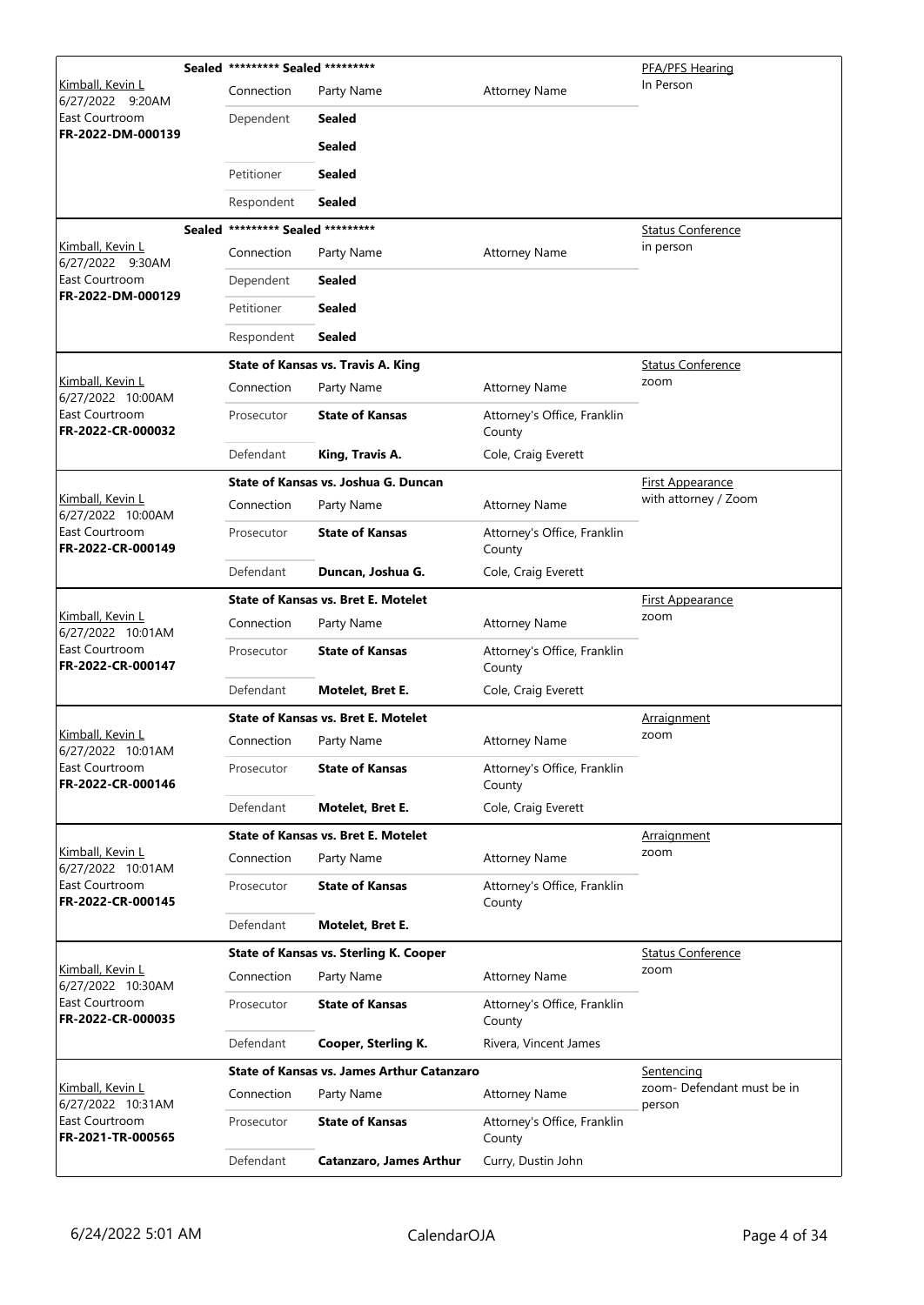|                                       |            | State of Kansas vs. James Arthur Catanzaro        | <u>Sentencing</u>                     |                             |
|---------------------------------------|------------|---------------------------------------------------|---------------------------------------|-----------------------------|
| Kimball, Kevin L<br>6/27/2022 10:31AM | Connection | Party Name                                        | <b>Attorney Name</b>                  | zoom- Defendant in person   |
| East Courtroom<br>FR-2021-TR-000566   | Prosecutor | <b>State of Kansas</b>                            | Attorney's Office, Franklin<br>County |                             |
|                                       | Defendant  | <b>Catanzaro, James Arthur</b>                    | Curry, Dustin John                    |                             |
|                                       |            | <b>State of Kansas vs. James Arthur Catanzaro</b> |                                       | Sentencing                  |
| Kimball, Kevin L<br>6/27/2022 10:31AM | Connection | Party Name                                        | <b>Attorney Name</b>                  | zoom- Def must be in person |
| East Courtroom<br>FR-2021-CR-000138   | Prosecutor | <b>State of Kansas</b>                            | Attorney's Office, Franklin<br>County |                             |
|                                       | Defendant  | <b>Catanzaro, James Arthur</b>                    | Curry, Dustin John                    |                             |
|                                       |            | State of Kansas vs. Joshua D Anderson             |                                       | <u>Arraignment</u>          |
| Kimball, Kevin L<br>6/27/2022 11:00AM | Connection | Party Name                                        | <b>Attorney Name</b>                  | zoom                        |
| East Courtroom<br>FR-2022-CR-000065   | Prosecutor | <b>State of Kansas</b>                            | Attorney's Office, Franklin<br>County |                             |
|                                       | Defendant  | Anderson, Joshua D                                | Heathman, James Carl                  |                             |
|                                       |            | <b>State of Kansas vs. Ethel Mae Brady</b>        |                                       | <b>Status Conference</b>    |
| Kimball, Kevin L<br>6/27/2022 11:30AM | Connection | Party Name                                        | <b>Attorney Name</b>                  | zoom                        |
| East Courtroom<br>FR-2021-CR-000114   | Prosecutor | <b>State of Kansas</b>                            | Attorney's Office, Franklin<br>County |                             |
|                                       | Defendant  | <b>Brady, Ethel Mae</b>                           | Bayne, William Edward                 |                             |
|                                       |            | State of Kansas vs. Shondi R. Larios              |                                       | <b>Status Conference</b>    |
| Kimball, Kevin L<br>6/27/2022 1:00PM  | Connection | Party Name                                        | <b>Attorney Name</b>                  | waiver-zoom                 |
| FR-2021-CR-000137                     | Prosecutor | <b>State of Kansas</b>                            | Attorney's Office, Franklin<br>County |                             |
|                                       | Defendant  | Larios, Shondi R.                                 | Ivan, John                            |                             |
|                                       |            | State of Kansas vs. Stephen M. Luther             | <b>Status Conference</b>              |                             |
| Kimball, Kevin L<br>6/27/2022 1:01PM  | Connection | Party Name                                        | <b>Attorney Name</b>                  | zoom- Mot. to Resume        |
| FR-2021-CR-000235                     | Prosecutor | <b>State of Kansas</b>                            | Attorney's Office, Franklin<br>County |                             |
|                                       | Defendant  | Luther, Stephen M.                                | Duma, Michael Christian               |                             |
|                                       |            | State of Kansas vs. Stephen M. Luther             |                                       | <b>Status Conference</b>    |
| Kimball, Kevin L<br>6/27/2022 1:01PM  | Connection | Party Name                                        | <b>Attorney Name</b>                  | zoom                        |
| FR-2022-CR-000119                     | Prosecutor | <b>State of Kansas</b>                            | Attorney's Office, Franklin<br>County |                             |
|                                       | Defendant  | Luther, Stephen M.                                | Duma, Michael Christian               |                             |
|                                       |            | <b>State of Kansas vs. James Robert Moore</b>     |                                       | <b>Status Conference</b>    |
| Kimball, Kevin L<br>6/27/2022 1:02PM  | Connection | Party Name                                        | <b>Attorney Name</b>                  | zoom                        |
| FR-2021-CR-000196                     | Prosecutor | <b>State of Kansas</b>                            | Attorney's Office, Franklin<br>County |                             |
|                                       | Defendant  | <b>Moore, James Robert</b>                        | Johnson, Robert Edward, II            |                             |
|                                       |            | State of Kansas vs. James Robert Moore, Sr        |                                       | <b>Status Conference</b>    |
| Kimball, Kevin L<br>6/27/2022 1:02PM  | Connection | Party Name                                        | <b>Attorney Name</b>                  | zoom                        |
| FR-2021-CR-000145                     | Prosecutor | <b>State of Kansas</b>                            | Attorney's Office, Franklin<br>County |                             |
|                                       | Defendant  | Moore, James Robert, Sr                           | Johnson, Robert Edward, II            |                             |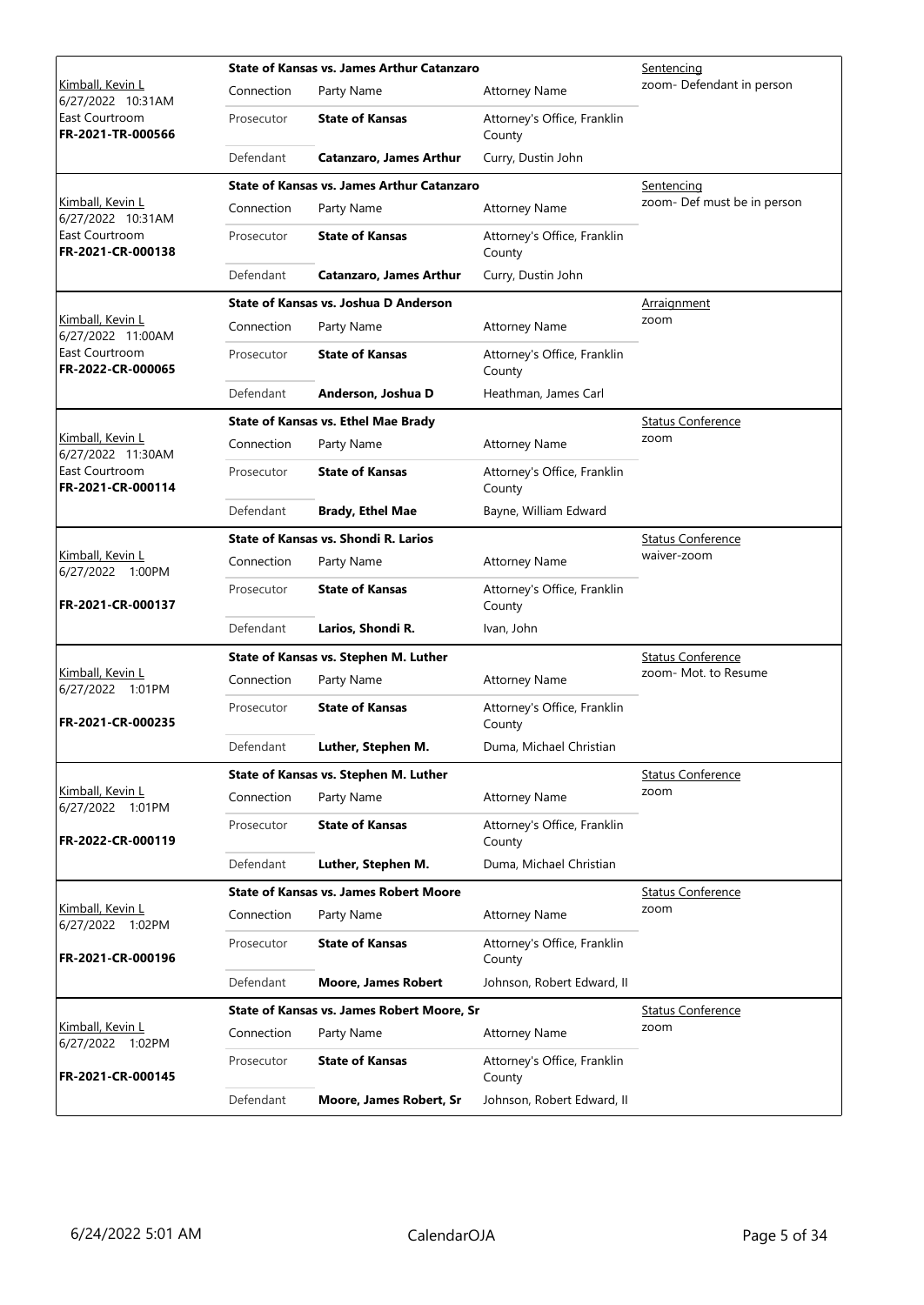|                                             |            | State of Kansas vs. Thomas G. Landwehr       | Arraignment                           |                           |
|---------------------------------------------|------------|----------------------------------------------|---------------------------------------|---------------------------|
| <u>Kimball, Kevin L</u><br>6/29/2022 8:30AM | Connection | Party Name                                   | <b>Attorney Name</b>                  | In Person                 |
| East Courtroom<br>FR-2022-TR-000214         | Prosecutor | <b>State of Kansas</b>                       | Attorney's Office, Franklin<br>County |                           |
|                                             | Defendant  | Landwehr, Thomas G.                          |                                       |                           |
|                                             |            | <b>State of Kansas vs. ZACHERY N DAILEY</b>  |                                       | <b>Arraignment</b>        |
| Kimball, Kevin L<br>6/29/2022 8:30AM        | Connection | Party Name                                   | <b>Attorney Name</b>                  | In Person                 |
| East Courtroom<br>FR-2022-TR-000196         | Prosecutor | <b>State of Kansas</b>                       | Attorney's Office, Franklin<br>County |                           |
|                                             | Defendant  | DAILEY, ZACHERY N                            |                                       |                           |
|                                             |            | State of Kansas vs. Angela Kristine Zagar    |                                       | <b>Arraignment</b>        |
| Kimball, Kevin L<br>6/29/2022 8:30AM        | Connection | Party Name                                   | <b>Attorney Name</b>                  | In Person Bond            |
| East Courtroom<br>FR-2022-TR-000266         | Prosecutor | <b>State of Kansas</b>                       | Attorney's Office, Franklin<br>County |                           |
|                                             | Defendant  | Zagar, Angela Kristine                       |                                       |                           |
|                                             |            | <b>State of Kansas vs. Mikael D Englund</b>  |                                       | <b>Show Cause Hearing</b> |
| <u>Kimball, Kevin L</u><br>6/29/2022 9:00AM | Connection | Party Name                                   | <b>Attorney Name</b>                  | zoom                      |
| East Courtroom<br>FR-2021-CR-000320         | Prosecutor | <b>State of Kansas</b>                       | Attorney's Office, Franklin<br>County |                           |
|                                             | Defendant  | <b>Englund, Mikael D</b>                     | Falls, Joseph Allen                   |                           |
| Kimball, Kevin L<br>6/29/2022 9:00AM        |            | State of Kansas vs. Illia June Bateson       | <b>Status Conference</b>              |                           |
|                                             | Connection | Party Name                                   | <b>Attorney Name</b>                  | zoom                      |
| East Courtroom<br>FR-2021-TR-000358         | Prosecutor | <b>State of Kansas</b>                       | Attorney's Office, Franklin<br>County |                           |
|                                             | Defendant  | <b>Bateson, Illia June</b>                   | Vignery, Tonya Renea                  |                           |
|                                             |            | <b>State of Kansas vs. MARQUAL A JACKSON</b> | <b>Status Conference</b>              |                           |
| Kimball, Kevin L<br>6/29/2022 9:00AM        | Connection | Party Name                                   | <b>Attorney Name</b>                  | Zoom                      |
| East Courtroom<br>FR-2021-TR-000677         | Prosecutor | <b>State of Kansas</b>                       | Attorney's Office, Franklin<br>County |                           |
|                                             | Defendant  | <b>JACKSON, MARQUAL A</b>                    |                                       |                           |
|                                             |            | State of Kansas vs. Bruce Joe Holloway, Jr   |                                       | <b>Status Conference</b>  |
| Kimball, Kevin L<br>6/29/2022 9:00AM        | Connection | Party Name                                   | <b>Attorney Name</b>                  | ZOOM                      |
| East Courtroom<br>FR-2021-TR-000107         | Prosecutor | <b>State of Kansas</b>                       | Attorney's Office, Franklin<br>County |                           |
|                                             | Defendant  | Holloway, Bruce Joe, Jr                      | Hastert, Bryan Michael                |                           |
|                                             |            | State of Kansas vs. Daniel Thomas Yarbro     |                                       | <b>Status Conference</b>  |
| Kimball, Kevin L<br>6/29/2022 9:30AM        | Connection | Party Name                                   | <b>Attorney Name</b>                  | zoom                      |
| East Courtroom<br>FR-2021-TR-000595         | Prosecutor | <b>State of Kansas</b>                       | Attorney's Office, Franklin<br>County |                           |
|                                             | Defendant  | <b>Yarbro, Daniel Thomas</b>                 | Hastert, Bryan Michael                |                           |
|                                             |            | State of Kansas vs. Fai Peko, JR             |                                       | Sentencing                |
| <u>Kimball, Kevin L</u><br>6/29/2022 9:30AM | Connection | Party Name                                   | <b>Attorney Name</b>                  |                           |
| East Courtroom<br>FR-2022-CR-000031         | Prosecutor | <b>State of Kansas</b>                       | Attorney's Office, Franklin<br>County |                           |
|                                             | Defendant  | Peko, Fai, Jr                                | Hastert, Bryan Michael                |                           |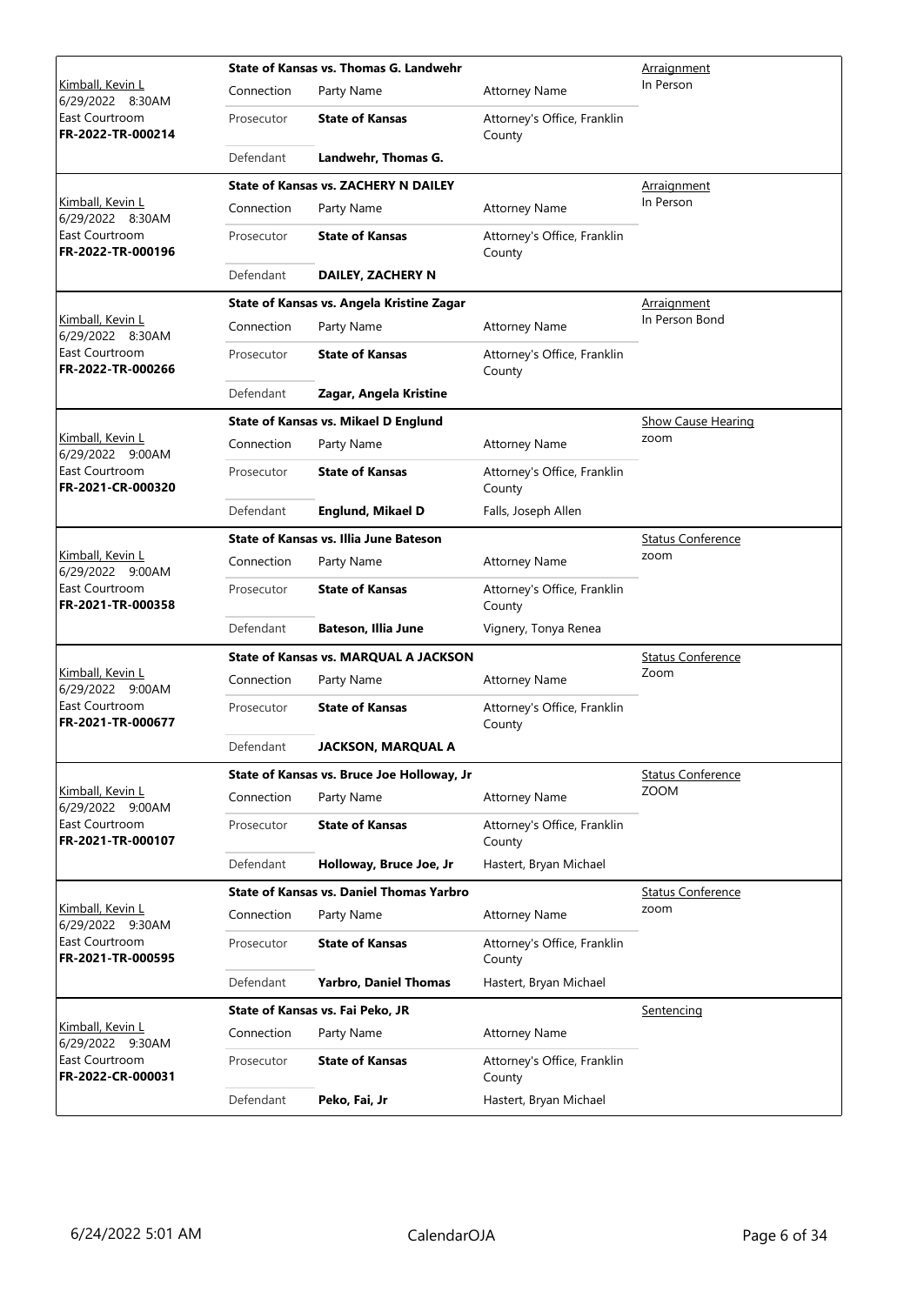|                                                                          |            | State of Kansas vs. Benjamin Oleg Nelson     | <u>First Appearance</u>               |                          |
|--------------------------------------------------------------------------|------------|----------------------------------------------|---------------------------------------|--------------------------|
| <u>Kimball, Kevin L</u><br>6/29/2022 9:30AM                              | Connection | Party Name                                   | <b>Attorney Name</b>                  | zoom                     |
| East Courtroom<br>FR-2022-CR-000113                                      | Prosecutor | <b>State of Kansas</b>                       | Attorney's Office, Franklin<br>County |                          |
|                                                                          | Defendant  | Nelson, Benjamin Oleg                        | Hastert, Bryan Michael                |                          |
|                                                                          |            | <b>State of Kansas vs. Abel Efrain Perea</b> |                                       | <b>Status Conference</b> |
| Kimball, Kevin L<br>6/29/2022 9:30AM                                     | Connection | Party Name                                   | <b>Attorney Name</b>                  | zoom                     |
| East Courtroom<br>FR-2022-CR-000121                                      | Prosecutor | <b>State of Kansas</b>                       | Attorney's Office, Franklin<br>County |                          |
|                                                                          | Defendant  | Perea, Abel Efrain                           | Hastert, Bryan Michael                |                          |
|                                                                          |            | State of Kansas vs. Sean C. Shehan           |                                       | <b>Status Conference</b> |
| Kimball, Kevin L<br>6/29/2022 9:30AM                                     | Connection | Party Name                                   | <b>Attorney Name</b>                  | zoom                     |
| East Courtroom<br>FR-2022-CR-000131                                      | Prosecutor | <b>State of Kansas</b>                       | Attorney's Office, Franklin<br>County |                          |
|                                                                          | Defendant  | Shehan, Sean C.                              | Hastert, Bryan Michael                |                          |
|                                                                          |            | State of Kansas vs. Michael S. Shaw          |                                       | <b>Status Conference</b> |
| <u>Kimball, Kevin L</u><br>6/29/2022 9:30AM                              | Connection | Party Name                                   | <b>Attorney Name</b>                  | zoom                     |
| East Courtroom<br>FR-2022-CR-000143                                      | Prosecutor | <b>State of Kansas</b>                       | Attorney's Office, Franklin<br>County |                          |
|                                                                          | Defendant  | Shaw, Michael S.                             | Hastert, Bryan Michael                |                          |
| Kimball, Kevin L<br>6/29/2022 9:31AM<br>East Courtroom<br>2020-CR-000084 |            | <b>State of Kansas vs. Jesse D Osborn</b>    |                                       | <b>Status Conference</b> |
|                                                                          | Connection | Party Name                                   | <b>Attorney Name</b>                  | zoom                     |
|                                                                          | Prosecutor | <b>State of Kansas</b>                       | Attorney's Office, Franklin<br>County |                          |
|                                                                          | Defendant  | Osborn, Jesse D                              | Hastert, Bryan Michael                |                          |
|                                                                          |            | State of Kansas vs. Jesse D Osborn           | <b>Status Conference</b>              |                          |
| <u>Kimball, Kevin L</u><br>6/29/2022 9:31AM                              | Connection | Party Name                                   | <b>Attorney Name</b>                  | zoom                     |
| East Courtroom<br>2020-CR-000185                                         | Prosecutor | <b>State of Kansas</b>                       | Attorney's Office, Franklin<br>County |                          |
|                                                                          | Defendant  | Osborn, Jesse D                              |                                       |                          |
|                                                                          |            | State of Kansas vs. Krystal L Nelson         |                                       | <b>Status Conference</b> |
| Kimball, Kevin L<br>6/29/2022 10:30AM                                    | Connection | Party Name                                   | <b>Attorney Name</b>                  | zoom                     |
| East Courtroom<br>FR-2022-CR-000097                                      | Prosecutor | <b>State of Kansas</b>                       | Attorney's Office, Franklin<br>County |                          |
|                                                                          | Defendant  | Nelson, Krystal L                            | Falls, Joseph Allen                   |                          |
|                                                                          |            | <b>State of Kansas vs. Shawn M. Scott</b>    |                                       | <b>Status Conference</b> |
| Kimball, Kevin L<br>6/29/2022 10:30AM                                    | Connection | Party Name                                   | <b>Attorney Name</b>                  | zoom                     |
| East Courtroom<br>FR-2022-CR-000133                                      | Prosecutor | <b>State of Kansas</b>                       | Attorney's Office, Franklin<br>County |                          |
|                                                                          | Defendant  | Scott, Shawn M.                              | Falls, Joseph Allen                   |                          |
|                                                                          |            | State of Kansas vs. Philip J. Guyle, JR      |                                       | Arraignment              |
| Kimball, Kevin L<br>6/29/2022 10:30AM                                    | Connection | Party Name                                   | <b>Attorney Name</b>                  | zoom                     |
| East Courtroom<br>FR-2022-CR-000148                                      | Prosecutor | <b>State of Kansas</b>                       | Attorney's Office, Franklin<br>County |                          |
|                                                                          | Defendant  | Guyle, Philip J., Jr                         | Falls, Joseph Allen                   |                          |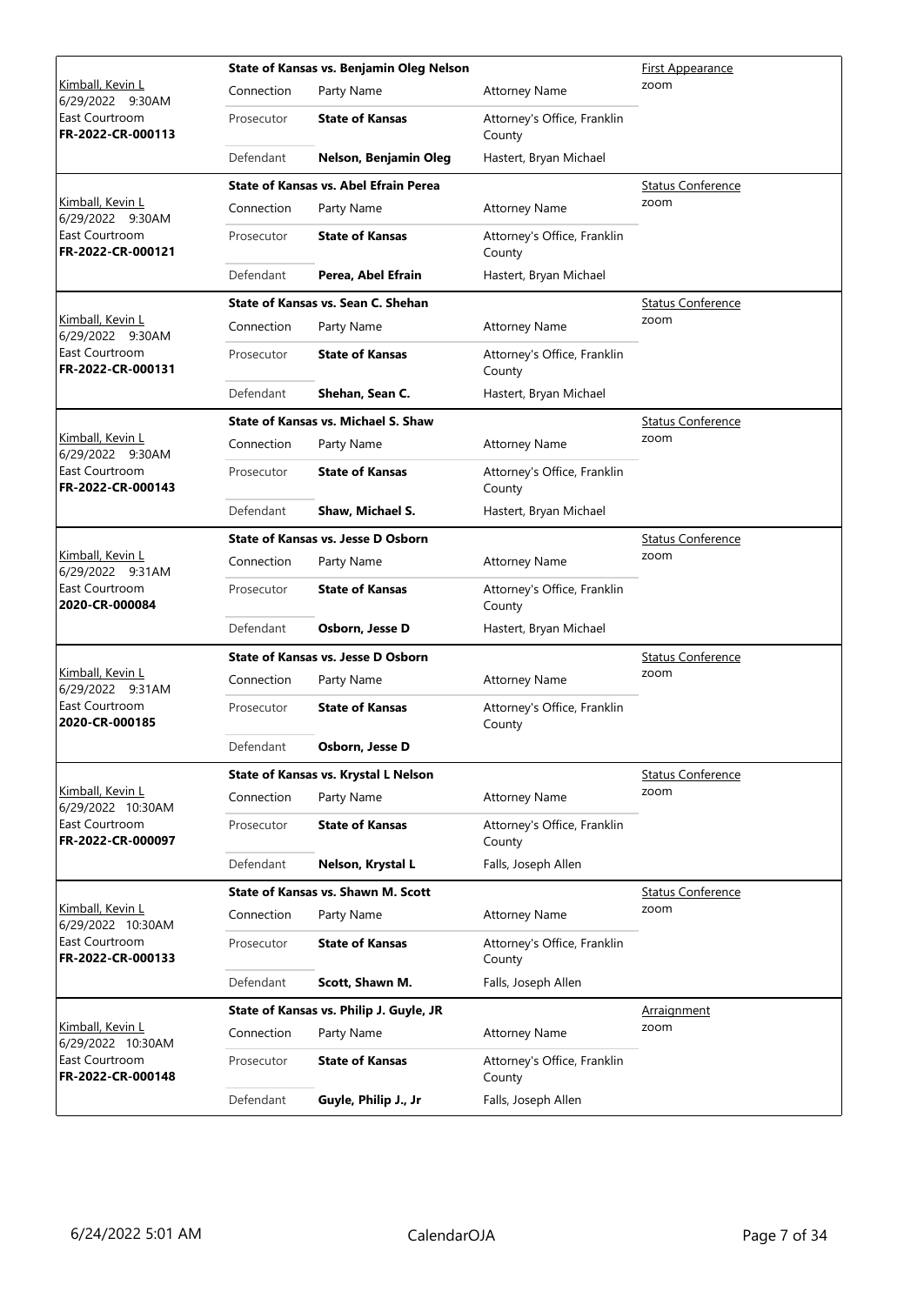|                                              |            | State of Kansas vs. Alesa D. Buchanan            | <b>Status Conference</b>              |                          |
|----------------------------------------------|------------|--------------------------------------------------|---------------------------------------|--------------------------|
| <u>Kimball, Kevin L</u><br>6/29/2022 10:31AM | Connection | Party Name                                       | <b>Attorney Name</b>                  | zoom                     |
| East Courtroom<br>FR-2022-CR-000039          | Prosecutor | <b>State of Kansas</b>                           | Attorney's Office, Franklin<br>County |                          |
|                                              | Defendant  | Buchanan, Alesa D.                               | Falls, Joseph Allen                   |                          |
|                                              |            | State of Kansas vs. Alesa D. Buchanan            |                                       | <b>Status Conference</b> |
| Kimball, Kevin L<br>6/29/2022 10:31AM        | Connection | Party Name                                       | <b>Attorney Name</b>                  | zoom                     |
| East Courtroom<br>FR-2022-CR-000057          | Prosecutor | <b>State of Kansas</b>                           | Attorney's Office, Franklin<br>County |                          |
|                                              | Defendant  | Buchanan, Alesa D.                               | Falls, Joseph Allen                   |                          |
|                                              |            | State of Kansas vs. Kyle J.C. Morris             |                                       | <b>Status Conference</b> |
| Kimball, Kevin L<br>6/29/2022 10:32AM        | Connection | Party Name                                       | <b>Attorney Name</b>                  | zoom                     |
| East Courtroom<br>FR-2022-CR-000077          | Prosecutor | <b>State of Kansas</b>                           | Attorney's Office, Franklin<br>County |                          |
|                                              | Defendant  | Morris, Kyle J.C.                                | Falls, Joseph Allen                   |                          |
|                                              |            | State of Kansas vs. Kyle Jystyn Chance Morris    |                                       | <b>Status Conference</b> |
| <u>Kimball, Kevin L</u><br>6/29/2022 10:32AM | Connection | Party Name                                       | <b>Attorney Name</b>                  | zoom                     |
| East Courtroom<br>FR-2022-CR-000107          | Prosecutor | <b>State of Kansas</b>                           | Attorney's Office, Franklin<br>County |                          |
|                                              | Defendant  | Morris, Kyle Jystyn Chance Falls, Joseph Allen   |                                       |                          |
|                                              |            | State of Kansas vs. Kyle Justyn Chance Morris    | <b>Status Conference</b>              |                          |
| Kimball, Kevin L<br>6/29/2022 10:32AM        | Connection | Party Name                                       | <b>Attorney Name</b>                  | zoom                     |
| East Courtroom<br>FR-2022-CR-000108          | Prosecutor | <b>State of Kansas</b>                           | Attorney's Office, Franklin<br>County |                          |
|                                              | Defendant  | Morris, Kyle Justyn Chance Falls, Joseph Allen   |                                       |                          |
|                                              |            | <b>State of Kansas vs. JUSTICE NICOLE COATES</b> | <u>Arraignment</u>                    |                          |
| Kimball, Kevin L<br>6/29/2022 10:33AM        | Connection | Party Name                                       | <b>Attorney Name</b>                  | zoom                     |
| East Courtroom<br>FR-2022-TR-000133          | Prosecutor | <b>State of Kansas</b>                           | Attorney's Office, Franklin<br>County |                          |
|                                              | Defendant  | <b>COATES, JUSTICE NICOLE</b>                    | Falls, Joseph Allen                   |                          |
|                                              |            | <b>State of Kansas vs. JUSTICE NICOLE COATES</b> |                                       | Arraignment              |
| Kimball, Kevin L<br>6/29/2022 10:33AM        | Connection | Party Name                                       | <b>Attorney Name</b>                  | zoom                     |
| East Courtroom<br>FR-2022-TR-000210          | Prosecutor | <b>State of Kansas</b>                           | Attorney's Office, Franklin<br>County |                          |
|                                              | Defendant  | <b>COATES, JUSTICE NICOLE</b>                    | Falls, Joseph Allen                   |                          |
|                                              |            | <b>State of Kansas vs. Tyler M Malchose</b>      |                                       | Preliminary Hearing (CR) |
| Kimball, Kevin L<br>6/29/2022 1:30PM         | Connection | Party Name                                       | <b>Attorney Name</b>                  | in person                |
| East Courtroom<br>FR-2021-CR-000188          | Prosecutor | <b>State of Kansas</b>                           | Attorney's Office, Franklin<br>County |                          |
|                                              | Defendant  | <b>Malchose, Tyler M</b>                         | Boyd, John Arthur                     |                          |
|                                              |            | State of Kansas vs. John S Hildebrandt           |                                       | Preliminary Hearing (CR) |
| <u>Kimball, Kevin L</u><br>6/29/2022 2:00PM  | Connection | Party Name                                       | <b>Attorney Name</b>                  | in person                |
| East Courtroom<br>FR-2021-CR-000310          | Prosecutor | <b>State of Kansas</b>                           | Attorney's Office, Franklin<br>County |                          |
|                                              | Defendant  | Hildebrandt, John S                              | Boyd, John Arthur                     |                          |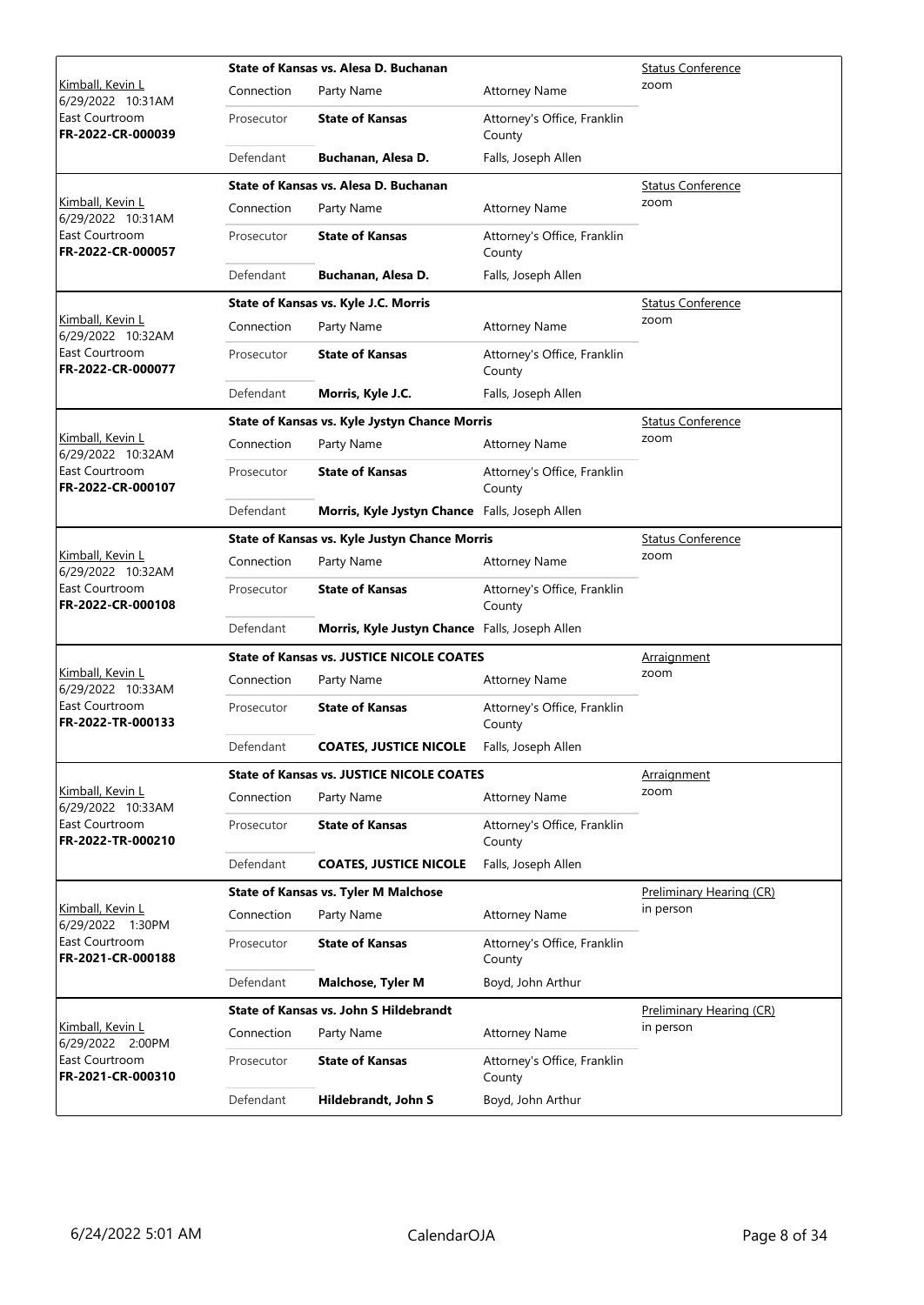|                                             | Sealed ********* Sealed ********* |                                                |                                       | Permanency - 1           |
|---------------------------------------------|-----------------------------------|------------------------------------------------|---------------------------------------|--------------------------|
| <u>Kimball, Kevin L</u><br>6/30/2022 9:00AM | Connection                        | Party Name                                     | <b>Attorney Name</b>                  | Zoom / chg CPG to APPLA  |
| East Courtroom<br>FR-2021-JC-000057         | Child in Need<br>of Care          | Sealed                                         | Polsley, Kathryn S.                   |                          |
|                                             | Petitioner                        | <b>Sealed</b>                                  | Attorney's Office, Franklin<br>County |                          |
|                                             | Guardian Ad<br>Litem              | <b>Sealed</b>                                  |                                       |                          |
|                                             | Sealed ********* Sealed ********* |                                                |                                       | Hearing                  |
| Kimball, Kevin L<br>6/30/2022 9:30AM        | Connection                        | Party Name                                     | <b>Attorney Name</b>                  | Zoom / on QRTP placement |
| East Courtroom<br>FR-2022-JC-000019         | Child in Need<br>of Care          | Sealed                                         | Vignery, Tonya Renea                  |                          |
|                                             | Petitioner                        | <b>Sealed</b>                                  | Attorney's Office, Franklin<br>County |                          |
|                                             | Guardian Ad                       | <b>Sealed</b>                                  |                                       |                          |
|                                             | Litem                             | <b>Sealed</b>                                  |                                       |                          |
|                                             |                                   | In the Matter of Jeremy Alexander Ward         |                                       | <b>Status Conference</b> |
| Kimball, Kevin L<br>6/30/2022 9:30AM        | Connection                        | Party Name                                     | <b>Attorney Name</b>                  | Zoom                     |
| East Courtroom<br>FR-2022-JV-000023         | Prosecutor                        | <b>State of Kansas</b>                         | Attorney's Office, Franklin<br>County |                          |
|                                             | Juvenile<br>Offender              | Ward, Jeremy Alexander                         | Polsley, Kathryn S.                   |                          |
|                                             |                                   | In the Matter of Jeremy Alexander Ward         |                                       | <b>Status Conference</b> |
| <u>Kimball, Kevin L</u><br>6/30/2022 9:30AM | Connection                        | Party Name                                     | <b>Attorney Name</b>                  | Zoom                     |
| East Courtroom<br>FR-2022-JV-000022         | Prosecutor                        | <b>State of Kansas</b>                         | Attorney's Office, Franklin<br>County |                          |
|                                             | Juvenile<br>Offender              | Ward, Jeremy Alexander                         | Polsley, Kathryn S.                   |                          |
|                                             |                                   | In the Matter of Jeremy Alexander Ward         |                                       | <b>Status Conference</b> |
| Kimball, Kevin L<br>6/30/2022 9:30AM        | Connection                        | Party Name                                     | <b>Attorney Name</b>                  | Zoom                     |
| East Courtroom<br>FR-2021-JV-000014         | Prosecutor                        | <b>State of Kansas</b>                         | Attorney's Office, Franklin<br>County |                          |
|                                             | Juvenile<br>Offender              | Ward, Jeremy Alexander                         | Polsley, Kathryn S.                   |                          |
|                                             |                                   | <b>State of Kansas vs. Ryan Richard Cox</b>    |                                       | <b>Status Conference</b> |
| Kimball, Kevin L<br>6/30/2022 1:00PM        | Connection                        | Party Name                                     | <b>Attorney Name</b>                  | Diversion ZOOM           |
| East Courtroom<br>FR-2021-TR-000510         | Prosecutor                        | <b>State of Kansas</b>                         | Attorney's Office, Franklin<br>County |                          |
|                                             | Defendant                         | Cox, Ryan Richard                              | Vignery, Tonya Renea                  |                          |
|                                             |                                   | <b>State of Kansas vs. Susan Carniel Nance</b> |                                       | <b>Status Conference</b> |
| <u>Kimball, Kevin L</u><br>6/30/2022 1:00PM | Connection                        | Party Name                                     | <b>Attorney Name</b>                  | <b>ZOOM</b>              |
| East Courtroom<br>2019-TR-000421            | Prosecutor                        | <b>State of Kansas</b>                         | Attorney's Office, Franklin<br>County |                          |
|                                             | Defendant                         | Nance, Susan Carniel                           | Vignery, Tonya Renea                  |                          |
|                                             | Public<br>Defender                | Vignery, Tonya Renea                           |                                       |                          |
|                                             |                                   | In the Matter of Austin Michael Hutchison      |                                       | <b>Arraignment</b>       |
| Kimball, Kevin L<br>6/30/2022 1:10PM        | Connection                        | Party Name                                     | <b>Attorney Name</b>                  | Zoom                     |
| East Courtroom<br>FR-2022-JV-000018         | Prosecutor                        | <b>State of Kansas</b>                         | Attorney's Office, Franklin<br>County |                          |
|                                             | Juvenile<br>Offender              | Hutchison, Austin Michael Vignery, Tonya Renea |                                       |                          |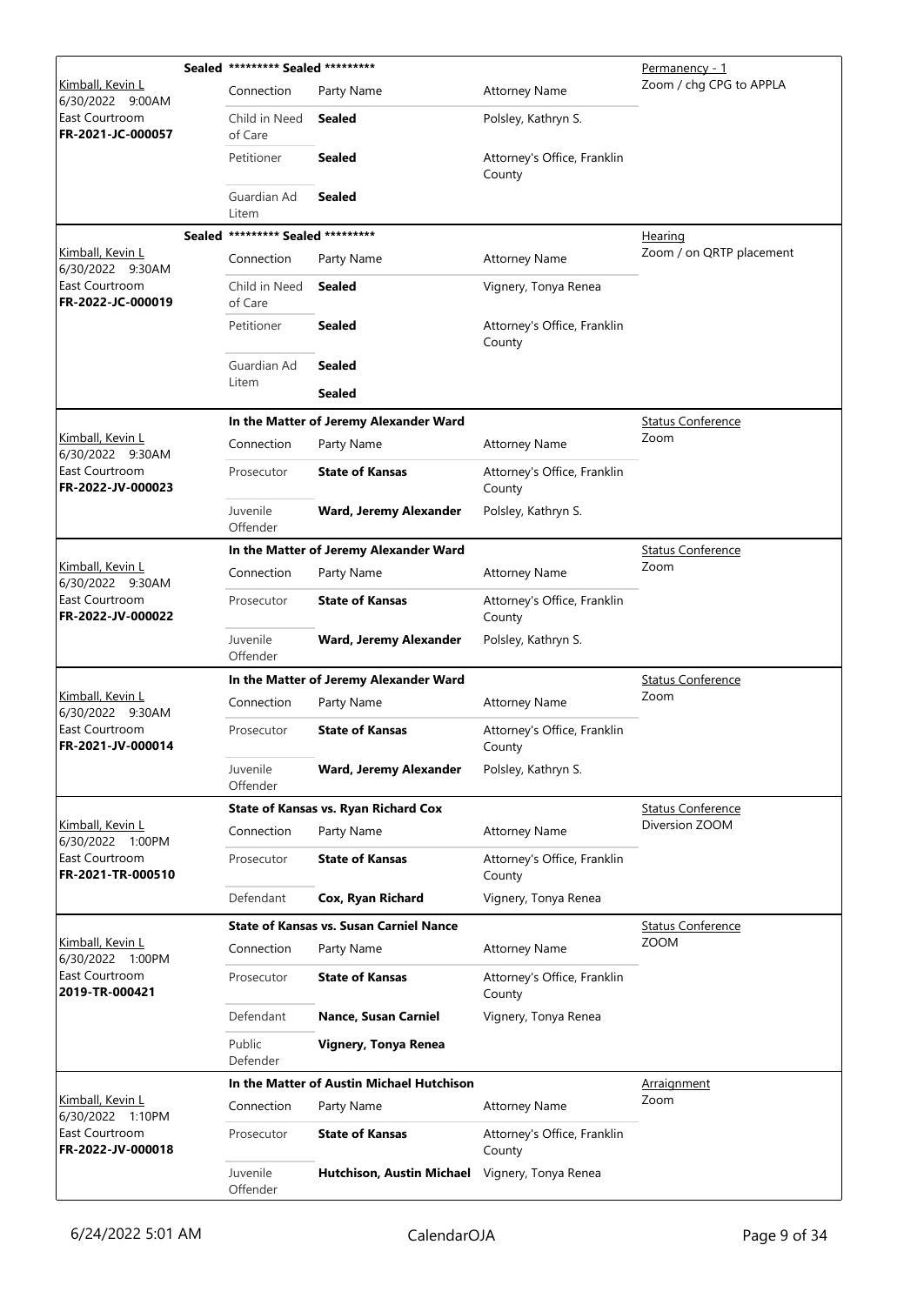|                                      |                                   | In the Matter of Austin Michael Hutchison           | <u>Arraignment</u>                    |                                                    |
|--------------------------------------|-----------------------------------|-----------------------------------------------------|---------------------------------------|----------------------------------------------------|
| Kimball, Kevin L<br>6/30/2022 1:10PM | Connection                        | Party Name                                          | <b>Attorney Name</b>                  | Zoom                                               |
| East Courtroom<br>FR-2022-JV-000013  | Prosecutor                        | <b>State of Kansas</b>                              | Attorney's Office, Franklin<br>County |                                                    |
|                                      | Juvenile<br>Offender              | Hutchison, Austin Michael Vignery, Tonya Renea      |                                       |                                                    |
|                                      |                                   | <b>State of Kansas vs. Austin Michael Hutchison</b> |                                       | <u>Arraignment</u>                                 |
| Kimball, Kevin L<br>6/30/2022 1:10PM | Connection                        | Party Name                                          | <b>Attorney Name</b>                  | <b>ZOOM</b>                                        |
| East Courtroom<br>FR-2022-TR-000130  | Prosecutor                        | <b>State of Kansas</b>                              | Attorney's Office, Franklin<br>County |                                                    |
|                                      | Defendant                         | Hutchison, Austin Michael                           |                                       |                                                    |
|                                      |                                   | In the Matter of Kaydence Robin Newkirk             |                                       | Disposition                                        |
| Kimball, Kevin L<br>6/30/2022 1:30PM | Connection                        | Party Name                                          | <b>Attorney Name</b>                  | Zoom                                               |
| East Courtroom<br>FR-2022-JV-000004  | Prosecutor                        | <b>State of Kansas</b>                              | Attorney's Office, Franklin<br>County |                                                    |
|                                      | Juvenile<br>Offender              | Newkirk, Kaydence Robin                             | Polsley, Kathryn S.                   |                                                    |
|                                      |                                   | In the Matter of Esias Earl Zamora                  |                                       | Disposition                                        |
| Kimball, Kevin L<br>6/30/2022 1:30PM | Connection                        | Party Name                                          | <b>Attorney Name</b>                  | Zoom                                               |
| East Courtroom<br>FR-2022-JV-000009  | Prosecutor                        | <b>State of Kansas</b>                              | Attorney's Office, Franklin<br>County |                                                    |
|                                      | Juvenile<br>Offender              | Zamora, Esias Earl                                  | Barr, Theresa Lynn                    |                                                    |
|                                      |                                   | In the Matter of Sean Michael Davis                 |                                       | <b>Status Conference</b>                           |
| Kimball, Kevin L<br>6/30/2022 2:00PM | Connection                        | Party Name                                          | <b>Attorney Name</b>                  |                                                    |
| East Courtroom<br>FR-2021-JV-000016  | Prosecutor                        | <b>State of Kansas</b>                              | Attorney's Office, Franklin<br>County |                                                    |
|                                      | Juvenile<br>Offender              | Davis, Sean Michael                                 | Barr, Theresa Lynn                    |                                                    |
|                                      |                                   | In the Matter of Ryan Caleb Connelly                |                                       | <b>Status Conference</b>                           |
| Kimball, Kevin L<br>6/30/2022 2:00PM | Connection                        | Party Name                                          | <b>Attorney Name</b>                  | Zoom                                               |
| East Courtroom<br>FR-2022-JV-000021  | Prosecutor                        | <b>State of Kansas</b>                              | Attorney's Office, Franklin<br>County |                                                    |
|                                      | Juvenile<br>Offender              | <b>Connelly, Ryan Caleb</b>                         | Barr, Theresa Lynn                    |                                                    |
|                                      |                                   | State of Kansas vs. Kayla Alice Hempel              |                                       | <u>Plea Hearing</u>                                |
| Kimball, Kevin L<br>6/30/2022 2:30PM | Connection                        | Party Name                                          | <b>Attorney Name</b>                  | <b>ZOOM</b>                                        |
| East Courtroom<br>FR-2021-TR-000575  | Prosecutor                        | <b>State of Kansas</b>                              | Attorney's Office, Franklin<br>County |                                                    |
|                                      | Defendant                         | Hempel, Kayla Alice                                 | Barr, Theresa Lynn                    |                                                    |
|                                      | Sealed ********* Sealed ********* |                                                     |                                       | <b>Review Hearing</b>                              |
| Kimball, Kevin L<br>7/1/2022 8:00AM  | Connection                        | Party Name                                          | <b>Attorney Name</b>                  | Paper Review / OTJ needed (child<br>asked out 6/1) |
| East Courtroom<br>2013-JC-000061     | Child in Need<br>of Care          | Sealed                                              | Polsley, Kathryn S.                   |                                                    |
|                                      | Other Party                       | Sealed                                              |                                       |                                                    |
|                                      |                                   | <b>Sealed</b>                                       |                                       |                                                    |
|                                      | Petitioner                        | <b>Sealed</b>                                       | Attorney's Office, Franklin<br>County |                                                    |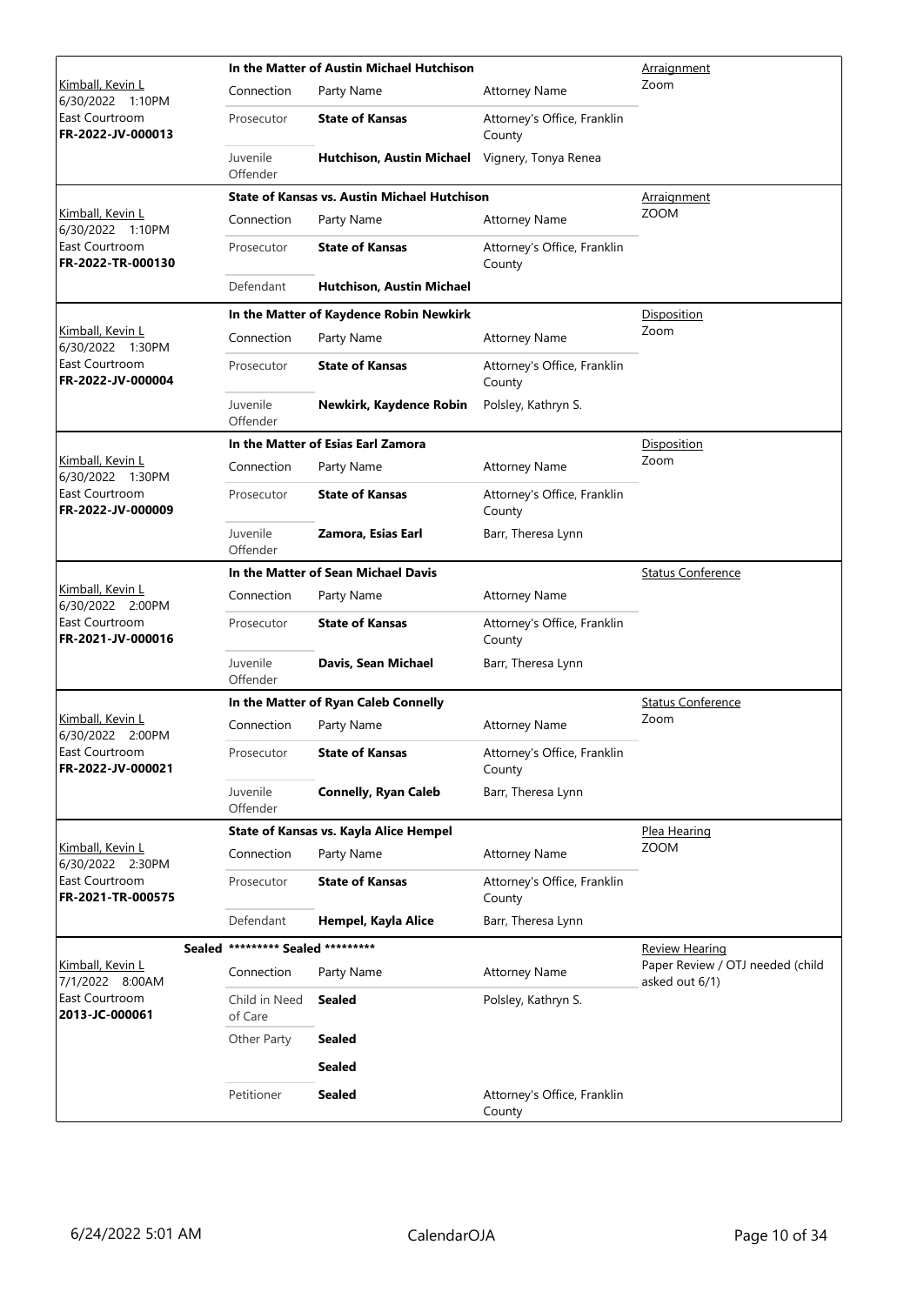|                                      |            | Ottawa Anesthesia, LLC vs. Gregory Curtis      | Answer Hearing                        |                            |
|--------------------------------------|------------|------------------------------------------------|---------------------------------------|----------------------------|
| Kimball, Kevin L<br>7/1/2022 8:30AM  | Connection | Party Name                                     | <b>Attorney Name</b>                  | In Person<br>(Residential) |
| East Courtroom                       | Plaintiff  | <b>Ottawa Anesthesia, LLC</b>                  | Fanning, Gary L., Jr                  |                            |
| FR-2022-LM-000122                    | Defendant  | <b>Curtis, Gregory</b>                         |                                       |                            |
|                                      |            | Ace Electrical Contractors vs. Jeremiah Leason |                                       | Answer Hearing             |
| Kimball, Kevin L<br>7/1/2022 8:30AM  | Connection | Party Name                                     | <b>Attorney Name</b>                  | In Person                  |
| East Courtroom                       | Plaintiff  | <b>Ace Electrical Contractors</b>              | Bachman, Stanley Benjamin             |                            |
| FR-2022-LM-000126                    | Defendant  | Leason, Jeremiah                               |                                       |                            |
|                                      |            | Wade Mace vs. Burnt Offerings BBQ LLC          |                                       | <b>Answer Hearing</b>      |
| Kimball, Kevin L<br>7/1/2022 8:30AM  | Connection | Party Name                                     | <b>Attorney Name</b>                  | In Person                  |
| East Courtroom                       | Plaintiff  | <b>Wade Mace</b>                               | Fanning, Gary L., Jr                  |                            |
| FR-2022-LM-000100                    | Defendant  | <b>Burnt Offerings BBQ LLC</b>                 |                                       |                            |
|                                      |            | PCA Acquisitions V, LLC vs. James M Smith      |                                       | <b>Pretrial Conference</b> |
| Kimball, Kevin L<br>7/1/2022 9:00AM  | Connection | Party Name                                     | <b>Attorney Name</b>                  | <b>ZOOM</b>                |
| East Courtroom                       | Plaintiff  | <b>PCA Acquisitions V, LLC</b>                 | Hood, Rickard Wayne                   |                            |
| FR-2022-LM-000054                    | Defendant  | <b>Smith, James M</b>                          | Hoorfar, Camron Lee                   |                            |
|                                      |            | CHERRY WOODS MHP LLC, vs. Rodney Riggs, et al  |                                       | <u>Hearing</u>             |
| Kimball, Kevin L<br>7/1/2022 9:20AM  | Connection | Party Name                                     | <b>Attorney Name</b>                  | <b>ZOOM</b>                |
| East Courtroom                       | Plaintiff  | <b>CHERRY WOODS MHP LLC, Lewis, Mark D.</b>    |                                       |                            |
| FR-2022-LM-000120                    | Defendant  | <b>Riggs, Rodney</b>                           |                                       |                            |
|                                      |            | <b>Riggs, Carolyn</b>                          |                                       |                            |
|                                      |            | Marc Freeman vs. Kyra Freeman                  | <b>Small Claims Trial</b>             |                            |
| Kimball, Kevin L<br>7/1/2022 10:00AM | Connection | Party Name<br><b>Attorney Name</b>             | In Person<br>(T&M)                    |                            |
| East Courtroom                       | Plaintiff  | Freeman, Marc                                  |                                       |                            |
| FR-2022-SC-000007                    | Defendant  | Freeman, Kyra                                  |                                       |                            |
|                                      |            | Marc Freeman vs. Kyra Freeman                  | <b>Small Claims Trial</b>             |                            |
| Kimball, Kevin L<br>7/1/2022 10:20AM | Connection | Party Name                                     | <b>Attorney Name</b>                  | In Person<br>(T&M)         |
| East Courtroom                       | Plaintiff  | Freeman, Marc                                  |                                       |                            |
| FR-2022-SC-000008                    | Defendant  | Freeman, Kyra                                  |                                       |                            |
|                                      |            | Marc Freeman vs. Kyra Freeman                  |                                       | <b>Small Claims Trial</b>  |
| Kimball, Kevin L<br>7/1/2022 10:40AM | Connection | Party Name                                     | <b>Attorney Name</b>                  | In Person<br>(T&M)         |
| East Courtroom                       | Plaintiff  | Freeman, Marc                                  |                                       |                            |
| FR-2022-SC-000009                    | Defendant  | Freeman, Kyra                                  |                                       |                            |
|                                      |            | Diane Howell vs. Rosemary Vera                 |                                       | <b>Small Claims Trial</b>  |
| Kimball, Kevin L<br>7/1/2022 11:00AM | Connection | Party Name                                     | <b>Attorney Name</b>                  | In Person                  |
| East Courtroom                       | Plaintiff  | Howell, Diane                                  |                                       |                            |
| FR-2022-SC-000010                    | Defendant  | Vera, Rosemary                                 |                                       |                            |
|                                      |            | <b>State of Kansas vs. Eric James Fox</b>      |                                       | <u>Bench Trial</u>         |
| Kimball, Kevin L<br>7/1/2022 1:30PM  | Connection | Party Name                                     | <b>Attorney Name</b>                  | In Person                  |
| East Courtroom<br>2020-TR-000145     | Prosecutor | <b>State of Kansas</b>                         | Attorney's Office, Franklin<br>County |                            |
|                                      | Defendant  | Fox, Eric James                                | Spangler, Jennifer Elizabeth          |                            |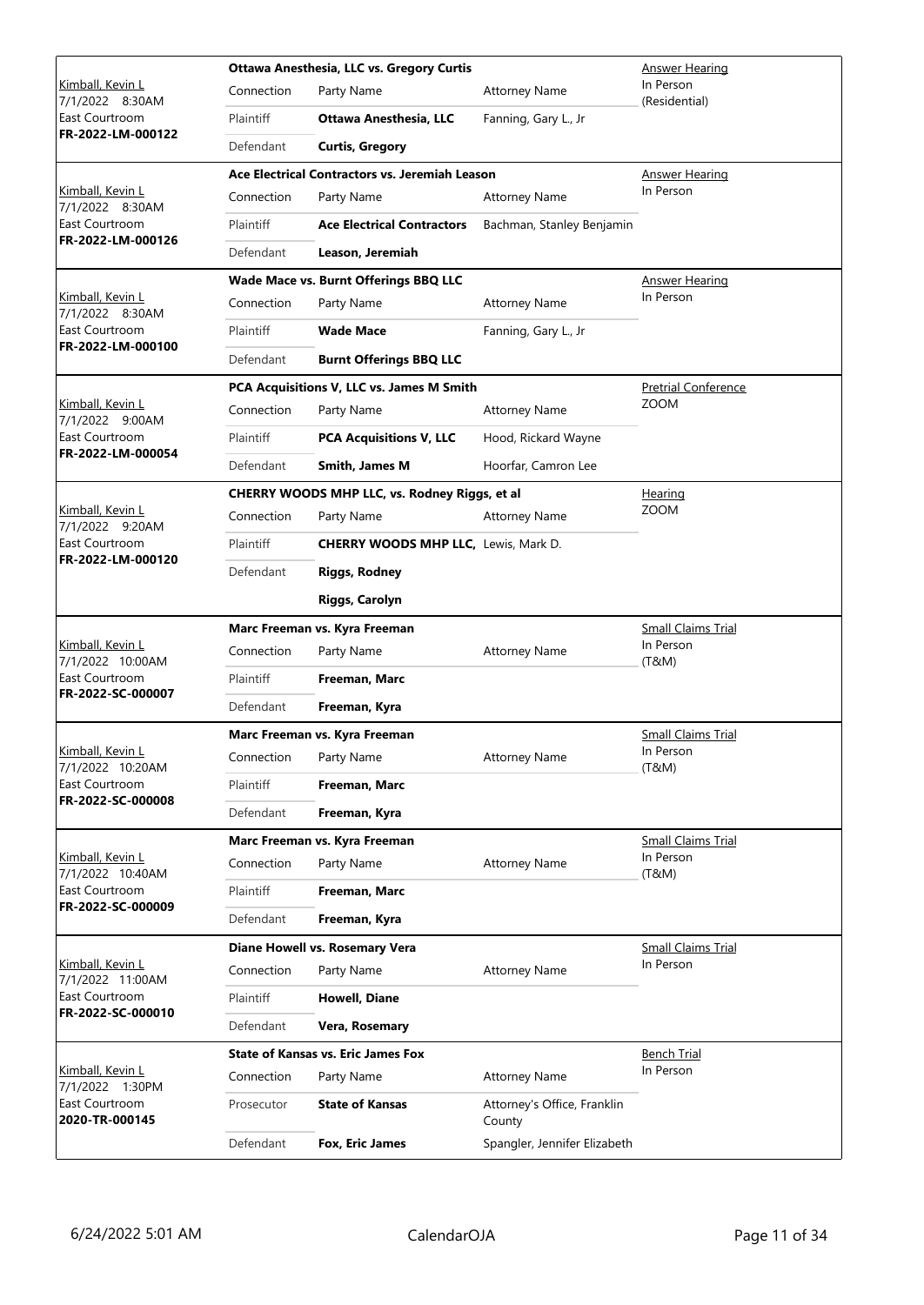|                                     |            | <b>State of Kansas vs. Eric James Fox</b>        | Bench Trial                           |                          |
|-------------------------------------|------------|--------------------------------------------------|---------------------------------------|--------------------------|
| Kimball, Kevin L<br>7/1/2022 1:30PM | Connection | Party Name                                       | <b>Attorney Name</b>                  | In Person                |
| East Courtroom<br>FR-2021-TR-000661 | Prosecutor | <b>State of Kansas</b>                           | Attorney's Office, Franklin<br>County |                          |
|                                     | Defendant  | Fox, Eric James                                  | Spangler, Jennifer Elizabeth          |                          |
|                                     |            | <b>State of Kansas vs. Alexander Ray Haskins</b> |                                       | <b>Status Conference</b> |
| Kimball, Kevin L<br>7/6/2022 8:30AM | Connection | Party Name                                       | <b>Attorney Name</b>                  | IN Person Bond           |
| East Courtroom<br>2020-TR-000288    | Prosecutor | <b>State of Kansas</b>                           | Attorney's Office, Franklin<br>County |                          |
|                                     | Defendant  | Haskins, Alexander Ray                           | Pro Se                                |                          |
|                                     |            | <b>State of Kansas vs. Jeremie Dale King</b>     |                                       | <b>Arraignment</b>       |
| Kimball, Kevin L<br>7/6/2022 8:30AM | Connection | Party Name                                       | <b>Attorney Name</b>                  | In Person                |
| East Courtroom<br>FR-2022-TR-000221 | Prosecutor | <b>State of Kansas</b>                           | Attorney's Office, Franklin<br>County |                          |
|                                     | Defendant  | King, Jeremie Dale                               |                                       |                          |
|                                     |            | <b>State of Kansas vs. JOHN WESSEL ENGLAND</b>   |                                       | <u>Arraignment</u>       |
| Kimball, Kevin L<br>7/6/2022 8:30AM | Connection | Party Name                                       | <b>Attorney Name</b>                  | In Person                |
| East Courtroom<br>FR-2022-TR-000235 | Prosecutor | <b>State of Kansas</b>                           | Attorney's Office, Franklin<br>County |                          |
|                                     | Defendant  | <b>ENGLAND, JOHN WESSEL</b>                      |                                       |                          |
|                                     |            | <b>State of Kansas vs. XAVIER RYAN REYES</b>     | <b>Arraignment</b>                    |                          |
| Kimball, Kevin L<br>7/6/2022 8:30AM | Connection | Party Name                                       | <b>Attorney Name</b>                  | In Person                |
| East Courtroom<br>FR-2022-TR-000236 | Prosecutor | <b>State of Kansas</b>                           | Attorney's Office, Franklin<br>County |                          |
|                                     | Defendant  | <b>REYES, XAVIER RYAN</b>                        |                                       |                          |
|                                     |            | <b>State of Kansas vs. Andrew Max Calhoon</b>    | Arraignment                           |                          |
| Kimball, Kevin L<br>7/6/2022 8:30AM | Connection | Party Name                                       | <b>Attorney Name</b>                  | In Person Bond           |
| East Courtroom<br>FR-2022-TR-000241 | Prosecutor | <b>State of Kansas</b>                           | Attorney's Office, Franklin<br>County |                          |
|                                     | Defendant  | <b>Calhoon, Andrew Max</b>                       |                                       |                          |
|                                     |            | State of Kansas vs. Johnny Owen Holloway         |                                       | <b>Status Conference</b> |
| Kimball, Kevin L<br>7/6/2022 8:30AM | Connection | Party Name                                       | <b>Attorney Name</b>                  |                          |
| East Courtroom<br>FR-2021-TR-000657 | Prosecutor | <b>State of Kansas</b>                           | Attorney's Office, Franklin<br>County |                          |
|                                     | Defendant  | Holloway, Johnny Owen                            |                                       |                          |
|                                     |            | State of Kansas vs. Dakota McKenzie Anderson     |                                       | Arraignment              |
| Kimball, Kevin L<br>7/6/2022 8:30AM | Connection | Party Name                                       | <b>Attorney Name</b>                  | In Person Bond           |
| East Courtroom<br>FR-2022-TR-000231 | Prosecutor | <b>State of Kansas</b>                           | Attorney's Office, Franklin<br>County |                          |
|                                     | Defendant  | Anderson, Dakota<br><b>McKenzie</b>              |                                       |                          |
|                                     |            | <b>State of Kansas vs. Xaviar Dean Anderson</b>  |                                       | Arraignment              |
| Kimball, Kevin L<br>7/6/2022 9:30AM | Connection | Party Name                                       | <b>Attorney Name</b>                  | zoom                     |
| East Courtroom<br>FR-2022-CR-000129 | Prosecutor | <b>State of Kansas</b>                           | Attorney's Office, Franklin<br>County |                          |
|                                     | Defendant  | Anderson, Xaviar Dean                            | Harris, Albert Fred, III              |                          |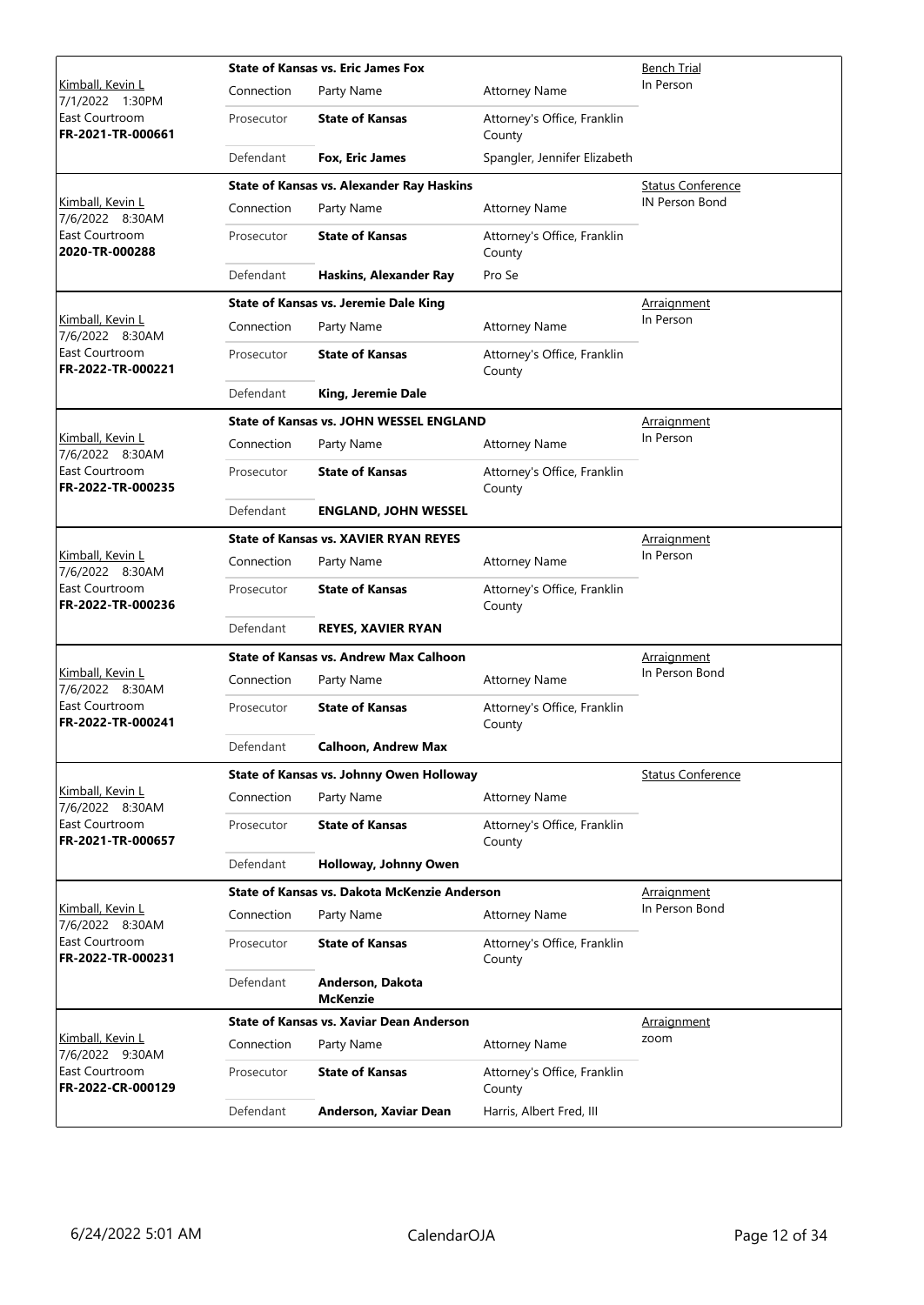|                                     |            | State of Kansas vs. Karen Jean Foltz                  | <b>Status Conference</b>              |                           |
|-------------------------------------|------------|-------------------------------------------------------|---------------------------------------|---------------------------|
| Kimball, Kevin L<br>7/6/2022 9:30AM | Connection | Party Name                                            | <b>Attorney Name</b>                  | zoom                      |
| East Courtroom<br>2020-CR-000141    | Prosecutor | <b>State of Kansas</b>                                | Attorney's Office, Franklin<br>County |                           |
|                                     | Defendant  | Foltz, Karen Jean                                     | Harris, Albert Fred, III              |                           |
|                                     |            | State of Kansas vs. April Kayleen Ledom               |                                       | <b>Status Conference</b>  |
| Kimball, Kevin L<br>7/6/2022 9:30AM | Connection | Party Name                                            | <b>Attorney Name</b>                  | zoom                      |
| East Courtroom<br>2019-CR-000504    | Prosecutor | <b>State of Kansas</b>                                | Attorney's Office, Franklin<br>County |                           |
|                                     | Defendant  | Ledom, April Kayleen                                  | Harris, Albert Fred, III              |                           |
|                                     |            | <b>State of Kansas vs. Christian Thomas Freitag</b>   |                                       | <b>First Appearance</b>   |
| Kimball, Kevin L<br>7/6/2022 9:30AM | Connection | Party Name                                            | <b>Attorney Name</b>                  | <b>ZOOM</b>               |
| East Courtroom<br>FR-2022-TR-000170 | Prosecutor | <b>State of Kansas</b>                                | Attorney's Office, Franklin<br>County |                           |
|                                     | Defendant  | <b>Freitag, Christian Thomas</b>                      | Harris, Albert Fred, III              |                           |
|                                     |            | <b>State of Kansas vs. Christian Thomas Freitag</b>   |                                       | <b>First Appearance</b>   |
| Kimball, Kevin L<br>7/6/2022 9:30AM | Connection | Party Name                                            | <b>Attorney Name</b>                  | <b>ZOOM</b>               |
| East Courtroom<br>FR-2022-TR-000114 | Prosecutor | <b>State of Kansas</b>                                | Attorney's Office, Franklin<br>County |                           |
|                                     | Defendant  | <b>Freitag, Christian Thomas</b>                      | Harris, Albert Fred, III              |                           |
|                                     |            | State of Kansas vs. Jason C Gallagher                 |                                       | <b>Status Conference</b>  |
| Kimball, Kevin L<br>7/6/2022 9:30AM | Connection | Party Name                                            | <b>Attorney Name</b>                  | <b>ZOOM</b>               |
| East Courtroom<br>FR-2021-TR-000582 | Prosecutor | <b>State of Kansas</b>                                | Attorney's Office, Franklin<br>County |                           |
|                                     | Defendant  | Gallagher, Jason C                                    | Harris, Albert Fred, III              |                           |
|                                     |            | <b>State of Kansas vs. Kylee M Nichols</b>            | <b>Status Conference</b>              |                           |
| Kimball, Kevin L<br>7/6/2022 9:30AM | Connection | Party Name                                            | <b>Attorney Name</b>                  | zoom                      |
| East Courtroom<br>FR-2021-CR-000349 | Prosecutor | <b>State of Kansas</b>                                | Attorney's Office, Franklin<br>County |                           |
|                                     | Defendant  | Nichols, Kylee M                                      | Harris, Albert Fred, III              |                           |
|                                     |            | <b>State of Kansas vs. Nathanael A. Ross</b>          |                                       | Diversion - Status        |
| Kimball, Kevin L<br>7/6/2022 9:30AM | Connection | Party Name                                            | <b>Attorney Name</b>                  | zoom                      |
| East Courtroom<br>FR-2021-CR-000216 | Prosecutor | <b>State of Kansas</b>                                | Attorney's Office, Franklin<br>County |                           |
|                                     | Defendant  | Ross, Nathanael A.                                    | Harris, Albert Fred, III              |                           |
|                                     |            | <b>State of Kansas vs. James Robert McConnell, JR</b> |                                       | <b>Status Conference</b>  |
| Kimball, Kevin L<br>7/6/2022 9:30AM | Connection | Party Name                                            | <b>Attorney Name</b>                  | zoom                      |
| East Courtroom<br>FR-2021-CR-000300 | Prosecutor | <b>State of Kansas</b>                                | Attorney's Office, Franklin<br>County |                           |
|                                     | Defendant  | <b>McConnell, James Robert,</b><br>Jr                 | Harris, Albert Fred, III              |                           |
|                                     |            | State of Kansas vs. Angel J. Powell                   |                                       | <b>Show Cause Hearing</b> |
| Kimball, Kevin L<br>7/6/2022 9:30AM | Connection | Party Name                                            | <b>Attorney Name</b>                  | zoom                      |
| East Courtroom<br>FR-2022-CR-000094 | Prosecutor | <b>State of Kansas</b>                                | Attorney's Office, Franklin<br>County |                           |
|                                     | Defendant  | Powell, Angel J.                                      | Harris, Albert Fred, III              |                           |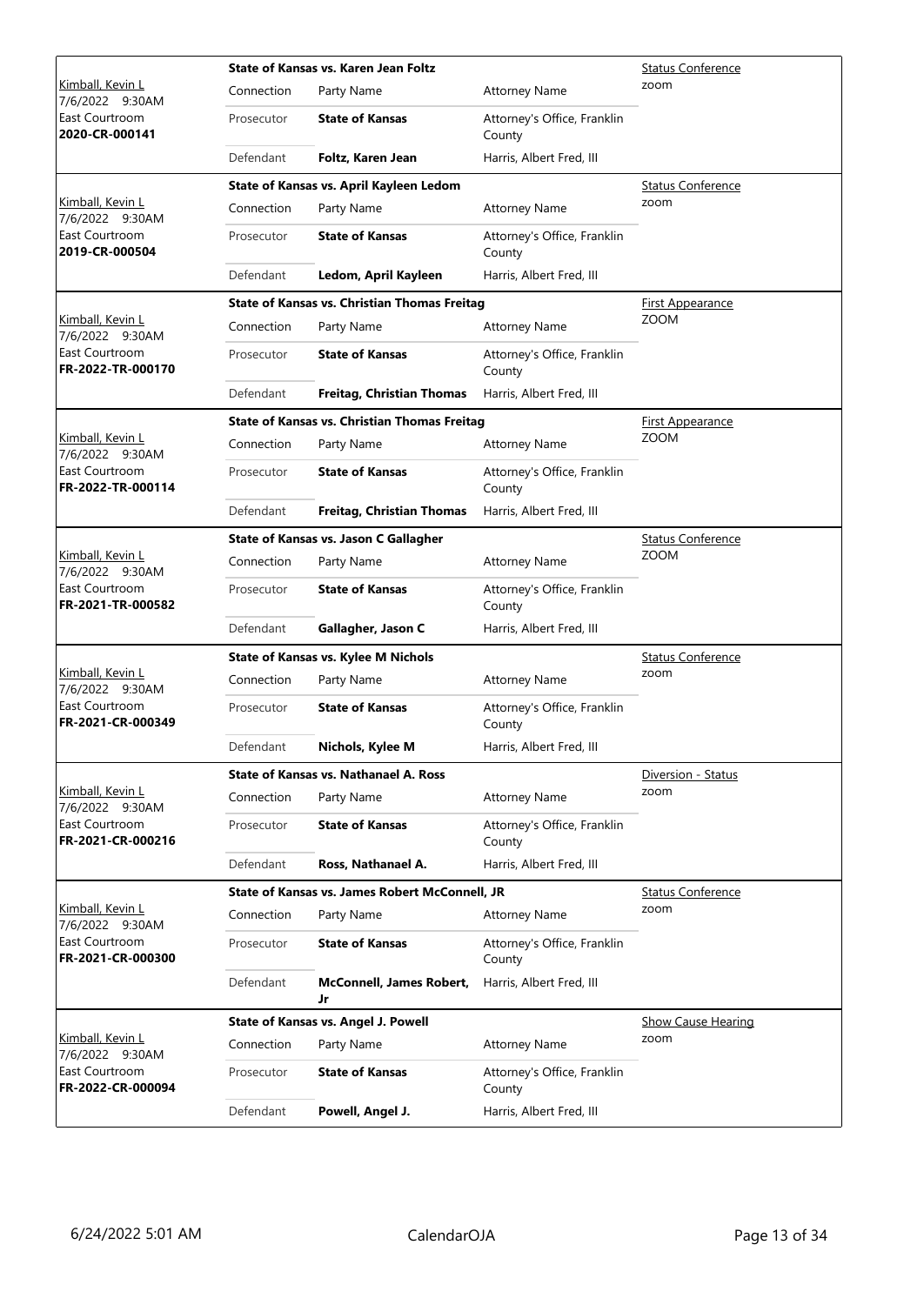|                                                                            |            | <b>State of Kansas vs. Kirby E. Decock</b>        | <b>Status Conference</b>              |                                        |
|----------------------------------------------------------------------------|------------|---------------------------------------------------|---------------------------------------|----------------------------------------|
| Kimball, Kevin L<br>7/6/2022 9:30AM                                        | Connection | Party Name                                        | <b>Attorney Name</b>                  | Zoom                                   |
| East Courtroom<br>FR-2022-CR-000137                                        | Prosecutor | <b>State of Kansas</b>                            | Attorney's Office, Franklin<br>County |                                        |
|                                                                            | Defendant  | Decock, Kirby E.                                  | Harris, Albert Fred, III              |                                        |
|                                                                            |            | <b>State of Kansas vs. Bradley R Cleveland</b>    |                                       | Status Conference                      |
| Kimball, Kevin L<br>7/6/2022 9:30AM                                        | Connection | Party Name                                        | <b>Attorney Name</b>                  | zoom                                   |
| East Courtroom<br>FR-2021-CR-000055                                        | Prosecutor | <b>State of Kansas</b>                            | Attorney's Office, Franklin<br>County |                                        |
|                                                                            | Defendant  | <b>Cleveland, Bradley R</b>                       | Harris, Albert Fred, III              |                                        |
|                                                                            |            | <b>State of Kansas vs. Santos E. Oliva</b>        |                                       | <u>Arraignment</u>                     |
| Kimball, Kevin L<br>7/6/2022 9:30AM                                        | Connection | Party Name                                        | <b>Attorney Name</b>                  | Zoom                                   |
| East Courtroom<br>FR-2022-TR-000264                                        | Prosecutor | <b>State of Kansas</b>                            | Attorney's Office, Franklin<br>County |                                        |
|                                                                            | Defendant  | Oliva, Santos E.                                  | Harris, Albert Fred, III              |                                        |
|                                                                            |            | State of Kansas vs. Christopher David Stephenson  |                                       | <b>Status Conference</b>               |
| Kimball, Kevin L<br>7/6/2022 9:31AM                                        | Connection | Party Name                                        | <b>Attorney Name</b>                  | <b>ZOOM</b>                            |
| East Courtroom<br>FR-2022-TR-000159                                        | Prosecutor | <b>State of Kansas</b>                            | Attorney's Office, Franklin<br>County |                                        |
|                                                                            | Defendant  | <b>Stephenson, Christopher</b><br><b>David</b>    | Harris, Albert Fred, III              |                                        |
|                                                                            |            | State of Kansas vs. Christopher David Stephenson  | <b>Status Conference</b>              |                                        |
| Kimball, Kevin L<br>7/6/2022 9:31AM<br>East Courtroom<br>FR-2021-TR-000655 | Connection | Party Name                                        | <b>Attorney Name</b>                  | <b>ZOOM</b>                            |
|                                                                            | Prosecutor | <b>State of Kansas</b>                            | Attorney's Office, Franklin<br>County |                                        |
|                                                                            | Defendant  | <b>Stephenson, Christopher</b><br><b>David</b>    | Harris, Albert Fred, III              |                                        |
|                                                                            |            | <b>State of Kansas vs. Chasity D Rice</b>         |                                       | <b>Status Conference</b>               |
| Kimball, Kevin L<br>7/6/2022 10:00AM                                       | Connection | Party Name                                        | <b>Attorney Name</b>                  | zoom- Def needs to appear in<br>person |
| East Courtroom<br>2020-CR-000161                                           | Prosecutor | <b>State of Kansas</b>                            | Attorney's Office, Franklin<br>County |                                        |
|                                                                            | Defendant  | <b>Rice, Chasity D</b>                            | Harris, Albert Fred, III              |                                        |
|                                                                            |            | <b>State of Kansas vs. Reed Daniel Townsend</b>   |                                       | Hearing                                |
| Kimball, Kevin L<br>7/6/2022 10:00AM                                       | Connection | Party Name                                        | <b>Attorney Name</b>                  | on Mot. to Resume-zoom                 |
| East Courtroom<br>2019-CR-000363                                           | Prosecutor | <b>State of Kansas</b>                            | Attorney's Office, Franklin<br>County |                                        |
|                                                                            | Defendant  | <b>Townsend, Reed Daniel</b>                      | Harris, Albert Fred, III              |                                        |
|                                                                            |            | State of Kansas vs. Alexander Ray Johnston-Dials  |                                       | <b>Status Conference</b>               |
| Kimball, Kevin L<br>7/6/2022 10:30AM                                       | Connection | Party Name                                        | <b>Attorney Name</b>                  | zoom                                   |
| East Courtroom<br>2019-CR-000478                                           | Prosecutor | <b>State of Kansas</b>                            | Attorney's Office, Franklin<br>County |                                        |
|                                                                            | Defendant  | Johnston-Dials, Alexander VanHoutan, Darby<br>Ray |                                       |                                        |
|                                                                            |            | <b>State of Kansas vs. Kortni Y McGill</b>        |                                       | <b>Status Conference</b>               |
| Kimball, Kevin L<br>7/6/2022 10:30AM                                       | Connection | Party Name                                        | <b>Attorney Name</b>                  | Zoom                                   |
| East Courtroom<br>2019-CR-000497                                           | Prosecutor | <b>State of Kansas</b>                            | Attorney's Office, Franklin<br>County |                                        |
|                                                                            | Defendant  | McGill, Kortni Yvonne                             | VanHoutan, Darby                      |                                        |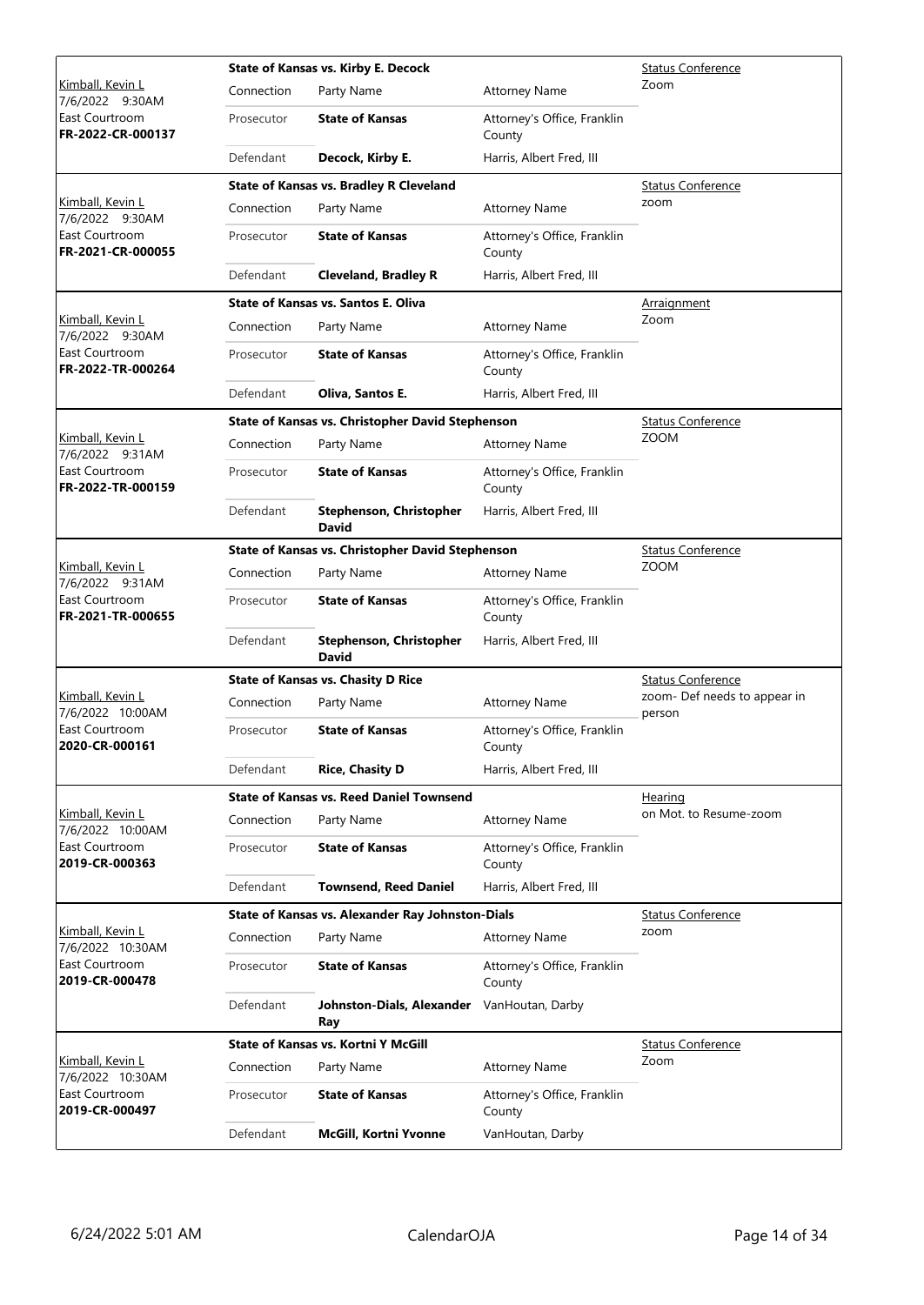|                                      |            | <b>State of Kansas vs. Jessie Lea Elliott</b>    | <b>Status Conference</b>              |                          |
|--------------------------------------|------------|--------------------------------------------------|---------------------------------------|--------------------------|
| Kimball, Kevin L<br>7/6/2022 10:30AM | Connection | Party Name                                       | <b>Attorney Name</b>                  | zoom                     |
| East Courtroom<br>FR-2022-TR-000163  | Prosecutor | <b>State of Kansas</b>                           | Attorney's Office, Franklin<br>County |                          |
|                                      | Defendant  | Elliott, Jessie Lea                              | VanHoutan, Darby                      |                          |
|                                      |            | <b>State of Kansas vs. Margaret A Coffman</b>    |                                       | <b>Status Conference</b> |
| Kimball, Kevin L<br>7/6/2022 10:30AM | Connection | Party Name                                       | <b>Attorney Name</b>                  | zoom                     |
| East Courtroom<br>FR-2022-CR-000067  | Prosecutor | <b>State of Kansas</b>                           | Attorney's Office, Franklin<br>County |                          |
|                                      | Defendant  | <b>Coffman, Margaret A</b>                       | VanHoutan, Darby                      |                          |
|                                      |            | <b>State of Kansas vs. ANGELA DAWN JONES</b>     |                                       | <b>Status Conference</b> |
| Kimball, Kevin L<br>7/6/2022 10:30AM | Connection | Party Name                                       | <b>Attorney Name</b>                  | zoom                     |
| East Courtroom<br>FR-2021-TR-000741  | Prosecutor | <b>State of Kansas</b>                           | Attorney's Office, Franklin<br>County |                          |
|                                      | Defendant  | Jones, Angela Dawn                               | VanHoutan, Darby                      |                          |
|                                      |            | State of Kansas vs. Hayli Devonne Detherage      |                                       | Status Conference        |
| Kimball, Kevin L<br>7/6/2022 10:30AM | Connection | Party Name                                       | <b>Attorney Name</b>                  | zoom                     |
| East Courtroom<br>FR-2021-TR-000631  | Prosecutor | <b>State of Kansas</b>                           | Attorney's Office, Franklin<br>County |                          |
|                                      | Defendant  | Detherage, Hayli Devonne                         | VanHoutan, Darby                      |                          |
|                                      |            | State of Kansas vs. Kent W Hinton, Jr            |                                       | <b>First Appearance</b>  |
| Kimball, Kevin L<br>7/6/2022 10:30AM | Connection | Party Name                                       | <b>Attorney Name</b>                  | <b>ZOOM</b>              |
| East Courtroom<br>FR-2022-CR-000016  | Prosecutor | <b>State of Kansas</b>                           | Attorney's Office, Franklin<br>County |                          |
|                                      | Defendant  | Hinton, Kent W, Jr                               | VanHoutan, Darby                      |                          |
|                                      |            | <b>State of Kansas vs. Justin A Ewbank</b>       |                                       | <b>Status Conference</b> |
| Kimball, Kevin L<br>7/6/2022 10:30AM | Connection | Party Name                                       | <b>Attorney Name</b>                  | Zoom                     |
| East Courtroom<br>FR-2022-CR-000096  | Prosecutor | <b>State of Kansas</b>                           | Attorney's Office, Franklin<br>County |                          |
|                                      | Defendant  | <b>Ewbank, Justin A</b>                          | VanHoutan, Darby                      |                          |
|                                      |            | State of Kansas vs. Christina L. Nelson          |                                       | <b>Status Conference</b> |
| Kimball, Kevin L<br>7/6/2022 10:30AM | Connection | Party Name                                       | <b>Attorney Name</b>                  | zoom                     |
| East Courtroom<br>FR-2022-CR-000142  | Prosecutor | <b>State of Kansas</b>                           | Attorney's Office, Franklin<br>County |                          |
|                                      | Defendant  | Nelson, Christina L.                             | VanHoutan, Darby                      |                          |
|                                      |            | <b>State of Kansas vs. Benita Louise Howard</b>  |                                       | <b>Status Conference</b> |
| Kimball, Kevin L<br>7/6/2022 10:31AM | Connection | Party Name                                       | <b>Attorney Name</b>                  | zoom                     |
| East Courtroom<br>2019-TR-000062     | Prosecutor | <b>State of Kansas</b>                           | Attorney's Office, Franklin<br>County |                          |
|                                      | Defendant  | Jackson, Benita                                  | VanHoutan, Darby                      |                          |
|                                      |            | State of Kansas vs. Benita Louise Howard-Jackson |                                       | <b>Status Conference</b> |
| Kimball, Kevin L<br>7/6/2022 10:31AM | Connection | Party Name                                       | <b>Attorney Name</b>                  | zoom                     |
| East Courtroom<br>FR-2022-TR-000088  | Prosecutor | <b>State of Kansas</b>                           | Attorney's Office, Franklin<br>County |                          |
|                                      | Defendant  | Howard-Jackson, Benita<br>Louise                 | VanHoutan, Darby                      |                          |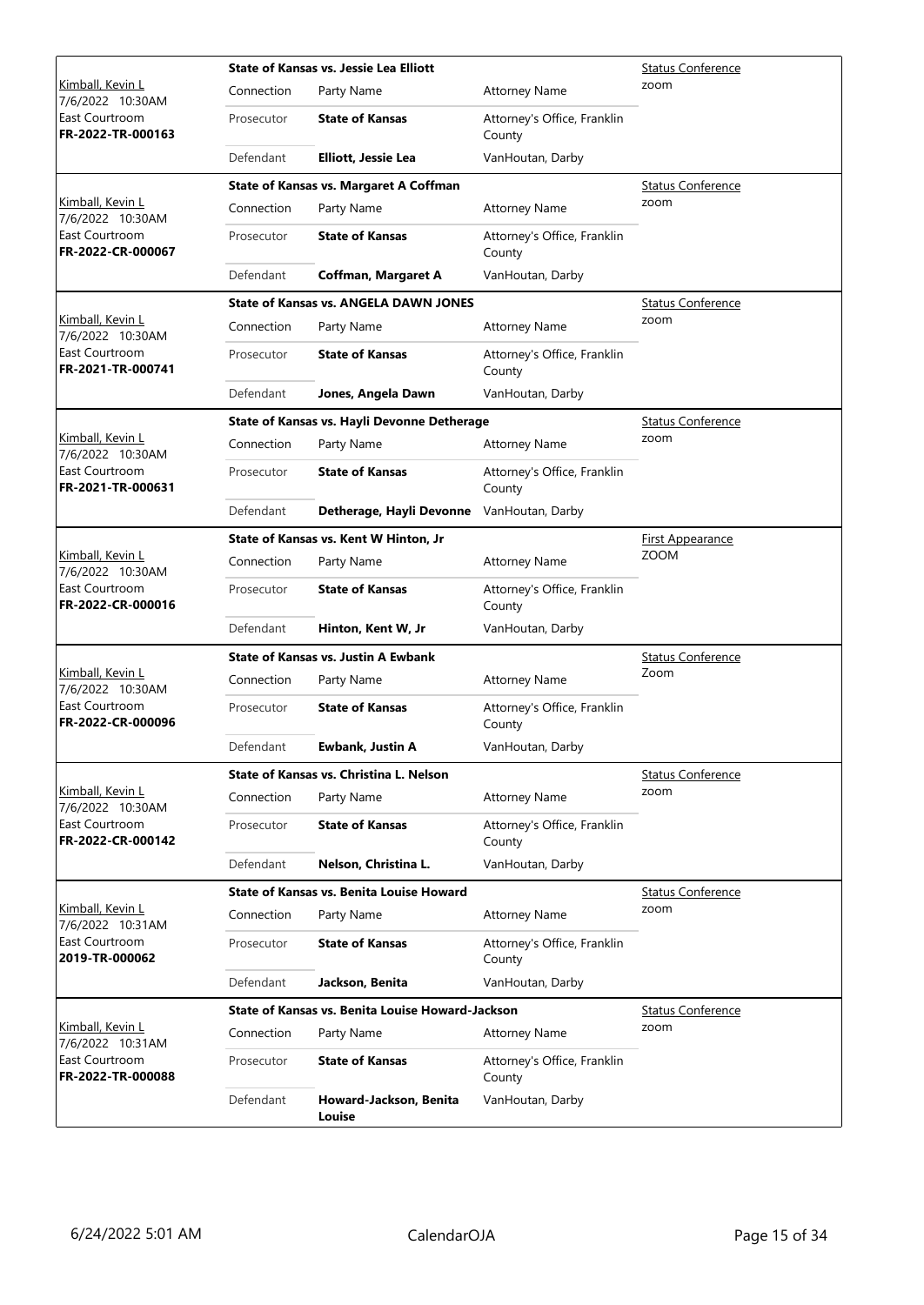|                                     |                                   | State of Kansas vs. Timothy Joel Lebeau, II    | Preliminary Hearing (CR)                   |                                |
|-------------------------------------|-----------------------------------|------------------------------------------------|--------------------------------------------|--------------------------------|
| Kimball, Kevin L<br>7/6/2022 1:30PM | Connection                        | Party Name                                     | <b>Attorney Name</b>                       | In person                      |
| East Courtroom<br>FR-2021-CR-000098 | Prosecutor                        | <b>State of Kansas</b>                         | Attorney's Office, Franklin<br>County      |                                |
|                                     | Defendant                         | Lebeau, Timothy Joel, II                       | Boyd, John Arthur                          |                                |
|                                     |                                   | State of Kansas vs. Joshua Zanne Bias          |                                            | <b>Bench Trial</b>             |
| Kimball, Kevin L<br>7/6/2022 2:30PM | Connection                        | Party Name                                     | <b>Attorney Name</b>                       | in person                      |
| East Courtroom<br>2020-TR-000804    | Prosecutor                        | <b>State of Kansas</b>                         | Attorney's Office, Franklin<br>County      |                                |
|                                     | Defendant                         | <b>Bias, Joshua Zanne</b>                      | Falls, Joseph Allen                        |                                |
|                                     |                                   | <b>State of Kansas vs. Ferris Allen Fuller</b> |                                            | <u>Bench Trial</u>             |
| Kimball, Kevin L<br>7/6/2022 3:00PM | Connection                        | Party Name                                     | <b>Attorney Name</b>                       | In Person                      |
| East Courtroom<br>2020-CR-000114    | Prosecutor                        | <b>State of Kansas</b>                         | Attorney's Office, Franklin<br>County      |                                |
|                                     | Defendant                         | <b>Fuller, Ferris Allen</b>                    | Vignery, Tonya Renea                       |                                |
|                                     |                                   | In the Matter of Staci A. Slack                |                                            | <b>Review Hearing</b>          |
| Kimball, Kevin L<br>7/7/2022 8:00AM | Connection                        | Party Name                                     | <b>Attorney Name</b>                       | Paper Review / MO picked up?   |
| East Courtroom<br>FR-2022-MR-000077 | Prosecutor                        | <b>State of Kansas</b>                         | Attorney's Office, Franklin<br>County      |                                |
|                                     | Defendant                         | Slack, Staci A.                                |                                            |                                |
|                                     | Sealed ********* Sealed ********* |                                                |                                            | <b>Post-Termination Review</b> |
| Kimball, Kevin L<br>7/7/2022 9:00AM | Connection                        | Party Name                                     | <b>Attorney Name</b>                       | Zoom                           |
| East Courtroom<br>FR-2020-JC-000040 | Child in Need<br>of Care          | Sealed                                         | Polsley, Kathryn S.                        |                                |
|                                     | Petitioner                        | <b>Sealed</b>                                  | Attorney's Office, Franklin<br>County      |                                |
|                                     | Guardian Ad<br>Litem              | <b>Sealed</b>                                  |                                            |                                |
|                                     |                                   | <b>State of Kansas vs. Attisin P Thill</b>     |                                            | Arraignment                    |
| Kimball, Kevin L<br>7/7/2022 9:00AM | Connection                        | Party Name                                     | <b>Attorney Name</b>                       | <b>ZOOM</b>                    |
| East Courtroom<br>FR-2022-TR-000143 | Prosecutor                        | <b>State of Kansas</b>                         | Attorney's Office, Franklin<br>County      |                                |
|                                     | Defendant                         | Thill, Attisin P                               | Poe, Breanne Christine<br><b>Hendricks</b> |                                |
|                                     | Sealed ********* Sealed ********* |                                                |                                            | Permanency - 1                 |
| Kimball, Kevin L<br>7/7/2022 9:10AM | Connection                        | Party Name                                     | <b>Attorney Name</b>                       | Zoom                           |
| East Courtroom<br>FR-2021-JC-000031 | Child in Need<br>of Care          | Sealed                                         | Harris, Albert Fred, III                   |                                |
|                                     | Petitioner                        | <b>Sealed</b>                                  | Attorney's Office, Franklin<br>County      |                                |
|                                     | Guardian Ad                       | Sealed                                         |                                            |                                |
|                                     | Litem                             | <b>Sealed</b>                                  |                                            |                                |
|                                     |                                   | <b>Sealed</b>                                  |                                            |                                |
|                                     |                                   | In the Matter of Codie Jacob Prochaska         |                                            | <b>Status Conference</b>       |
| Kimball, Kevin L<br>7/7/2022 9:30AM | Connection                        | Party Name                                     | <b>Attorney Name</b>                       | Zoom / requesting jury trial?  |
| East Courtroom<br>FR-2022-JV-000012 | Prosecutor                        | <b>State of Kansas</b>                         | Attorney's Office, Franklin<br>County      |                                |
|                                     | Juvenile<br>Offender              | Prochaska, Codie Jacob                         | Vignery, Tonya Renea                       |                                |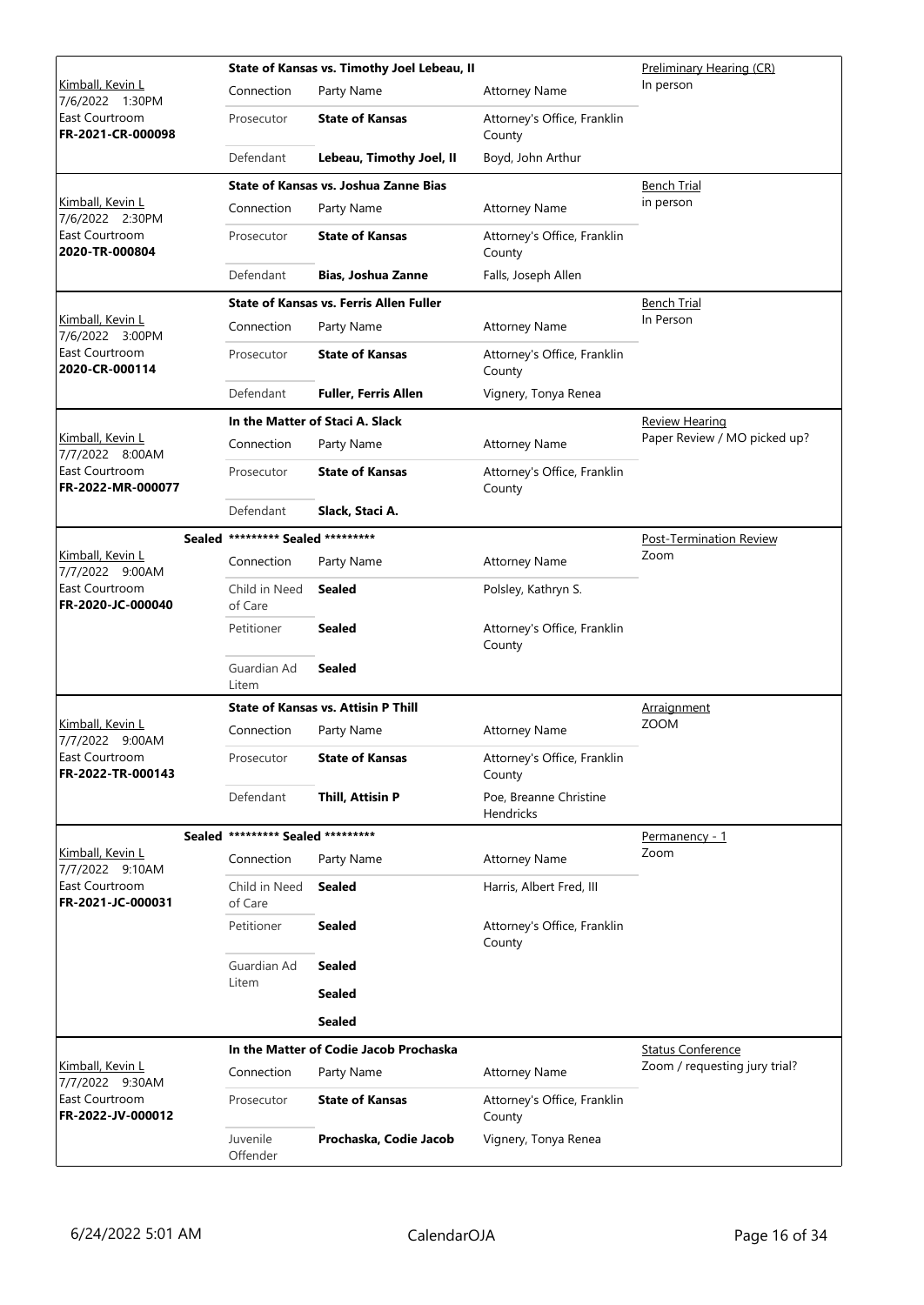|                                            | Sealed ********* Sealed ********* |               | Post-Termination Permanency - 1            |                                             |
|--------------------------------------------|-----------------------------------|---------------|--------------------------------------------|---------------------------------------------|
| Kimball, Kevin L<br>7/7/2022 9:45AM        | Connection                        | Party Name    | <b>Attorney Name</b>                       | BY VIDEO                                    |
| East Courtroom<br>2020-JC-000034           | Child in Need<br>of Care          | <b>Sealed</b> | Falls, Joseph Allen                        |                                             |
|                                            | Other Party                       | <b>Sealed</b> |                                            |                                             |
|                                            |                                   | <b>Sealed</b> |                                            |                                             |
|                                            |                                   | <b>Sealed</b> |                                            |                                             |
|                                            |                                   | <b>Sealed</b> |                                            |                                             |
|                                            |                                   | <b>Sealed</b> |                                            |                                             |
|                                            | Petitioner                        | <b>Sealed</b> | Attorney's Office, Franklin<br>County      |                                             |
|                                            | Sealed ********* Sealed ********* |               |                                            | Post-Termination Permanency - 1             |
| <u>Kimball, Kevin L</u><br>7/7/2022 9:45AM | Connection                        | Party Name    | <b>Attorney Name</b>                       | BY VIDEO                                    |
| East Courtroom<br>2020-JC-000036           | Child in Need<br>of Care          | <b>Sealed</b> | Falls, Joseph Allen                        |                                             |
|                                            | Other Party                       | <b>Sealed</b> |                                            |                                             |
|                                            |                                   | <b>Sealed</b> |                                            |                                             |
|                                            |                                   | <b>Sealed</b> |                                            |                                             |
|                                            |                                   | <b>Sealed</b> |                                            |                                             |
|                                            |                                   | <b>Sealed</b> |                                            |                                             |
|                                            | Petitioner                        | <b>Sealed</b> | Attorney's Office, Franklin<br>County      |                                             |
|                                            | Sealed ********* Sealed ********* |               |                                            | Post-Termination Permanency - 1             |
| Kimball, Kevin L<br>7/7/2022 9:45AM        | Connection                        | Party Name    | <b>Attorney Name</b>                       | BY VIDEO                                    |
| East Courtroom<br>2020-JC-000035           | Child in Need<br>of Care          | <b>Sealed</b> | Falls, Joseph Allen                        |                                             |
|                                            | Other Party                       | <b>Sealed</b> |                                            |                                             |
|                                            |                                   | <b>Sealed</b> |                                            |                                             |
|                                            |                                   | <b>Sealed</b> |                                            |                                             |
|                                            |                                   | <b>Sealed</b> |                                            |                                             |
|                                            |                                   | <b>Sealed</b> |                                            |                                             |
|                                            | Petitioner                        | <b>Sealed</b> | Attorney's Office, Franklin<br>County      |                                             |
| Kimball, Kevin L                           | Sealed ********* Sealed ********* |               |                                            | <b>Adjudication and Disposition</b><br>Zoom |
| 7/7/2022 10:00AM                           | Connection                        | Party Name    | <b>Attorney Name</b>                       |                                             |
| East Courtroom<br>FR-2022-JC-000023        | Child in Need<br>of Care          | Sealed        | Poe, Breanne Christine<br><b>Hendricks</b> |                                             |
|                                            | Petitioner                        | <b>Sealed</b> | Attorney's Office, Franklin<br>County      |                                             |
|                                            | Guardian Ad<br>Litem              | <b>Sealed</b> |                                            |                                             |
| Kimball, Kevin L                           | Sealed ********* Sealed ********* |               |                                            | <b>Adjudication and Disposition</b><br>Zoom |
| 7/7/2022 10:00AM                           | Connection                        | Party Name    | <b>Attorney Name</b>                       |                                             |
| East Courtroom<br>FR-2022-JC-000024        | Child in Need<br>of Care          | Sealed        | Poe, Breanne Christine<br>Hendricks        |                                             |
|                                            | Petitioner                        | <b>Sealed</b> | Attorney's Office, Franklin<br>County      |                                             |
|                                            | Guardian Ad<br>Litem              | <b>Sealed</b> |                                            |                                             |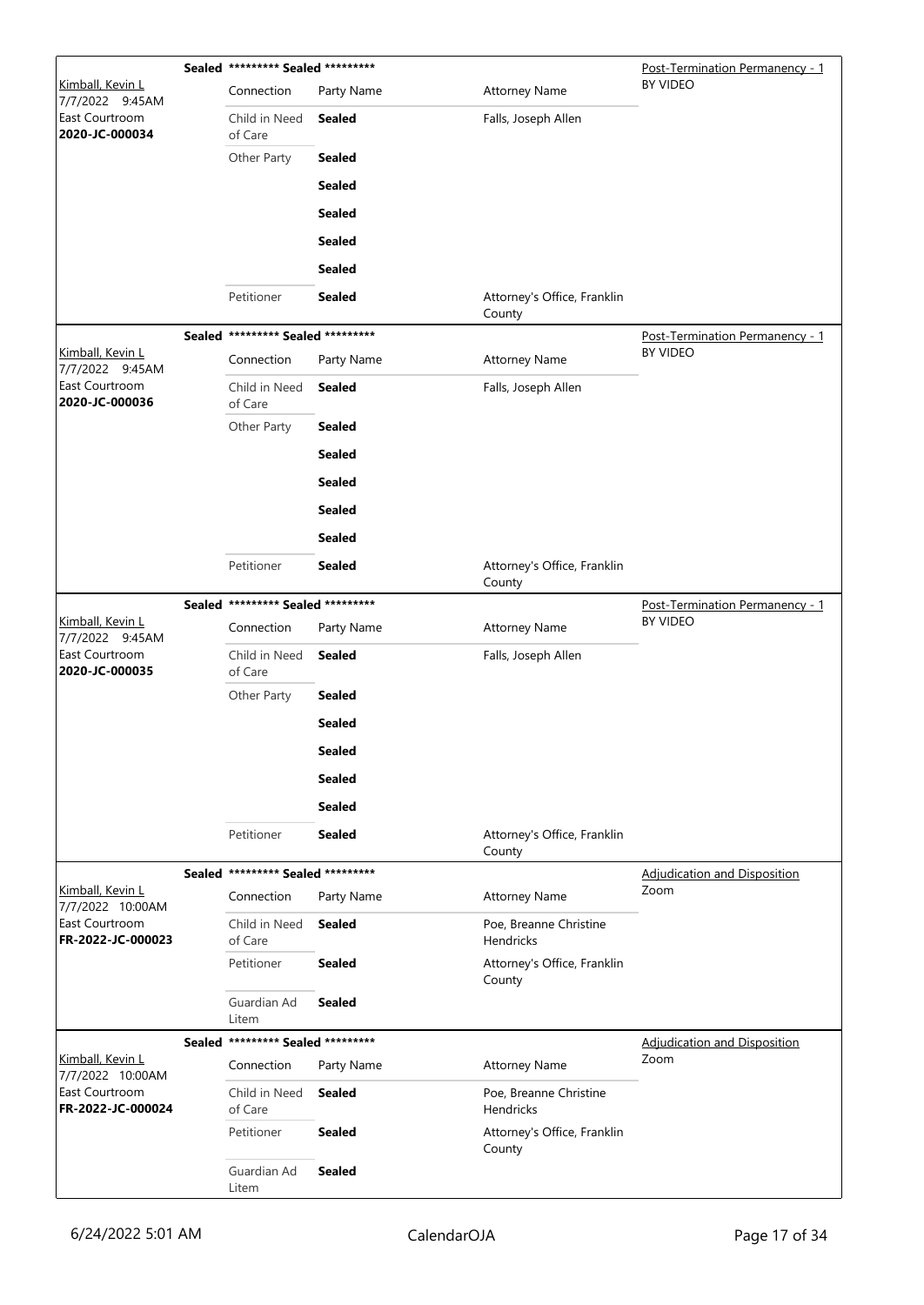|                                            | Sealed ********* Sealed ********* |                                                      | <b>Status Conference</b>              |                            |
|--------------------------------------------|-----------------------------------|------------------------------------------------------|---------------------------------------|----------------------------|
| Kimball, Kevin L<br>7/7/2022 11:00AM       | Connection                        | Party Name                                           | <b>Attorney Name</b>                  | Zoom                       |
| East Courtroom<br>FR-2021-JC-000026        | Child in Need<br>of Care          | <b>Sealed</b>                                        | Leffler, Jessica Faith                |                            |
|                                            | <b>State Agency</b>               | Sealed                                               |                                       |                            |
|                                            |                                   | <b>Sealed</b>                                        |                                       |                            |
|                                            | Petitioner                        | <b>Sealed</b>                                        | Attorney's Office, Franklin<br>County |                            |
|                                            | Guardian Ad<br>Litem              | <b>Sealed</b>                                        |                                       |                            |
|                                            |                                   | In the Matter of Kylee Catherine Joy Fuller          |                                       | <b>Status Conference</b>   |
| Kimball, Kevin L<br>7/7/2022 1:00PM        | Connection                        | Party Name                                           | <b>Attorney Name</b>                  | Zoom / request jury trial? |
| East Courtroom<br>FR-2022-JV-000016        | Prosecutor                        | <b>State of Kansas</b>                               | Attorney's Office, Franklin<br>County |                            |
|                                            | Juvenile<br>Offender              | <b>Fuller, Kylee Catherine Joy</b>                   | Polsley, Kathryn S.                   |                            |
|                                            |                                   | In the Matter of Brayden Duane Hazen                 |                                       | <u>First Appearance</u>    |
| Kimball, Kevin L<br>7/7/2022 1:10PM        | Connection                        | Party Name                                           | <b>Attorney Name</b>                  | Zoom / Summons served      |
| East Courtroom<br>FR-2022-JV-000024        | Prosecutor                        | <b>State of Kansas</b>                               | Attorney's Office, Franklin<br>County |                            |
|                                            | Juvenile<br>Offender              | Hazen, Brayden Duane                                 |                                       |                            |
|                                            |                                   | In the Matter of vs. Michael P Wilkins Jr            |                                       | <b>Status Conference</b>   |
| <u>Kimball, Kevin L</u><br>7/7/2022 1:15PM | Connection                        | Party Name                                           | <b>Attorney Name</b>                  | Zoom                       |
| East Courtroom                             | Other Party                       | <b>Wilkins, Christina</b>                            |                                       |                            |
| 2018-JV-000050                             | Prosecutor                        | <b>State of Kansas</b>                               | Attorney's Office, Franklin<br>County |                            |
|                                            | Juvenile<br>Offender              | Wilkins, Michael P, Jr                               | Spangler, Jennifer Elizabeth          |                            |
|                                            |                                   | <b>State of Kansas vs. Lauren Nicole Messersmith</b> |                                       | <b>Status Conference</b>   |
| Kimball, Kevin L<br>7/7/2022 1:20PM        | Connection                        | Party Name                                           | <b>Attorney Name</b>                  | zoom                       |
| East Courtroom<br>FR-2022-CR-000103        | Prosecutor                        | <b>State of Kansas</b>                               | Attorney's Office, Franklin<br>County |                            |
|                                            | Defendant                         | <b>Messersmith, Lauren</b><br><b>Nicole</b>          | Boyd, John Arthur                     |                            |
|                                            |                                   | <b>State of Kansas vs. Aaron W Roberts</b>           |                                       | <b>Status Conference</b>   |
| Kimball, Kevin L<br>7/7/2022 1:20PM        | Connection                        | Party Name                                           | <b>Attorney Name</b>                  |                            |
| East Courtroom<br>FR-2022-CR-000061        | Prosecutor                        | <b>State of Kansas</b>                               | Attorney's Office, Franklin<br>County |                            |
|                                            | Defendant                         | <b>Roberts, Aaron W</b>                              | Spangler, Jennifer Elizabeth          |                            |
|                                            |                                   | <b>State of Kansas vs. Taylin Wade Schemm</b>        |                                       | <b>Arraignment</b>         |
| Kimball, Kevin L<br>7/7/2022 1:25PM        | Connection                        | Party Name                                           | <b>Attorney Name</b>                  | in person                  |
| East Courtroom<br>FR-2022-CR-000130        | Prosecutor                        | <b>State of Kansas</b>                               | Attorney's Office, Franklin<br>County |                            |
|                                            | Defendant                         | Schemm, Taylin Wade                                  | Vignery, Tonya Renea                  |                            |
|                                            |                                   | In the Matter of Marissa Jean Thornton               |                                       | Disposition                |
| Kimball, Kevin L<br>7/7/2022 1:30PM        | Connection                        | Party Name                                           | <b>Attorney Name</b>                  | Zoom                       |
| East Courtroom<br>FR-2022-JV-000003        | Prosecutor                        | <b>State of Kansas</b>                               | Attorney's Office, Franklin<br>County |                            |
|                                            | Juvenile<br>Offender              | Thornton, Marissa Jean                               | Vignery, Tonya Renea                  |                            |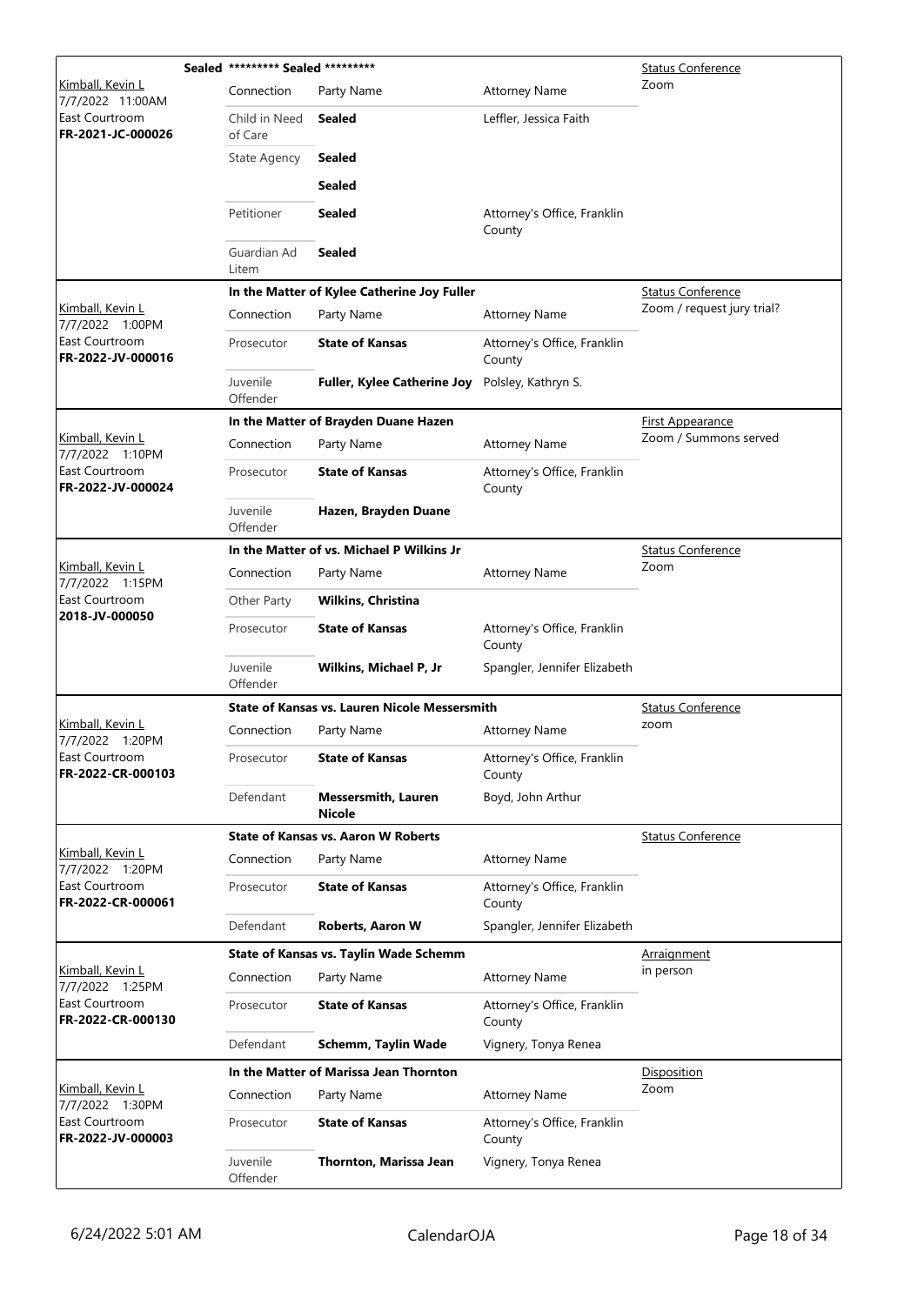|                                            |                      | In the Matter of Marissa Jean Thornton              | Disposition                           |                            |
|--------------------------------------------|----------------------|-----------------------------------------------------|---------------------------------------|----------------------------|
| <u>Kimball, Kevin L</u><br>7/7/2022 1:30PM | Connection           | Party Name                                          | <b>Attorney Name</b>                  | Zoom                       |
| East Courtroom<br>FR-2021-JV-000025        | Prosecutor           | <b>State of Kansas</b>                              | Attorney's Office, Franklin<br>County |                            |
|                                            | Juvenile<br>Offender | Thornton, Marissa Jean                              | Vignery, Tonya Renea                  |                            |
|                                            |                      | <b>State of Kansas vs. Anthony E Underwood</b>      |                                       | Preliminary Hearing (CR)   |
| Kimball, Kevin L<br>7/7/2022 2:00PM        | Connection           | Party Name                                          | <b>Attorney Name</b>                  | in person                  |
| East Courtroom<br>FR-2021-CR-000350        | Prosecutor           | <b>State of Kansas</b>                              | Attorney's Office, Franklin<br>County |                            |
|                                            | Defendant            | <b>Underwood, Anthony E</b>                         | Boyd, John Arthur                     |                            |
|                                            |                      | <b>State of Kansas vs. Joseph Anthony Proctor</b>   |                                       | <b>Review Hearing</b>      |
| Kimball, Kevin L<br>7/8/2022 8:30AM        | Connection           | Party Name                                          | <b>Attorney Name</b>                  | Paper Review               |
| East Courtroom<br>FR-2021-TR-000638        | Prosecutor           | <b>State of Kansas</b>                              | Attorney's Office, Franklin<br>County |                            |
|                                            | Defendant            | <b>Proctor, Joseph Anthony</b>                      |                                       |                            |
|                                            |                      | <b>Synchrony Bank vs. Jacob Ball</b>                |                                       | <b>Answer Hearing</b>      |
| Kimball, Kevin L<br>7/8/2022 8:30AM        | Connection           | Party Name                                          | <b>Attorney Name</b>                  | In Person                  |
| East Courtroom                             | Plaintiff            | <b>Synchrony Bank</b>                               | Albani, Michael J.                    |                            |
| FR-2022-LM-000087                          | Defendant            | <b>Ball, Jacob</b>                                  |                                       |                            |
|                                            |                      | Portfolio Recovery Associates, LLC vs. CHRIS KRAUS  |                                       | <b>Answer Hearing</b>      |
| Kimball, Kevin L<br>7/8/2022 8:30AM        | Connection           | Party Name                                          | <b>Attorney Name</b>                  | In Person                  |
| East Courtroom<br>FR-2022-LM-000134        | Plaintiff            | <b>Portfolio Recovery</b><br><b>Associates, LLC</b> | Hays, Jennifer Renee                  |                            |
|                                            | Defendant            | <b>KRAUS, CHRIS</b>                                 |                                       |                            |
|                                            |                      | Foursight Capital, LLC vs. Michael Joe Scott        | <b>Answer Hearing</b>                 |                            |
| Kimball, Kevin L<br>7/8/2022 8:30AM        | Connection           | Party Name                                          | <b>Attorney Name</b>                  | In Person                  |
| East Courtroom                             | Plaintiff            | <b>Foursight Capital, LLC</b>                       | Shipman, Jennifer Lea                 |                            |
| FR-2022-LM-000137                          | Defendant            | <b>Scott, Michael Joe</b>                           |                                       |                            |
|                                            |                      | Brent Prouty vs. Jacob Guyett, et al                | <b>Status Conference</b>              |                            |
| Kimball, Kevin L<br>7/8/2022 9:00AM        | Connection           | Party Name                                          | <b>Attorney Name</b>                  | <b>ZOOM</b>                |
| East Courtroom                             | Plaintiff            | <b>Prouty, Brent</b>                                | Fanning, Gary L., Jr                  |                            |
| FR-2022-LM-000040                          | Defendant            | Guyett, Jacob                                       | Lewis, Mark D.                        |                            |
|                                            |                      | Guyett, Kendra                                      | Lewis, Mark D.                        |                            |
|                                            |                      | Daniel A. Rentschler, et al vs. David Hunter, et al |                                       | <b>Pretrial Conference</b> |
| Kimball, Kevin L<br>7/8/2022 9:15AM        | Connection           | Party Name                                          | <b>Attorney Name</b>                  | In Person                  |
| East Courtroom<br>FR-2022-LM-000097        | Plaintiff            | Rentschler, Daniel A.                               | Keating, Daniel Joseph                |                            |
|                                            |                      | Joffe, Susan A.                                     | Keating, Daniel Joseph                |                            |
|                                            | Defendant            | Hunter, David                                       |                                       |                            |
|                                            |                      | Hunter, Ashley                                      |                                       |                            |
|                                            |                      | Alyssa Greene vs. Amy Jones                         |                                       | <b>Small Claims Trial</b>  |
| Kimball, Kevin L<br>7/8/2022 10:00AM       | Connection           | Party Name                                          | <b>Attorney Name</b>                  | In Person<br>(Personal)    |
| East Courtroom                             | Plaintiff            | Greene, Alyssa                                      |                                       |                            |
| FR-2022-SC-000012                          | Defendant            | Jones, Amy                                          |                                       |                            |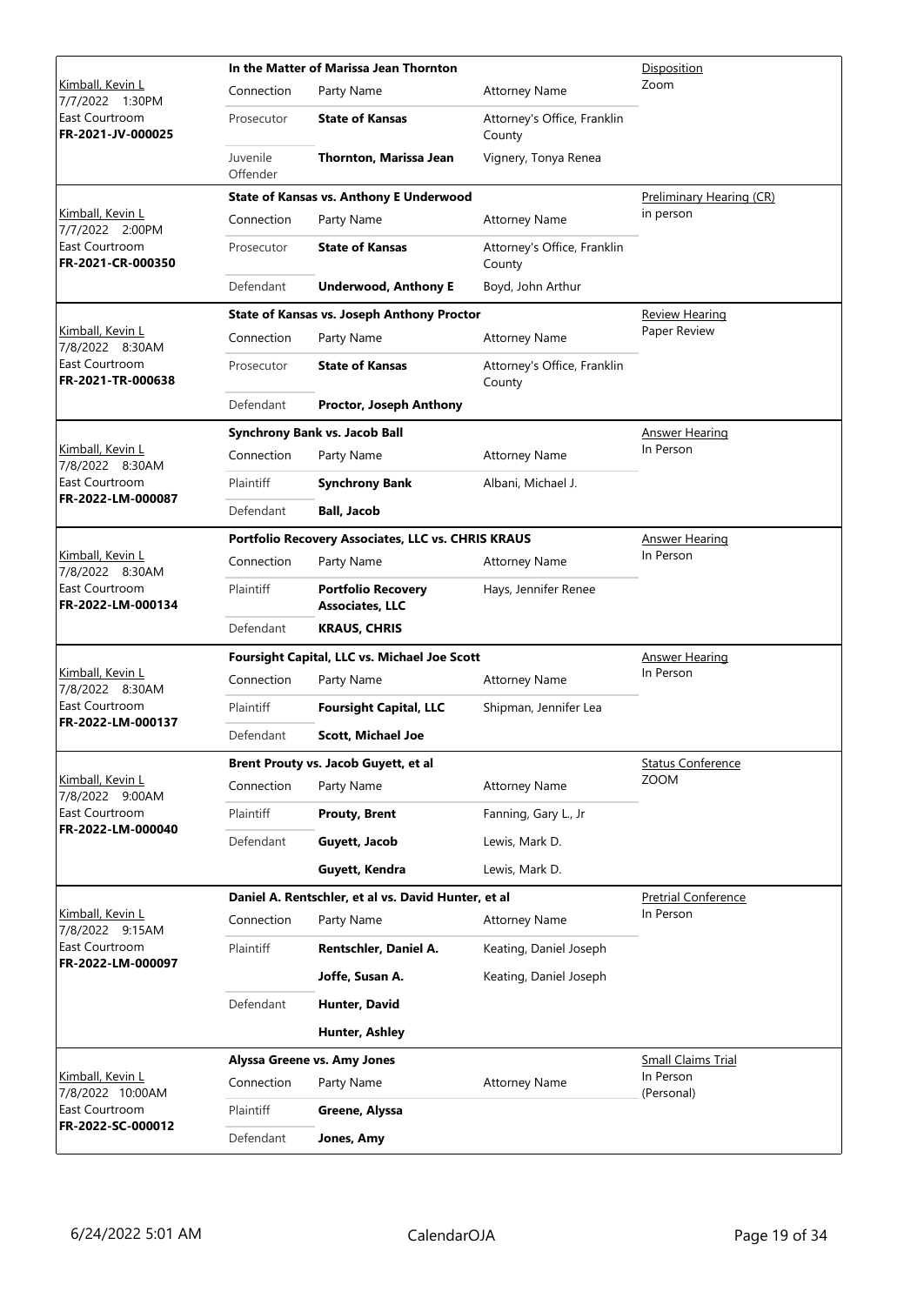|                                             |                                   | <b>State of Kansas vs. Adam Lee Fleming</b> | Preliminary Hearing (CR)              |                          |
|---------------------------------------------|-----------------------------------|---------------------------------------------|---------------------------------------|--------------------------|
| Kimball, Kevin L<br>7/8/2022 11:00AM        | Connection                        | Party Name                                  | <b>Attorney Name</b>                  | in person                |
| East Courtroom<br>FR-2022-CR-000120         | Prosecutor                        | <b>State of Kansas</b>                      | Attorney's Office, Franklin<br>County |                          |
|                                             | Defendant                         | <b>Fleming, Adam Lee</b>                    | Cole, Craig Everett                   |                          |
|                                             |                                   | <b>State of Kansas vs. Trey S. Wadkins</b>  |                                       | <b>Bench Trial</b>       |
| Kimball, Kevin L<br>7/8/2022 1:30PM         | Connection                        | Party Name                                  | <b>Attorney Name</b>                  | in person                |
| East Courtroom<br>FR-2021-CR-000283         | Prosecutor                        | <b>State of Kansas</b>                      | Attorney's Office, Franklin<br>County |                          |
|                                             | Defendant                         | <b>Wadkins, Trey S.</b>                     | Boyd, John Arthur                     |                          |
|                                             |                                   | State of Kansas vs. Sheryl Ann Fratiello    |                                       | Preliminary Hearing (CR) |
| Kimball, Kevin L<br>7/8/2022 3:00PM         | Connection                        | Party Name                                  | <b>Attorney Name</b>                  | in person                |
| East Courtroom<br>2020-CR-000184            | Prosecutor                        | <b>State of Kansas</b>                      | Attorney's Office, Franklin<br>County |                          |
|                                             | Defendant                         | Fratiello, Sheryl Ann                       | Falls, Joseph Allen                   |                          |
|                                             |                                   | State of Kansas vs. Sheryl A Fratiello      |                                       | <b>Status Conference</b> |
| Kimball, Kevin L<br>7/8/2022 3:00PM         | Connection                        | Party Name                                  | <b>Attorney Name</b>                  | in person                |
| East Courtroom<br>FR-2022-CR-000012         | Prosecutor                        | <b>State of Kansas</b>                      | Attorney's Office, Franklin<br>County |                          |
|                                             | Defendant                         | Fratiello, Sheryl A                         | Falls, Joseph Allen                   |                          |
|                                             | Sealed ********* Sealed ********* |                                             |                                       | PFA/PFS Hearing          |
| Kimball, Kevin L<br>7/11/2022 8:30AM        | Connection                        | Party Name                                  | <b>Attorney Name</b>                  | Zoom                     |
| East Courtroom                              | Dependent                         | <b>Sealed</b>                               |                                       |                          |
| FR-2021-DM-000128                           | Petitioner                        | <b>Sealed</b>                               | Johnson, Casey Blake                  |                          |
|                                             | Respondent                        | <b>Sealed</b>                               | Whiteley, Courtney Jean               |                          |
|                                             |                                   | Cole O Griffin vs. Abigail M Bryan          |                                       | PFA/PFS Hearing          |
| Kimball, Kevin L<br>7/11/2022 8:30AM        | Connection                        | Party Name                                  | <b>Attorney Name</b>                  | Zoom                     |
| East Courtroom                              | Dependent                         | <b>Sealed</b>                               |                                       |                          |
| FR-2022-DM-000060                           | Petitioner                        | Griffin, Cole O                             | Whiteley, Courtney Jean               |                          |
|                                             | Respondent                        | Bryan, Abigail M                            | Johnson, Casey Blake                  |                          |
|                                             | Sealed ********* Sealed ********* |                                             |                                       | Dismissal                |
| Kimball, Kevin L<br>7/11/2022 8:30AM        | Connection                        | Party Name                                  | <b>Attorney Name</b>                  | PFA DISMISSAL            |
| East Courtroom                              | Petitioner                        | <b>Sealed</b>                               |                                       |                          |
| FR-2022-DM-000147                           | Respondent                        | Sealed                                      |                                       |                          |
|                                             | Sealed ********* Sealed ********* |                                             |                                       | PFA/PFS Hearing          |
| Kimball, Kevin L<br>7/11/2022 8:40AM        | Connection                        | Party Name                                  | <b>Attorney Name</b>                  | Status-ZOOM              |
| East Courtroom<br>FR-2022-DM-000025         | Petitioner                        | <b>Sealed</b>                               | Furth, Sydney Jeanne                  |                          |
|                                             | Respondent                        | <b>Sealed</b>                               |                                       |                          |
|                                             | Sealed ********* Sealed ********* |                                             |                                       | <b>Status Conference</b> |
| <u>Kimball, Kevin L</u><br>7/11/2022 8:50AM | Connection                        | Party Name                                  | <b>Attorney Name</b>                  | in person                |
| East Courtroom<br>FR-2022-DM-000124         | Dependent                         | <b>Sealed</b>                               |                                       |                          |
|                                             |                                   | <b>Sealed</b>                               |                                       |                          |
|                                             | Petitioner                        | <b>Sealed</b>                               |                                       |                          |
|                                             | Respondent                        | <b>Sealed</b>                               |                                       |                          |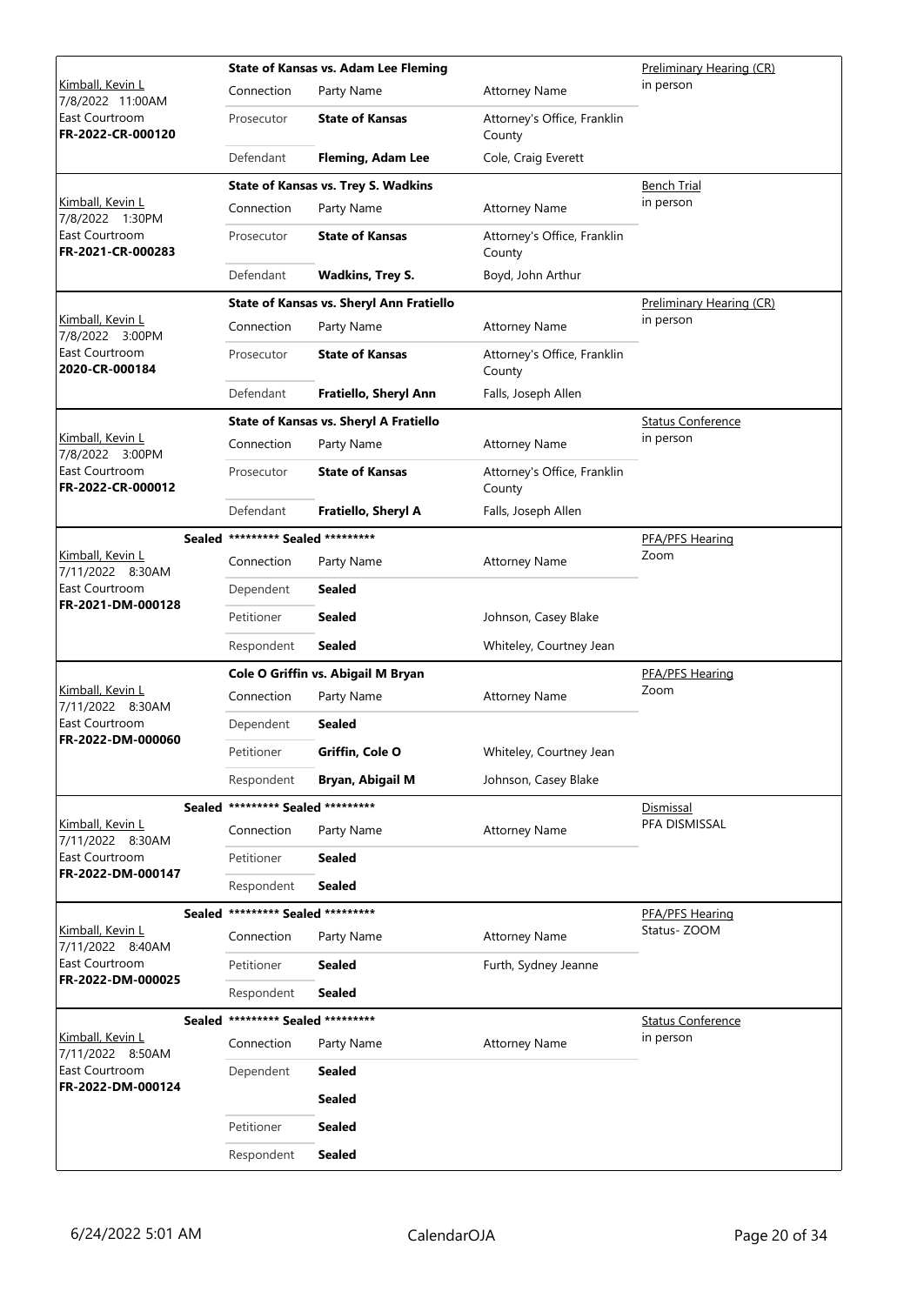|                                             | Sealed ********* Sealed ********* |                                            |                                       | PFA/PFS Hearing                           |
|---------------------------------------------|-----------------------------------|--------------------------------------------|---------------------------------------|-------------------------------------------|
| <u>Kimball, Kevin L</u><br>7/11/2022 9:00AM | Connection                        | Party Name                                 | <b>Attorney Name</b>                  | in person                                 |
| East Courtroom                              | Petitioner                        | <b>Sealed</b>                              |                                       |                                           |
| FR-2022-DM-000116                           | Respondent                        | Sealed                                     |                                       |                                           |
|                                             | Sealed ********* Sealed ********* |                                            |                                       | <b>Status Conference</b>                  |
| <u>Kimball, Kevin L</u><br>7/11/2022 9:10AM | Connection                        | Party Name                                 | <b>Attorney Name</b>                  | zoom                                      |
| East Courtroom<br>FR-2022-DM-000132         | Petitioner                        | <b>Sealed</b>                              |                                       |                                           |
|                                             | Respondent                        | Sealed                                     |                                       |                                           |
|                                             | Sealed ********* Sealed ********* |                                            |                                       | Status Conference                         |
| Kimball, Kevin L<br>7/11/2022 9:10AM        | Connection                        | Party Name                                 | <b>Attorney Name</b>                  | zoom                                      |
| East Courtroom<br>FR-2022-DM-000126         | Petitioner                        | <b>Sealed</b>                              |                                       |                                           |
|                                             | Respondent                        | <b>Sealed</b>                              |                                       |                                           |
|                                             | Sealed ********* Sealed ********* |                                            |                                       | <b>PFA/PFS Hearing</b>                    |
| Kimball, Kevin L<br>7/11/2022 9:15AM        | Connection                        | Party Name                                 | <b>Attorney Name</b>                  | IN PERSON                                 |
| East Courtroom<br>FR-2022-DM-000148         | Petitioner                        | Sealed                                     |                                       |                                           |
|                                             | Respondent                        | <b>Sealed</b>                              |                                       |                                           |
|                                             | Sealed ********* Sealed ********* |                                            |                                       | <b>Status Conference</b>                  |
| Kimball, Kevin L<br>7/11/2022 9:20AM        | Connection                        | Party Name                                 | <b>Attorney Name</b>                  | zoom                                      |
| East Courtroom<br>FR-2022-DM-000092         | Other Party                       | <b>Sealed</b>                              |                                       |                                           |
|                                             |                                   | <b>Sealed</b>                              | Bath, Thomas Joseph, Jr               |                                           |
|                                             | Petitioner                        | <b>Sealed</b>                              | Stuart, Heath A.                      |                                           |
|                                             | Respondent                        | <b>Sealed</b>                              | Bath, Thomas Joseph, Jr               |                                           |
|                                             |                                   | In the Matter of Randall Lee Crump         | <b>Status Conference</b>              |                                           |
| Kimball, Kevin L<br>7/11/2022 9:30AM        | Connection                        | Party Name                                 | <b>Attorney Name</b>                  | Def to appear in person / Gov<br>warrant? |
| East Courtroom<br>FR-2022-MR-000049         | Prosecutor                        | <b>State of Kansas</b>                     | Attorney's Office, Franklin<br>County |                                           |
|                                             | Defendant                         | Crump, Randall Lee                         | Boyd, John Arthur                     |                                           |
|                                             |                                   | State of Kansas vs. Dillon A. Dewey        |                                       | <b>Status Conference</b>                  |
| Kimball, Kevin L<br>7/11/2022 9:30AM        | Connection                        | Party Name                                 | <b>Attorney Name</b>                  | diversion-zoom                            |
| East Courtroom<br>FR-2021-CR-000372         | Prosecutor                        | <b>State of Kansas</b>                     | Attorney's Office, Franklin<br>County |                                           |
|                                             | Defendant                         | Dewey, Dillon A.                           | Boyd, John Arthur                     |                                           |
|                                             |                                   | <b>State of Kansas vs. GALEN A BRISTOW</b> |                                       | <b>Status Conference</b>                  |
| <u>Kimball, Kevin L</u><br>7/11/2022 9:30AM | Connection                        | Party Name                                 | <b>Attorney Name</b>                  | Zoom                                      |
| East Courtroom<br>FR-2022-CR-000099         | Prosecutor                        | <b>State of Kansas</b>                     | Attorney's Office, Franklin<br>County |                                           |
|                                             | Defendant                         | <b>BRISTOW, GALEN A</b>                    | Boyd, John Arthur                     |                                           |
|                                             |                                   | State of Kansas vs. Caleb J. Jeffcoat      |                                       | <b>First Appearance</b>                   |
| Kimball, Kevin L<br>7/11/2022 10:00AM       | Connection                        | Party Name                                 | <b>Attorney Name</b>                  | zoom                                      |
| East Courtroom<br>FR-2022-CR-000126         | Prosecutor                        | <b>State of Kansas</b>                     | Attorney's Office, Franklin<br>County |                                           |
|                                             | Defendant                         | Jeffcoat, Caleb J.                         | Cole, Craig Everett                   |                                           |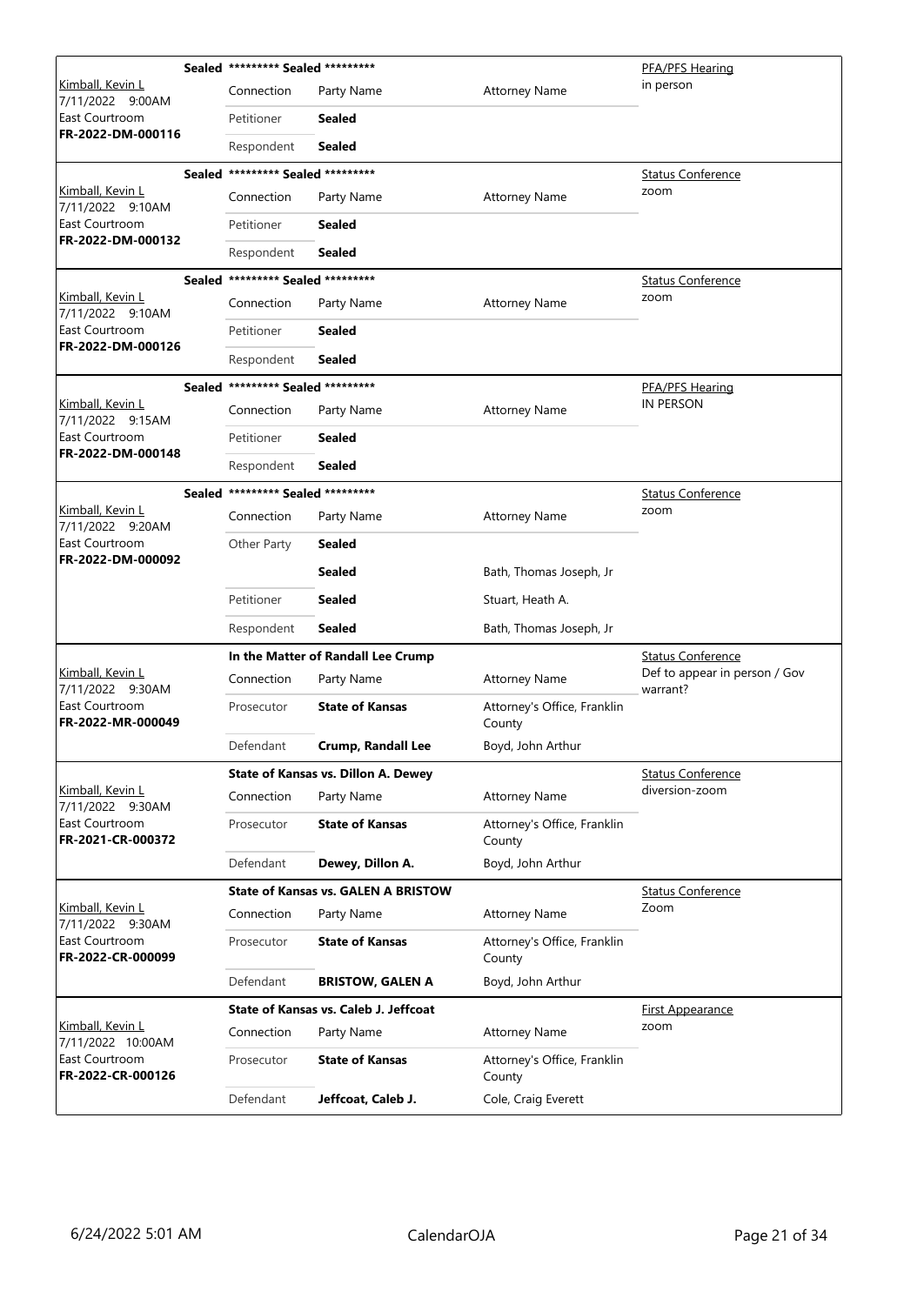|                                                                             |            | <b>State of Kansas vs. Robert Lee Tingler</b>     | <u>Hearing</u>                        |                               |
|-----------------------------------------------------------------------------|------------|---------------------------------------------------|---------------------------------------|-------------------------------|
| Kimball, Kevin L<br>7/11/2022 10:00AM                                       | Connection | Party Name                                        | <b>Attorney Name</b>                  | on Mot. to Resume-zoom        |
| East Courtroom<br>2018-CR-000278                                            | Prosecutor | <b>State of Kansas</b>                            | Attorney's Office, Franklin<br>County |                               |
|                                                                             | Defendant  | <b>Tingler, Robert Lee</b>                        | Cole, Craig Everett                   |                               |
|                                                                             |            | <b>State of Kansas vs. Shawn D Hunt</b>           |                                       | <b>Status Conference</b>      |
| Kimball, Kevin L<br>7/11/2022 11:00AM                                       | Connection | Party Name                                        | <b>Attorney Name</b>                  | zoom                          |
| East Courtroom<br>FR-2022-CR-000069                                         | Prosecutor | <b>State of Kansas</b>                            | Attorney's Office, Franklin<br>County |                               |
|                                                                             | Defendant  | Hunt, Shawn D                                     | Walker, William Christopher           |                               |
|                                                                             |            | <b>State of Kansas vs. Sara Elaine Austin</b>     |                                       | <b>First Appearance</b>       |
| Kimball, Kevin L<br>7/11/2022 11:30AM                                       | Connection | Party Name                                        | <b>Attorney Name</b>                  | zoom                          |
| East Courtroom<br>FR-2022-CR-000128                                         | Prosecutor | <b>State of Kansas</b>                            | Attorney's Office, Franklin<br>County |                               |
|                                                                             | Defendant  | <b>Austin, Sara Elaine</b>                        | Bayne, William Edward                 |                               |
|                                                                             |            | <b>State of Kansas vs. Hunter Owen Neis</b>       |                                       | Sentencing                    |
| <u>Kimball, Kevin L</u><br>7/11/2022 1:00PM                                 | Connection | Party Name                                        | <b>Attorney Name</b>                  | zoom                          |
| East Courtroom<br>FR-2021-CR-000389                                         | Prosecutor | <b>State of Kansas</b>                            | Attorney's Office, Franklin<br>County |                               |
|                                                                             | Defendant  | Neis, Hunter Owen                                 | Mogenson, Michael Scott               |                               |
|                                                                             |            | <b>State of Kansas vs. Nikita A Carey</b>         | <b>Bench Trial</b>                    |                               |
| Kimball, Kevin L<br>7/11/2022 2:00PM<br>East Courtroom<br>FR-2022-CR-000093 | Connection | Party Name                                        | <b>Attorney Name</b>                  | in person                     |
|                                                                             | Prosecutor | <b>State of Kansas</b>                            | Attorney's Office, Franklin<br>County |                               |
|                                                                             | Defendant  | Carey, Nikita A                                   | Harris, Albert Fred, III              |                               |
|                                                                             |            | <b>State of Kansas vs. Michael J Nash</b>         |                                       | Preliminary Hearing (CR)      |
| Kimball, Kevin L<br>7/11/2022 3:00PM                                        | Connection | Party Name                                        | <b>Attorney Name</b>                  | In person                     |
| East Courtroom<br>FR-2021-CR-000217                                         | Prosecutor | <b>State of Kansas</b>                            | Attorney's Office, Franklin<br>County |                               |
|                                                                             | Defendant  | Nash, Michael J                                   | Hastert, Bryan Michael                |                               |
|                                                                             |            | <b>State of Kansas vs. Michael Joe Nash</b>       |                                       | <b>Status Conference</b>      |
| Kimball, Kevin L<br>7/11/2022 3:00PM                                        | Connection | Party Name                                        | <b>Attorney Name</b>                  | in person-tracking w/ 21CR217 |
| East Courtroom<br>2020-CR-000215                                            | Prosecutor | <b>State of Kansas</b>                            | Attorney's Office, Franklin<br>County |                               |
|                                                                             | Defendant  | Nash, Michael Joe                                 | Hastert, Bryan Michael                |                               |
|                                                                             |            | <b>State of Kansas vs. DALILA GEZENIA CAMARGO</b> |                                       | Arraignment                   |
| Kimball, Kevin L<br>7/13/2022 8:30AM                                        | Connection | Party Name                                        | <b>Attorney Name</b>                  | In Person                     |
| East Courtroom<br>FR-2022-TR-000254                                         | Prosecutor | <b>State of Kansas</b>                            | Attorney's Office, Franklin<br>County |                               |
|                                                                             | Defendant  | <b>CAMARGO, DALILA</b><br><b>GEZENIA</b>          |                                       |                               |
|                                                                             |            | <b>STATE OF KANSAS vs. Rebecca S Danner</b>       |                                       | Arraignment                   |
| Kimball, Kevin L<br>7/13/2022 8:30AM                                        | Connection | Party Name                                        | <b>Attorney Name</b>                  | In Person Bond                |
| East Courtroom<br>FR-2020-TR-001103                                         | Prosecutor | <b>STATE OF KANSAS</b>                            | Attorney's Office, Franklin<br>County |                               |
|                                                                             |            | <b>State of Kansas</b>                            |                                       |                               |
|                                                                             | Defendant  | Danner, Rebecca S                                 | Harris, Albert Fred, III              |                               |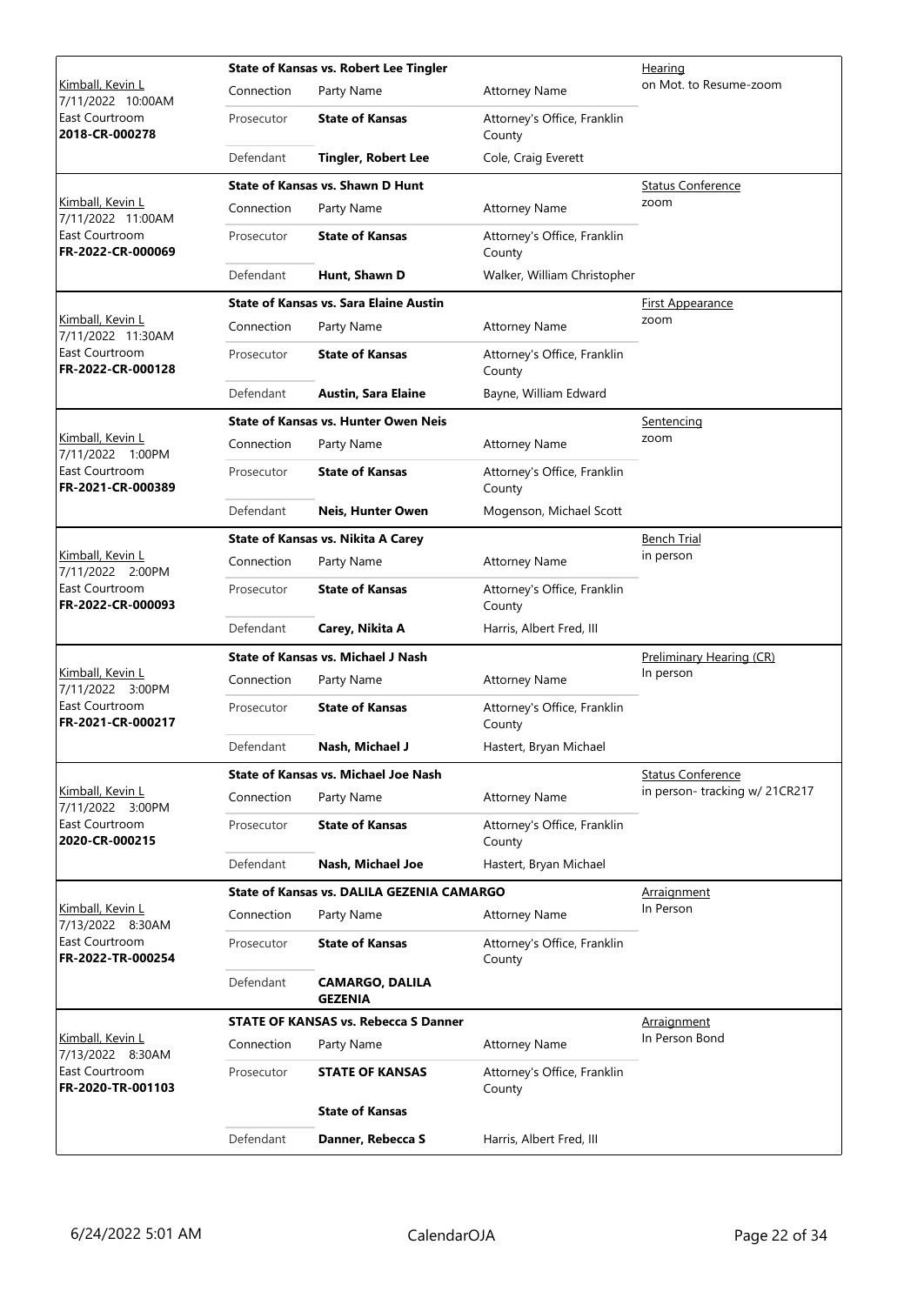|                                                         |            | State of Kansas vs. Rusty J Studer              | First Appearance                      |                                  |
|---------------------------------------------------------|------------|-------------------------------------------------|---------------------------------------|----------------------------------|
| <u>Kimball, Kevin L</u><br>7/13/2022 9:00AM             | Connection | Party Name                                      | <b>Attorney Name</b>                  | w/Counsel Zoom                   |
| East Courtroom<br>2006-TR-001526                        | Prosecutor | <b>State of Kansas</b>                          | Attorney's Office, Franklin<br>County |                                  |
|                                                         | Defendant  | Studer, Rusty J                                 | Hunter, Michael<br>Christopher        |                                  |
|                                                         |            | State of Kansas vs. Luisa Junqueira             |                                       | <b>Status Conference</b>         |
| Kimball, Kevin L<br>7/13/2022 9:00AM                    | Connection | Party Name                                      | <b>Attorney Name</b>                  | zoom                             |
| East Courtroom<br>FR-2021-CR-000353                     | Prosecutor | <b>State of Kansas</b>                          | Attorney's Office, Franklin<br>County |                                  |
|                                                         | Defendant  | Junqueira, Luisa                                | Hastert, Bryan Michael                |                                  |
|                                                         |            | <b>State of Kansas vs. Jaden A Lewis</b>        |                                       | Diversion - Status               |
| Kimball, Kevin L<br>7/13/2022 9:30AM                    | Connection | Party Name                                      | <b>Attorney Name</b>                  | zoom                             |
| East Courtroom<br>FR-2021-CR-000219                     | Prosecutor | <b>State of Kansas</b>                          | Attorney's Office, Franklin<br>County |                                  |
|                                                         | Defendant  | Lewis, Jaden A                                  | Hastert, Bryan Michael                |                                  |
|                                                         |            | <b>State of Kansas vs. Chasenda M Snow</b>      |                                       | <b>Status Conference</b>         |
| Kimball, Kevin L                                        | Connection | Party Name                                      | <b>Attorney Name</b>                  | zoom                             |
| 7/13/2022 9:30AM<br>East Courtroom<br>2019-CR-000195    | Prosecutor | <b>State of Kansas</b>                          | Attorney's Office, Franklin<br>County |                                  |
|                                                         | Defendant  | Snow, Chasenda                                  | Hastert, Bryan Michael                |                                  |
|                                                         |            | <b>State of Kansas vs. Heather Renee Harris</b> |                                       | Hearing                          |
| Kimball, Kevin L<br>7/13/2022 9:30AM                    | Connection | Party Name                                      | <b>Attorney Name</b>                  | 3rd MTR summons-zoom?            |
| East Courtroom<br>2019-CR-000350                        | Prosecutor | <b>State of Kansas</b>                          | Attorney's Office, Franklin<br>County |                                  |
|                                                         | Defendant  | <b>Harris, Heather Renee</b>                    | Hastert, Bryan Michael                |                                  |
|                                                         |            | State of Kansas vs. Kayla Ann Leitner           | <b>First Appearance</b>               |                                  |
| Kimball, Kevin L<br>7/13/2022 9:30AM                    | Connection | Party Name                                      | <b>Attorney Name</b>                  | w/Counsel ZOOM                   |
| East Courtroom<br>FR-2022-TR-000209                     | Prosecutor | <b>State of Kansas</b>                          | Attorney's Office, Franklin<br>County |                                  |
|                                                         | Defendant  | Leitner, Kayla Ann                              | Hastert, Bryan Michael                |                                  |
|                                                         |            | State of Kansas vs. Brandon S. Nelson           |                                       | <b>Status Conference</b>         |
| Kimball, Kevin L                                        | Connection | Party Name                                      | <b>Attorney Name</b>                  | zoom                             |
| 7/13/2022 9:30AM<br>East Courtroom<br>FR-2022-CR-000139 | Prosecutor | <b>State of Kansas</b>                          | Attorney's Office, Franklin<br>County |                                  |
|                                                         | Defendant  | Nelson, Brandon S.                              | Hastert, Bryan Michael                |                                  |
|                                                         |            | State of Kansas vs. Andrew R. Longfellow        |                                       | <b>Status Conference</b>         |
| Kimball, Kevin L                                        | Connection | Party Name                                      | <b>Attorney Name</b>                  | Waiver- zoom                     |
| 7/13/2022 9:30AM<br>East Courtroom<br>FR-2022-CR-000104 | Prosecutor | <b>State of Kansas</b>                          | Attorney's Office, Franklin<br>County |                                  |
|                                                         | Defendant  | Longfellow, Andrew R.                           | Hastert, Bryan Michael                |                                  |
|                                                         |            | State of Kansas vs. Calvin J Graybeal           |                                       | <b>Status Conference</b>         |
| Kimball, Kevin L                                        | Connection | Party Name                                      | <b>Attorney Name</b>                  | zoom- hire attorney? Def must be |
| 7/13/2022 9:30AM<br>East Courtroom<br>FR-2022-TR-000147 | Prosecutor | <b>State of Kansas</b>                          | Attorney's Office, Franklin<br>County | in person                        |
|                                                         | Defendant  | Graybeal, Calvin J                              | Hastert, Bryan Michael                |                                  |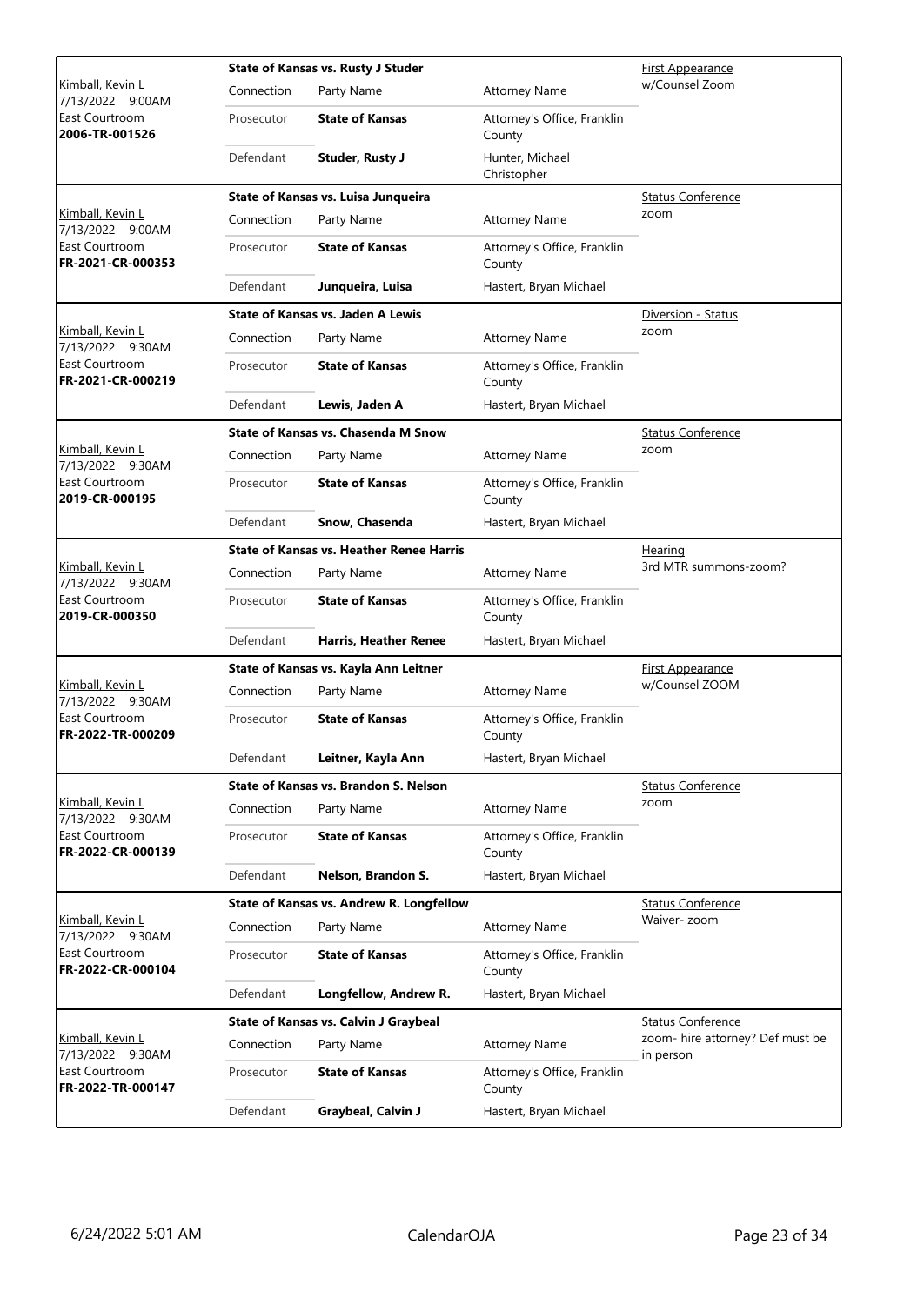|                                             |            | <b>State of Kansas vs. Heather Renee Harris</b> | <b>Status Conference</b>              |                          |
|---------------------------------------------|------------|-------------------------------------------------|---------------------------------------|--------------------------|
| <u>Kimball, Kevin L</u><br>7/13/2022 9:30AM | Connection | Party Name                                      | <b>Attorney Name</b>                  | zoom                     |
| East Courtroom<br>FR-2022-TR-000206         | Prosecutor | <b>State of Kansas</b>                          | Attorney's Office, Franklin<br>County |                          |
|                                             | Defendant  | <b>Harris, Heather Renee</b>                    | Hastert, Bryan Michael                |                          |
|                                             |            | State of Kansas vs. Joshua A. Rush              |                                       | <b>Status Conference</b> |
| Kimball, Kevin L<br>7/13/2022 9:30AM        | Connection | Party Name                                      | <b>Attorney Name</b>                  | zoom                     |
| East Courtroom<br>FR-2022-CR-000132         | Prosecutor | <b>State of Kansas</b>                          | Attorney's Office, Franklin<br>County |                          |
|                                             | Defendant  | Rush, Joshua A.                                 | Hastert, Bryan Michael                |                          |
|                                             |            | State of Kansas vs. Alex G. Smith-Fanning       |                                       | <b>Status Conference</b> |
| Kimball, Kevin L<br>7/13/2022 9:30AM        | Connection | Party Name                                      | <b>Attorney Name</b>                  | zoom                     |
| East Courtroom<br>FR-2022-CR-000135         | Prosecutor | <b>State of Kansas</b>                          | Attorney's Office, Franklin<br>County |                          |
|                                             | Defendant  | Smith-Fanning, Alex G.                          | Hastert, Bryan Michael                |                          |
|                                             |            | <b>State of Kansas vs. Tricia Ann Thompson</b>  |                                       | <b>Status Conference</b> |
| <u>Kimball, Kevin L</u><br>7/13/2022 9:30AM | Connection | Party Name                                      | <b>Attorney Name</b>                  | zoom                     |
| East Courtroom<br>FR-2022-TR-000061         | Prosecutor | <b>State of Kansas</b>                          | Attorney's Office, Franklin<br>County |                          |
|                                             | Defendant  | Thompson, Tricia Ann                            | Hastert, Bryan Michael                |                          |
|                                             |            | State of Kansas vs. Bailey A. Adamson           |                                       | <b>Status Conference</b> |
| Kimball, Kevin L<br>7/13/2022 9:30AM        | Connection | Party Name                                      | <b>Attorney Name</b>                  | zoom                     |
| East Courtroom<br>FR-2021-CR-000378         | Prosecutor | <b>State of Kansas</b>                          | Attorney's Office, Franklin<br>County |                          |
|                                             | Defendant  | Adamson, Bailey A.                              | Hastert, Bryan Michael                |                          |
|                                             |            | State of Kansas vs. Kathryn E. Heathman         | <b>Status Conference</b>              |                          |
| Kimball, Kevin L<br>7/13/2022 9:30AM        | Connection | Party Name                                      | <b>Attorney Name</b>                  | zoom                     |
| East Courtroom<br>FR-2022-CR-000074         | Prosecutor | <b>State of Kansas</b>                          | Attorney's Office, Franklin<br>County |                          |
|                                             | Defendant  | Heathman, Kathryn E.                            | Hastert, Bryan Michael                |                          |
|                                             |            | State of Kansas vs. PAUL ELMER BROWN, Jr        |                                       | Arraignment              |
| Kimball, Kevin L<br>7/13/2022 9:30AM        | Connection | Party Name                                      | <b>Attorney Name</b>                  | Zoom                     |
| East Courtroom<br>FR-2022-TR-000082         | Prosecutor | <b>State of Kansas</b>                          | Attorney's Office, Franklin<br>County |                          |
|                                             | Defendant  | <b>BROWN, PAUL ELMER, Jr</b>                    | Hastert, Bryan Michael                |                          |
|                                             |            | <b>State of Kansas vs. Andrew Scott Sutton</b>  |                                       | <b>Status Conference</b> |
| Kimball, Kevin L<br>7/13/2022 9:31AM        | Connection | Party Name                                      | <b>Attorney Name</b>                  | <b>ZOOM</b>              |
| East Courtroom<br>2019-TR-000242            | Prosecutor | <b>State of Kansas</b>                          | Attorney's Office, Franklin<br>County |                          |
|                                             | Defendant  | <b>Sutton, Andrew Scott</b>                     | Hastert, Bryan Michael                |                          |
|                                             |            | <b>State of Kansas vs. Andrew Scott Sutton</b>  |                                       | <b>Status Conference</b> |
| <u>Kimball, Kevin L</u><br>7/13/2022 9:31AM | Connection | Party Name                                      | <b>Attorney Name</b>                  | <b>ZOOM</b>              |
| East Courtroom<br>2019-TR-000254            | Prosecutor | <b>State of Kansas</b>                          | Attorney's Office, Franklin<br>County |                          |
|                                             | Defendant  | <b>Sutton, Andrew Scott</b>                     | Hastert, Bryan Michael                |                          |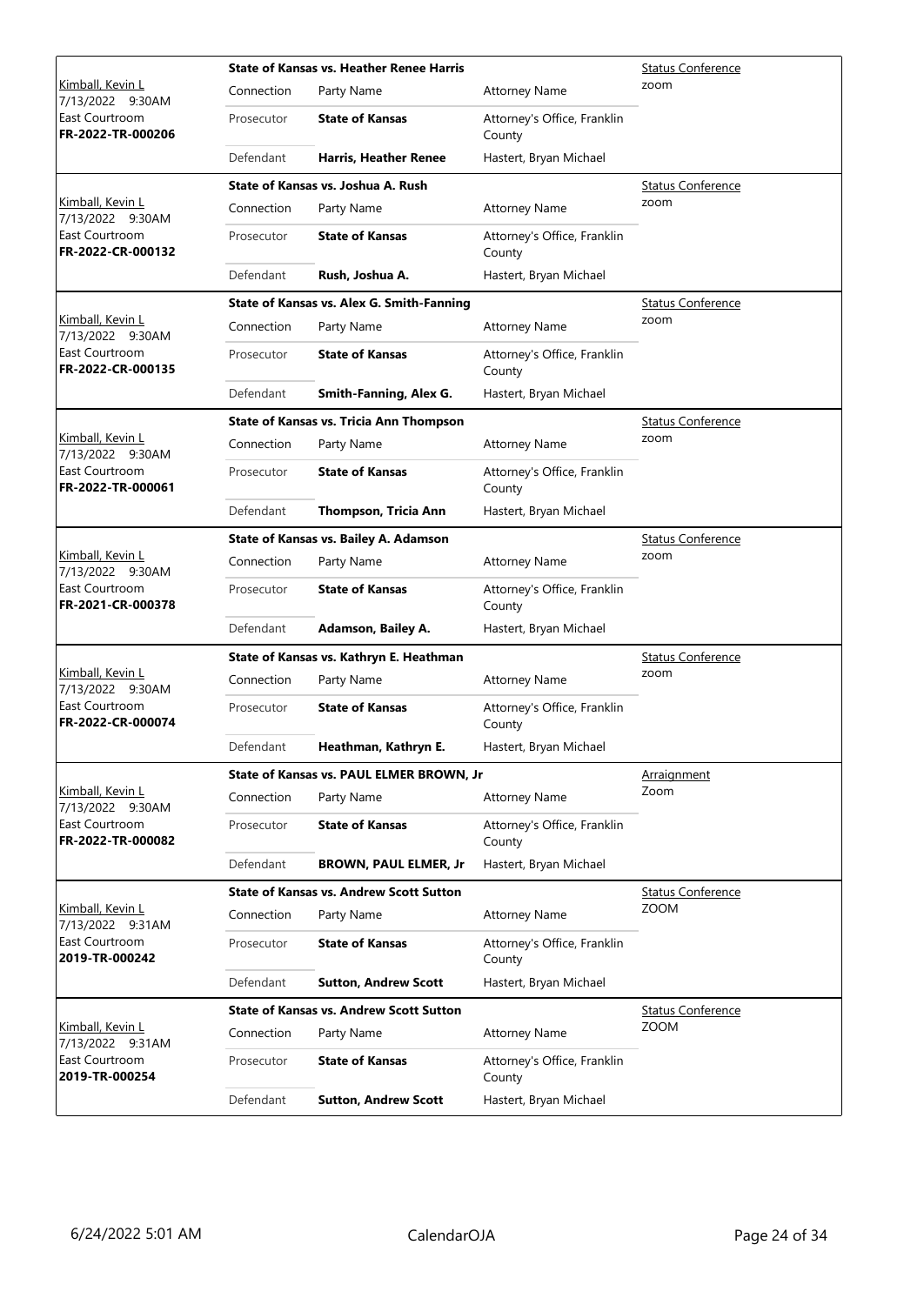|                                              |            | <b>State of Kansas vs. Andrew R Longfellow</b>   | <b>Status Conference</b>              |                             |
|----------------------------------------------|------------|--------------------------------------------------|---------------------------------------|-----------------------------|
| <u>Kimball, Kevin L</u><br>7/13/2022 9:32AM  | Connection | Party Name                                       | <b>Attorney Name</b>                  | waiver- zoom                |
| East Courtroom<br>FR-2022-CR-000017          | Prosecutor | <b>State of Kansas</b>                           | Attorney's Office, Franklin<br>County |                             |
|                                              | Defendant  | <b>Longfellow, Andrew R</b>                      | Hastert, Bryan Michael                |                             |
|                                              |            | <b>State of Kansas vs. Mark Crabtree</b>         |                                       | <b>Status Conference</b>    |
| Kimball, Kevin L<br>7/13/2022 9:33AM         | Connection | Party Name                                       | <b>Attorney Name</b>                  | zoom                        |
| East Courtroom<br>2019-CR-000450             | Prosecutor | <b>State of Kansas</b>                           | Attorney's Office, Franklin<br>County |                             |
|                                              | Defendant  | <b>Crabtree, Mark</b>                            | Hastert, Bryan Michael                |                             |
|                                              |            | <b>State of Kansas vs. Mark E Crabtree</b>       |                                       | <b>Status Conference</b>    |
| Kimball, Kevin L<br>7/13/2022 9:33AM         | Connection | Party Name                                       | <b>Attorney Name</b>                  | zoom                        |
| East Courtroom<br>FR-2022-CR-000079          | Prosecutor | <b>State of Kansas</b>                           | Attorney's Office, Franklin<br>County |                             |
|                                              | Defendant  | <b>Crabtree, Mark E</b>                          | Hastert, Bryan Michael                |                             |
|                                              |            | <b>State of Kansas vs. Nathan Boggs</b>          |                                       | <b>Status Conference</b>    |
| <u>Kimball, Kevin L</u><br>7/13/2022 10:30AM | Connection | Party Name                                       | <b>Attorney Name</b>                  | zoom                        |
| East Courtroom<br>2019-CR-000556             | Prosecutor | <b>State of Kansas</b>                           | Attorney's Office, Franklin<br>County |                             |
|                                              | Defendant  | <b>Boggs, Nathan</b>                             | VanHoutan, Darby                      |                             |
|                                              |            | <b>State of Kansas vs. James P Brannan</b>       | Plea Hearing                          |                             |
| Kimball, Kevin L<br>7/13/2022 10:30AM        | Connection | Party Name                                       | <b>Attorney Name</b>                  | Sentencing-ZOOM             |
| East Courtroom<br>FR-2022-CR-000018          | Prosecutor | <b>State of Kansas</b>                           | Attorney's Office, Franklin<br>County |                             |
|                                              | Defendant  | <b>Brannan, James P</b>                          | VanHoutan, Darby                      |                             |
|                                              |            | <b>State of Kansas vs. Kristopher Gary Black</b> | <b>Status Conference</b>              |                             |
| Kimball, Kevin L<br>7/13/2022 10:30AM        | Connection | Party Name                                       | <b>Attorney Name</b>                  | zoom                        |
| East Courtroom<br>2015-TR-001830             | Prosecutor | <b>State of Kansas</b>                           | Attorney's Office, Franklin<br>County |                             |
|                                              | Defendant  | <b>Black, Kristopher Gary</b>                    | Falls, Joseph Allen                   |                             |
|                                              |            | <b>State of Kansas vs. David Cory Doan</b>       |                                       | Sentencing                  |
| Kimball, Kevin L<br>7/13/2022 10:30AM        | Connection | Party Name                                       | <b>Attorney Name</b>                  | zoom- def must be in person |
| East Courtroom<br>2020-TR-000847             | Prosecutor | <b>State of Kansas</b>                           | Attorney's Office, Franklin<br>County |                             |
|                                              | Defendant  | Doan, David Cory                                 | Falls, Joseph Allen                   |                             |
|                                              |            | <b>State of Kansas vs. Justin Dewayne Evans</b>  |                                       | <b>Status Conference</b>    |
| Kimball, Kevin L<br>7/13/2022 10:30AM        | Connection | Party Name                                       | <b>Attorney Name</b>                  | zoom                        |
| East Courtroom<br>2020-CR-000096             | Prosecutor | <b>State of Kansas</b>                           | Attorney's Office, Franklin<br>County |                             |
|                                              | Defendant  | <b>Evans, Justin</b>                             | Falls, Joseph Allen                   |                             |
|                                              |            | <b>State of Kansas vs. Thomas Anthony Mendez</b> |                                       | <b>Status Conference</b>    |
| Kimball, Kevin L<br>7/13/2022 10:30AM        | Connection | Party Name                                       | <b>Attorney Name</b>                  | <b>ZOOM</b>                 |
| East Courtroom<br>FR-2022-TR-000184          | Prosecutor | <b>State of Kansas</b>                           | Attorney's Office, Franklin<br>County |                             |
|                                              | Defendant  | <b>Mendez, Thomas Anthony</b>                    | VanHoutan, Darby                      |                             |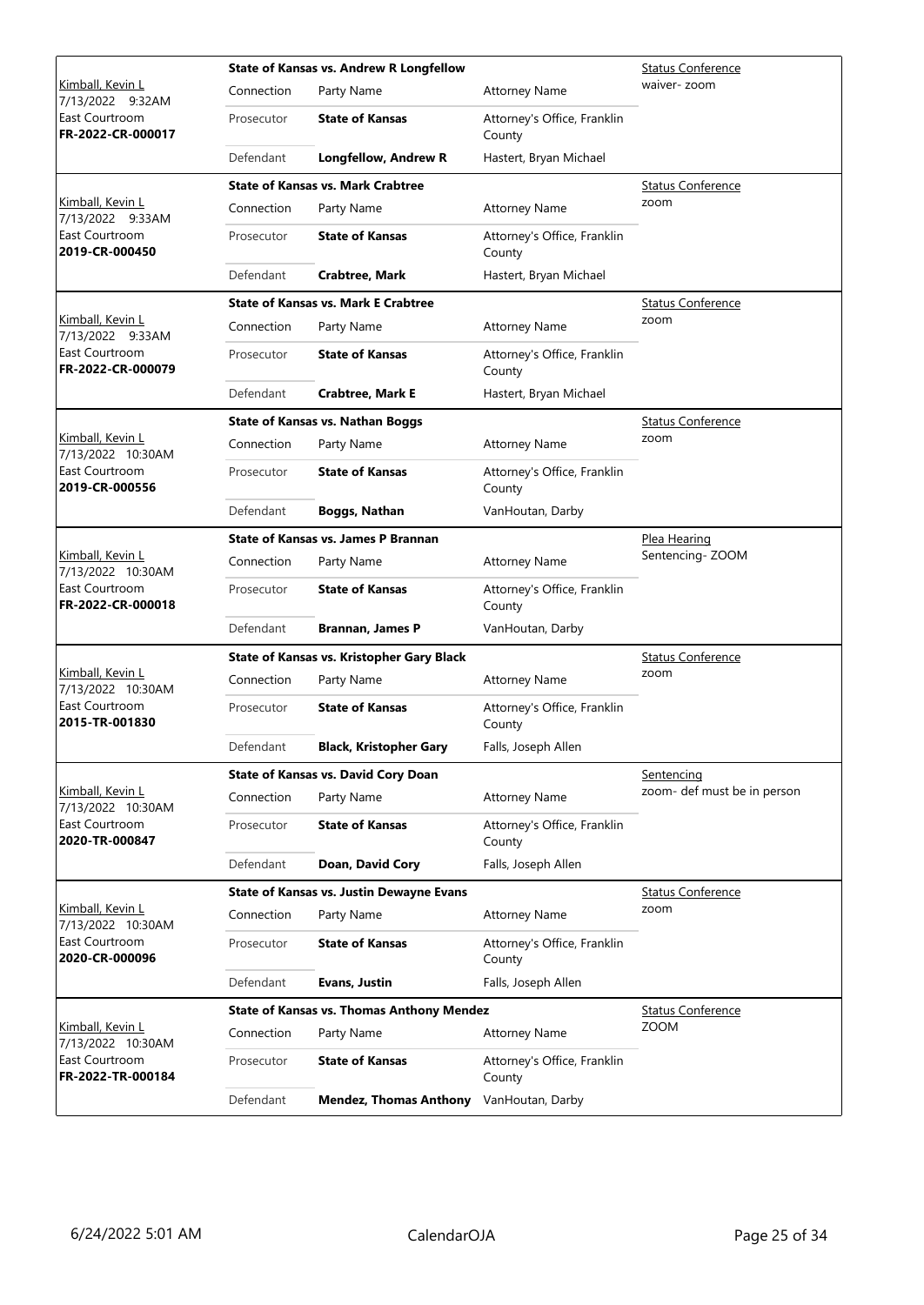|                                              |            | State of Kansas vs. Zackery D.J. Hopkins      | <b>Status Conference</b>              |                          |
|----------------------------------------------|------------|-----------------------------------------------|---------------------------------------|--------------------------|
| <u>Kimball, Kevin L</u><br>7/13/2022 10:30AM | Connection | Party Name                                    | <b>Attorney Name</b>                  | zoom                     |
| East Courtroom<br>FR-2022-CR-000098          | Prosecutor | <b>State of Kansas</b>                        | Attorney's Office, Franklin<br>County |                          |
|                                              | Defendant  | Hopkins, Zackery D.J.                         | Falls, Joseph Allen                   |                          |
|                                              |            | State of Kansas vs. Jackalynn Nicole Kirk     |                                       | <b>Status Conference</b> |
| Kimball, Kevin L<br>7/13/2022 10:30AM        | Connection | Party Name                                    | <b>Attorney Name</b>                  | zoom                     |
| East Courtroom<br>FR-2021-TR-000513          | Prosecutor | <b>State of Kansas</b>                        | Attorney's Office, Franklin<br>County |                          |
|                                              | Defendant  | Kirk, Jackalynn Nicole                        | Falls, Joseph Allen                   |                          |
|                                              |            | <b>State of Kansas vs. Shyann C Casteel</b>   |                                       | Diversion - Status       |
| Kimball, Kevin L<br>7/13/2022 10:30AM        | Connection | Party Name                                    | <b>Attorney Name</b>                  | zoom                     |
| East Courtroom<br>FR-2021-CR-000386          | Prosecutor | <b>State of Kansas</b>                        | Attorney's Office, Franklin<br>County |                          |
|                                              | Defendant  | Casteel, Shyann C                             | Falls, Joseph Allen                   |                          |
|                                              |            | <b>State of Kansas vs. Jean E King</b>        |                                       | Sentencing               |
| Kimball, Kevin L<br>7/13/2022 10:30AM        | Connection | Party Name                                    | <b>Attorney Name</b>                  | zoom- def in person      |
| East Courtroom<br>2020-TR-000922             | Prosecutor | <b>State of Kansas</b>                        | Attorney's Office, Franklin<br>County |                          |
|                                              | Defendant  | King, Jean E                                  | Falls, Joseph Allen                   |                          |
|                                              |            | <b>State of Kansas vs. Justin T. Harrison</b> |                                       | <b>Status Conference</b> |
| Kimball, Kevin L<br>7/13/2022 10:30AM        | Connection | Party Name                                    | <b>Attorney Name</b>                  | zoom                     |
| East Courtroom<br>FR-2022-TR-000223          | Prosecutor | <b>State of Kansas</b>                        | Attorney's Office, Franklin<br>County |                          |
|                                              | Defendant  | Harrison, Justin T.                           | Falls, Joseph Allen                   |                          |
|                                              |            | State of Kansas vs. Andrew J.A. Jessip        | <b>Status Conference</b>              |                          |
| Kimball, Kevin L<br>7/13/2022 10:30AM        | Connection | Party Name                                    | <b>Attorney Name</b>                  | zoom                     |
| East Courtroom<br>FR-2021-CR-000279          | Prosecutor | <b>State of Kansas</b>                        | Attorney's Office, Franklin<br>County |                          |
|                                              | Defendant  | Jessip, Andrew J.A.                           | Falls, Joseph Allen                   |                          |
|                                              |            | State of Kansas vs. Philip J. Guyle, JR       |                                       | <b>Status Conference</b> |
| Kimball, Kevin L<br>7/13/2022 10:30AM        | Connection | Party Name                                    | <b>Attorney Name</b>                  | zoom                     |
| East Courtroom<br>FR-2022-CR-000136          | Prosecutor | <b>State of Kansas</b>                        | Attorney's Office, Franklin<br>County |                          |
|                                              | Defendant  | Guyle, Philip J., Jr                          | Falls, Joseph Allen                   |                          |
|                                              |            | <b>State of Kansas vs. Timothy Allen Post</b> |                                       | Arraignment              |
| Kimball, Kevin L<br>7/13/2022 10:30AM        | Connection | Party Name                                    | <b>Attorney Name</b>                  | zoom                     |
| East Courtroom<br>FR-2021-TR-000720          | Prosecutor | <b>State of Kansas</b>                        | Attorney's Office, Franklin<br>County |                          |
|                                              | Defendant  | <b>Post, Timothy Allen</b>                    | Falls, Joseph Allen                   |                          |
|                                              |            | <b>State of Kansas vs. Matthew Job Daly</b>   |                                       | <u>Hearing</u>           |
| Kimball, Kevin L<br>7/13/2022 11:30AM        | Connection | Party Name                                    | <b>Attorney Name</b>                  | on MTR-zoom              |
| East Courtroom<br>2020-TR-000645             | Prosecutor | <b>State of Kansas</b>                        | Attorney's Office, Franklin<br>County |                          |
|                                              | Defendant  | Daly, Matthew Job                             | Falls, Joseph Allen                   |                          |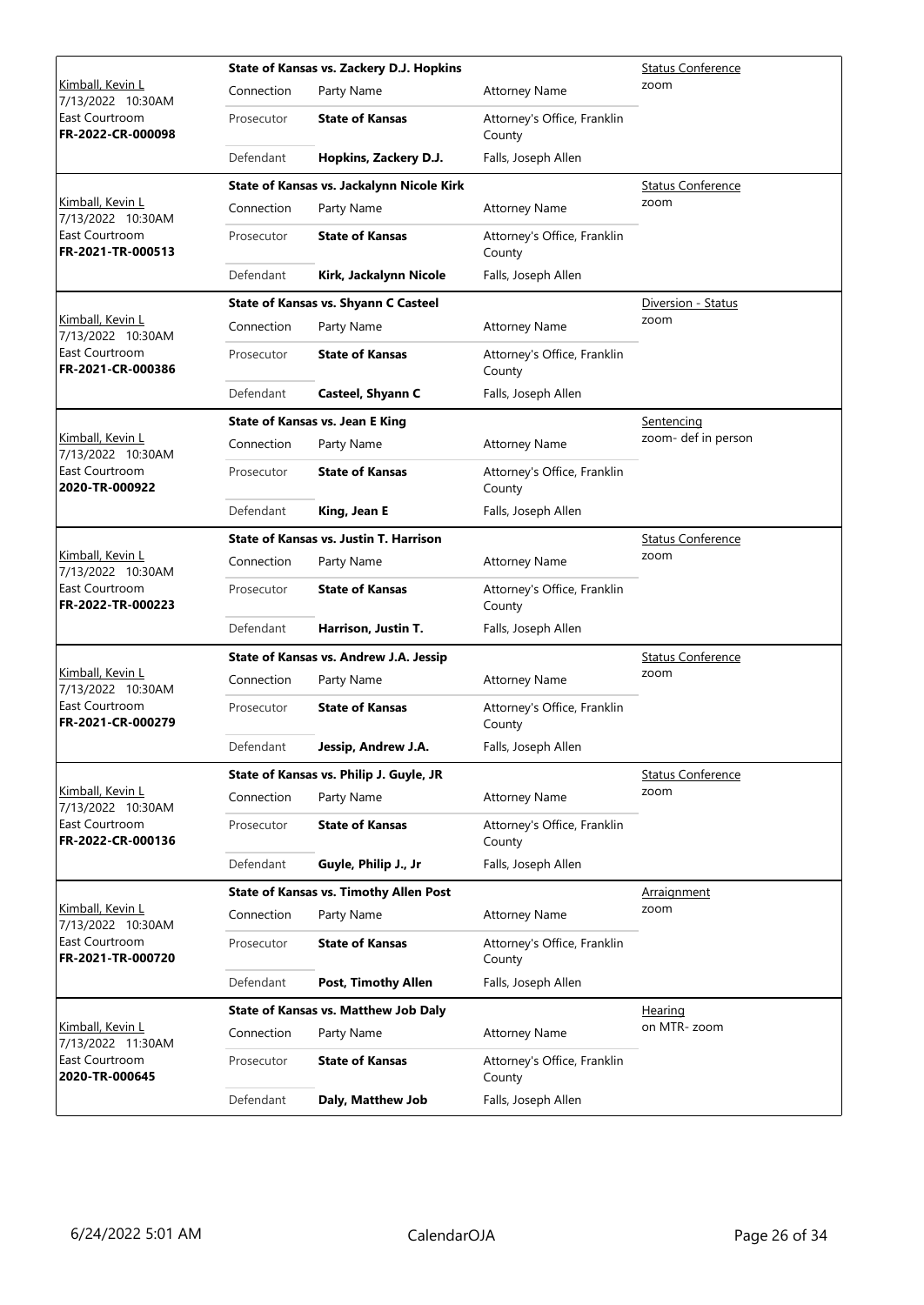|                                                         | In the Matter of Tyler Lee Thornton |                                                          |                                            | Disposition                    |
|---------------------------------------------------------|-------------------------------------|----------------------------------------------------------|--------------------------------------------|--------------------------------|
| <u>Kimball, Kevin L</u><br>7/13/2022 11:30AM            | Connection                          | Party Name                                               | <b>Attorney Name</b>                       | Zoom                           |
| East Courtroom<br>FR-2022-JV-000002                     | Prosecutor                          | <b>State of Kansas</b>                                   | Attorney's Office, Franklin<br>County      |                                |
|                                                         | Juvenile<br>Offender                | <b>Thornton, Tyler Lee</b>                               | Falls, Joseph Allen                        |                                |
|                                                         |                                     | State of Kansas vs. Jade T. Mendoza                      |                                            | <b>Status Conference</b>       |
| Kimball, Kevin L<br>7/13/2022 1:30PM                    | Connection                          | Party Name                                               | <b>Attorney Name</b>                       | In Person/ track with 22CR166  |
| East Courtroom<br>FR-2021-CR-000369                     | Prosecutor                          | <b>State of Kansas</b>                                   | Attorney's Office, Franklin<br>County      |                                |
|                                                         | Defendant                           | Mendoza, Jade T.                                         | Walker, William Christopher                |                                |
|                                                         |                                     | <b>State of Kansas vs. Jade T Mendoza</b>                |                                            | Preliminary Hearing (CR)       |
| <u>Kimball, Kevin L</u><br>7/13/2022 1:30PM             | Connection                          | Party Name                                               | <b>Attorney Name</b>                       | In person                      |
| East Courtroom<br>FR-2022-CR-000106                     | Prosecutor                          | <b>State of Kansas</b>                                   | Attorney's Office, Franklin<br>County      |                                |
|                                                         | Defendant                           | Mendoza, Jade T                                          | Walker, William Christopher                |                                |
|                                                         |                                     | State of Kansas vs. Jade T. Mendoza                      |                                            | <b>Status Conference</b>       |
| Kimball, Kevin L<br>7/13/2022 1:30PM                    | Connection                          | Party Name                                               | <b>Attorney Name</b>                       | In person / track with 22CR106 |
| East Courtroom<br>FR-2021-CR-000368                     | Prosecutor                          | <b>State of Kansas</b>                                   | Attorney's Office, Franklin<br>County      |                                |
|                                                         | Defendant                           | Mendoza, Jade T.                                         | Walker, William Christopher                |                                |
|                                                         | Sealed ********* Sealed *********   |                                                          |                                            | <u>First Appearance</u>        |
| <u>Kimball, Kevin L</u><br>7/14/2022 8:30AM             | Connection                          | Party Name                                               | <b>Attorney Name</b>                       | Zoom                           |
| East Courtroom<br>FR-2022-JC-000022                     | Child in Need<br>of Care            | <b>Sealed</b>                                            | Poe, Breanne Christine<br><b>Hendricks</b> |                                |
|                                                         | Petitioner                          | <b>Sealed</b>                                            | Attorney's Office, Franklin<br>County      |                                |
|                                                         | Guardian Ad<br>Litem                | <b>Sealed</b>                                            |                                            |                                |
|                                                         | Sealed ********* Sealed *********   |                                                          |                                            | Bench Trial                    |
| Kimball, Kevin L<br>7/14/2022 10:00AM                   | Connection                          | Party Name                                               | <b>Attorney Name</b>                       | in person                      |
| East Courtroom                                          | Dependent                           | <b>Sealed</b>                                            |                                            |                                |
| FR-2022-DM-000110                                       |                                     | <b>Sealed</b>                                            |                                            |                                |
|                                                         | Petitioner                          | <b>Sealed</b>                                            | Singleton, Kenzie                          |                                |
|                                                         | Respondent                          | <b>Sealed</b>                                            |                                            |                                |
|                                                         |                                     | In the Matter of Nevaeh Janet Lanice Miller              |                                            | <b>Status Conference</b>       |
| Kimball, Kevin L                                        | Connection                          | Party Name                                               | <b>Attorney Name</b>                       | Zoom                           |
| 7/14/2022 1:00PM<br>East Courtroom<br>FR-2022-JV-000008 | Prosecutor                          | <b>State of Kansas</b>                                   | Attorney's Office, Franklin<br>County      |                                |
|                                                         | Juvenile<br>Offender                | Miller, Nevaeh Janet Lanice Spangler, Jennifer Elizabeth |                                            |                                |
|                                                         |                                     | <b>State of Kansas vs. Dainon S. Qualls</b>              |                                            | <b>Bench Trial</b>             |
| <u>Kimball, Kevin L</u><br>7/14/2022 2:00PM             | Connection                          | Party Name                                               | <b>Attorney Name</b>                       | in person                      |
| East Courtroom<br>FR-2022-CR-000043                     | Prosecutor                          | <b>State of Kansas</b>                                   | Attorney's Office, Franklin<br>County      |                                |
|                                                         | Defendant                           | Qualls, Dainon S.                                        | Harris, Albert Fred, III                   |                                |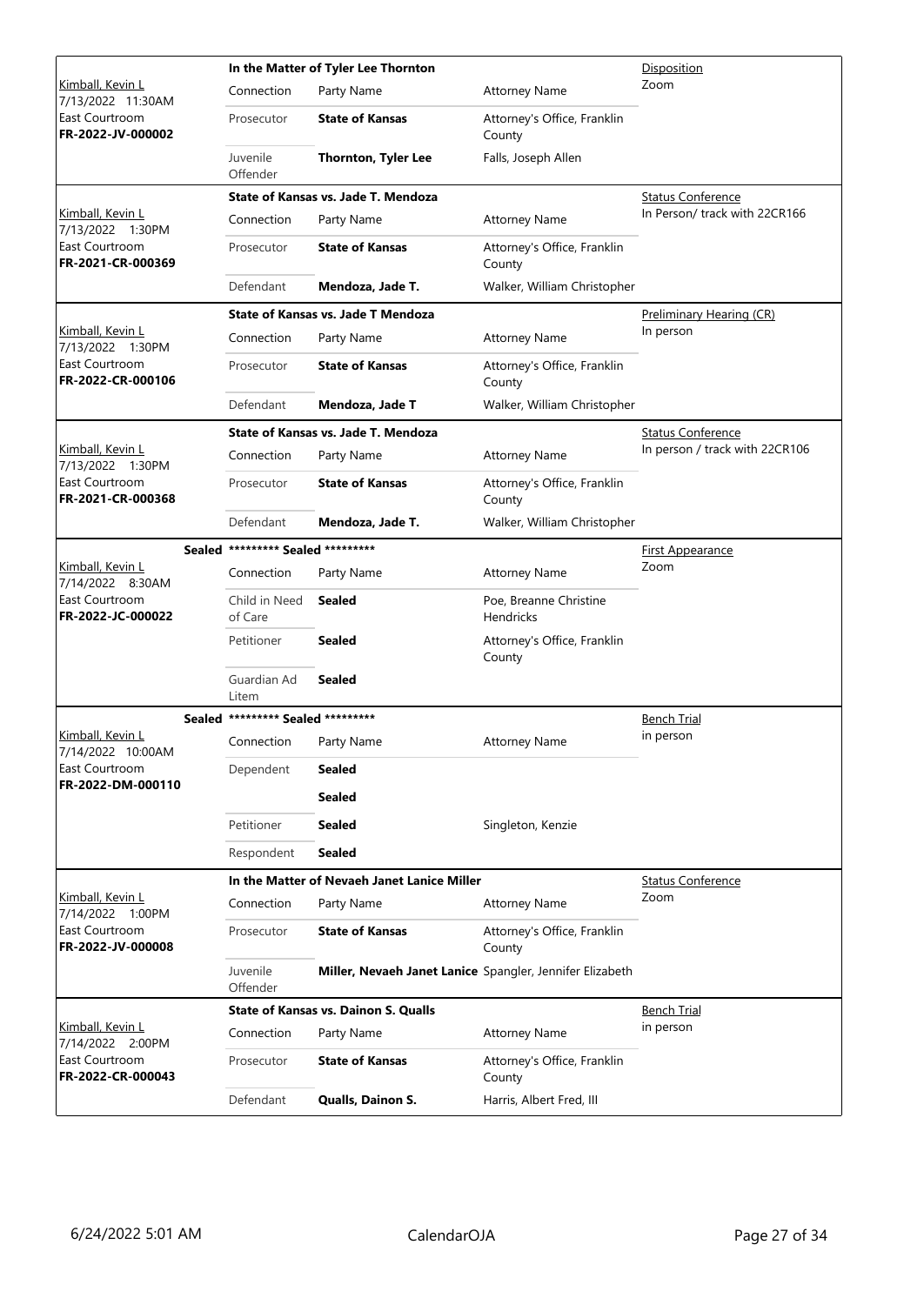|                                       | Sealed ********* Sealed ********* |                                                       | PFA/PFS Hearing                       |                          |
|---------------------------------------|-----------------------------------|-------------------------------------------------------|---------------------------------------|--------------------------|
| Kimball, Kevin L<br>7/18/2022 8:30AM  | Connection                        | Party Name                                            | <b>Attorney Name</b>                  | In Person                |
| East Courtroom                        | Petitioner                        | <b>Sealed</b>                                         |                                       |                          |
| FR-2022-DM-000151                     | Respondent                        | <b>Sealed</b>                                         |                                       |                          |
|                                       |                                   | State of Kansas vs. Caden A. Redifer                  |                                       | <b>Status Conference</b> |
| Kimball, Kevin L<br>7/18/2022 10:30AM | Connection                        | Party Name                                            | <b>Attorney Name</b>                  | zoom- possible waiver    |
| East Courtroom<br>FR-2021-CR-000282   | Prosecutor                        | <b>State of Kansas</b>                                | Attorney's Office, Franklin<br>County |                          |
|                                       | Defendant                         | Redifer, Caden A.                                     | Henderson, Courtney Taylor            |                          |
|                                       |                                   | <b>State of Kansas vs. Jeremy Ward</b>                |                                       | <b>Status Conference</b> |
| Kimball, Kevin L<br>7/18/2022 10:30AM | Connection                        | Party Name                                            | <b>Attorney Name</b>                  | zoom                     |
| East Courtroom<br>FR-2022-CR-000111   | Prosecutor                        | <b>State of Kansas</b>                                | Attorney's Office, Franklin<br>County |                          |
|                                       | Defendant                         | <b>Ward, Jeremy</b>                                   | Falls, Joseph Allen                   |                          |
|                                       |                                   | <b>State of Kansas vs. Nicholas Alexander Presson</b> |                                       | <b>Status Conference</b> |
| Kimball, Kevin L<br>7/18/2022 10:30AM | Connection                        | Party Name                                            | <b>Attorney Name</b>                  | zoom                     |
| East Courtroom<br>FR-2021-TR-000410   | Prosecutor                        | <b>State of Kansas</b>                                | Attorney's Office, Franklin<br>County |                          |
|                                       | Defendant                         | Presson, Nicholas<br><b>Alexander</b>                 | Grover, Mark Alan                     |                          |
|                                       |                                   | State of Kansas vs. Hanslee Dunn, III                 |                                       | <b>Status Conference</b> |
| Kimball, Kevin L<br>7/18/2022 10:30AM | Connection                        | Party Name                                            | <b>Attorney Name</b>                  | zoom                     |
| East Courtroom<br>FR-2021-CR-000319   | Prosecutor                        | <b>State of Kansas</b>                                | Attorney's Office, Franklin<br>County |                          |
|                                       | Defendant                         | Dunn, Hanslee, III                                    | Lewis, Mark D.                        |                          |
|                                       |                                   | State of Kansas vs. Julian Damacius Toledo            |                                       | <b>Status Conference</b> |
| Kimball, Kevin L<br>7/18/2022 10:30AM | Connection                        | Party Name                                            | <b>Attorney Name</b>                  | zoom                     |
| East Courtroom<br>FR-2022-TR-000127   | Prosecutor                        | <b>State of Kansas</b>                                | Attorney's Office, Franklin<br>County |                          |
|                                       | Defendant                         | <b>Toledo, Julian Damacius</b>                        | Page, Michael Gayle                   |                          |
|                                       |                                   | State of Kansas vs. Jimmy D Merriman                  |                                       | <b>Status Conference</b> |
| Kimball, Kevin L<br>7/18/2022 11:00AM | Connection                        | Party Name                                            | <b>Attorney Name</b>                  | diversion-zoom           |
| East Courtroom<br>FR-2021-CR-000304   | Prosecutor                        | <b>State of Kansas</b>                                | Attorney's Office, Franklin<br>County |                          |
|                                       | Defendant                         | Merriman, Jimmy D                                     | Walker, William Christopher           |                          |
|                                       |                                   | In the Matter of Justus Lane Bishop                   |                                       | <b>Status Conference</b> |
| Kimball, Kevin L<br>7/18/2022 11:45AM | Connection                        | Party Name                                            | <b>Attorney Name</b>                  | zoom                     |
| East Courtroom<br>FR-2021-JV-000020   | Prosecutor                        | <b>State of Kansas</b>                                | Attorney's Office, Franklin<br>County |                          |
|                                       | Juvenile<br>Offender              | <b>Bishop, Justus Lane</b>                            | Stein, Philip G.                      |                          |
|                                       |                                   | State of Kansas vs. Jeffrey E. Robinson               |                                       | <b>Status Conference</b> |
| Kimball, Kevin L<br>7/18/2022 11:45AM | Connection                        | Party Name                                            | <b>Attorney Name</b>                  | zoom                     |
| East Courtroom<br>FR-2021-CR-000288   | Prosecutor                        | <b>State of Kansas</b>                                | Attorney's Office, Franklin<br>County |                          |
|                                       | Defendant                         | Robinson, Jeffrey E.                                  | Stein, Philip G.                      |                          |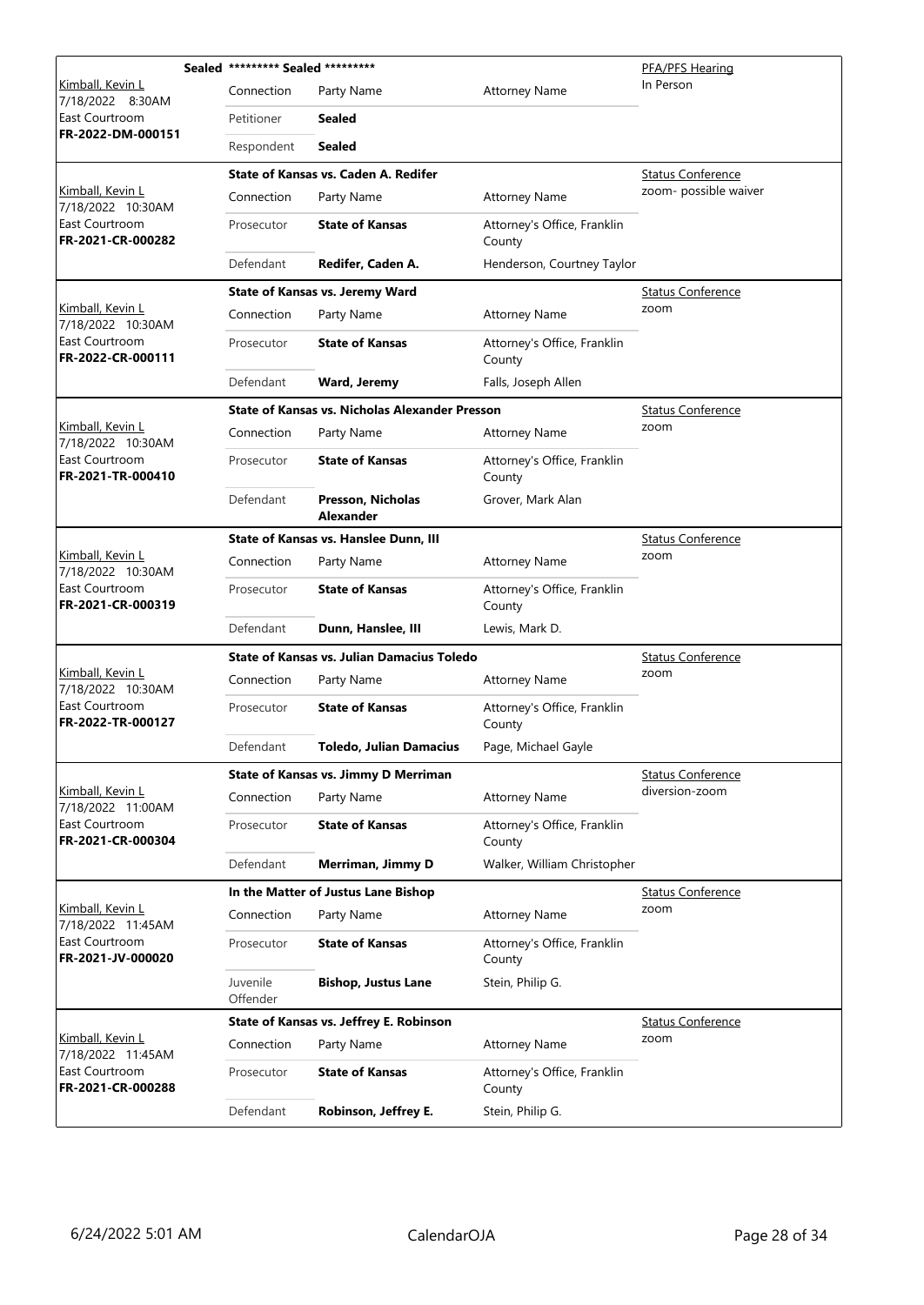|                                             |                                   | <b>State of Kansas vs. Dustin Benjamin</b>         | <b>Status Conference</b>              |                          |
|---------------------------------------------|-----------------------------------|----------------------------------------------------|---------------------------------------|--------------------------|
| Kimball, Kevin L<br>7/18/2022 1:00PM        | Connection                        | Party Name                                         | <b>Attorney Name</b>                  | Zoom / will hire         |
| East Courtroom<br>2020-CR-000159            | Prosecutor                        | <b>State of Kansas</b>                             | Attorney's Office, Franklin<br>County |                          |
|                                             | Defendant                         | <b>Benjamin, Dustin</b>                            |                                       |                          |
|                                             |                                   | <b>State of Kansas vs. Brandon Dwayne Davis</b>    |                                       | <b>Status Conference</b> |
| Kimball, Kevin L<br>7/18/2022 1:00PM        | Connection                        | Party Name                                         | <b>Attorney Name</b>                  | zoom- hire attorney?     |
| East Courtroom<br>FR-2022-TR-000182         | Prosecutor                        | <b>State of Kansas</b>                             | Attorney's Office, Franklin<br>County |                          |
|                                             | Defendant                         | Davis, Brandon Dwayne                              | Pro Se                                |                          |
|                                             | Sealed ********* Sealed ********* |                                                    |                                       | <b>Bench Trial</b>       |
| Kimball, Kevin L<br>7/18/2022 2:00PM        | Connection                        | Party Name                                         | <b>Attorney Name</b>                  | In person                |
| East Courtroom<br>FR-2022-DM-000127         | Petitioner                        | <b>Sealed</b>                                      | VanHoutan, Darby                      |                          |
|                                             | Respondent                        | <b>Sealed</b>                                      |                                       |                          |
|                                             |                                   | State of Kansas vs. Dyllan James Vance             |                                       | <u>Arraignment</u>       |
| Kimball, Kevin L<br>7/20/2022 8:30AM        | Connection                        | Party Name                                         | <b>Attorney Name</b>                  | In Person Bond           |
| East Courtroom<br>FR-2022-TR-000262         | Prosecutor                        | <b>State of Kansas</b>                             | Attorney's Office, Franklin<br>County |                          |
|                                             | Defendant                         | Vance, Dyllan James                                |                                       |                          |
|                                             |                                   | <b>State of Kansas vs. Scott Michael Ross</b>      | Motion                                |                          |
| Kimball, Kevin L<br>7/20/2022 8:30AM        | Connection                        | Party Name                                         | <b>Attorney Name</b>                  | to Resume                |
| East Courtroom<br>2020-TR-000848            | Prosecutor                        | <b>State of Kansas</b>                             | Attorney's Office, Franklin<br>County |                          |
|                                             | Defendant                         | <b>Ross, Scott Michael</b>                         | Boyd, John Arthur                     |                          |
|                                             |                                   | State of Kansas vs. Robert K.J.D Aicher            | <b>Status Conference</b>              |                          |
| <u>Kimball, Kevin L</u><br>7/20/2022 9:30AM | Connection                        | Party Name                                         | <b>Attorney Name</b>                  | zoom                     |
| East Courtroom<br>FR-2022-CR-000090         | Prosecutor                        | <b>State of Kansas</b>                             | Attorney's Office, Franklin<br>County |                          |
|                                             | Defendant                         | Aicher, Robert K.J.D                               | Harris, Albert Fred, III              |                          |
|                                             |                                   | <b>State of Kansas vs. Gregorio Chavez</b>         |                                       | <b>Status Conference</b> |
| Kimball, Kevin L<br>7/20/2022 9:31AM        | Connection                        | Party Name                                         | <b>Attorney Name</b>                  | zoom-MTR                 |
| East Courtroom<br>2020-CR-000328            | Prosecutor                        | <b>State of Kansas</b>                             | Attorney's Office, Franklin<br>County |                          |
|                                             | Defendant                         | Chavez, Gregorio                                   | Trevino, David Pena                   |                          |
|                                             |                                   | State of Kansas vs. Gregorio Barajas Chavez        |                                       | <b>Status Conference</b> |
| Kimball, Kevin L<br>7/20/2022 9:31AM        | Connection                        | Party Name                                         | <b>Attorney Name</b>                  | zoom                     |
| East Courtroom<br>FR-2022-TR-000179         | Prosecutor                        | <b>State of Kansas</b>                             | Attorney's Office, Franklin<br>County |                          |
|                                             | Defendant                         | <b>Chavez, Gregorio Barajas</b>                    | Harris, Albert Fred, III              |                          |
|                                             |                                   | <b>State of Kansas vs. Gregorio Barajas Chavez</b> |                                       | <b>Status Conference</b> |
| Kimball, Kevin L<br>7/20/2022 9:31AM        | Connection                        | Party Name                                         | <b>Attorney Name</b>                  | <b>ZOOM</b>              |
| East Courtroom<br>FR-2022-TR-000146         | Prosecutor                        | <b>State of Kansas</b>                             | Attorney's Office, Franklin<br>County |                          |
|                                             | Defendant                         | <b>Chavez, Gregorio Barajas</b>                    |                                       |                          |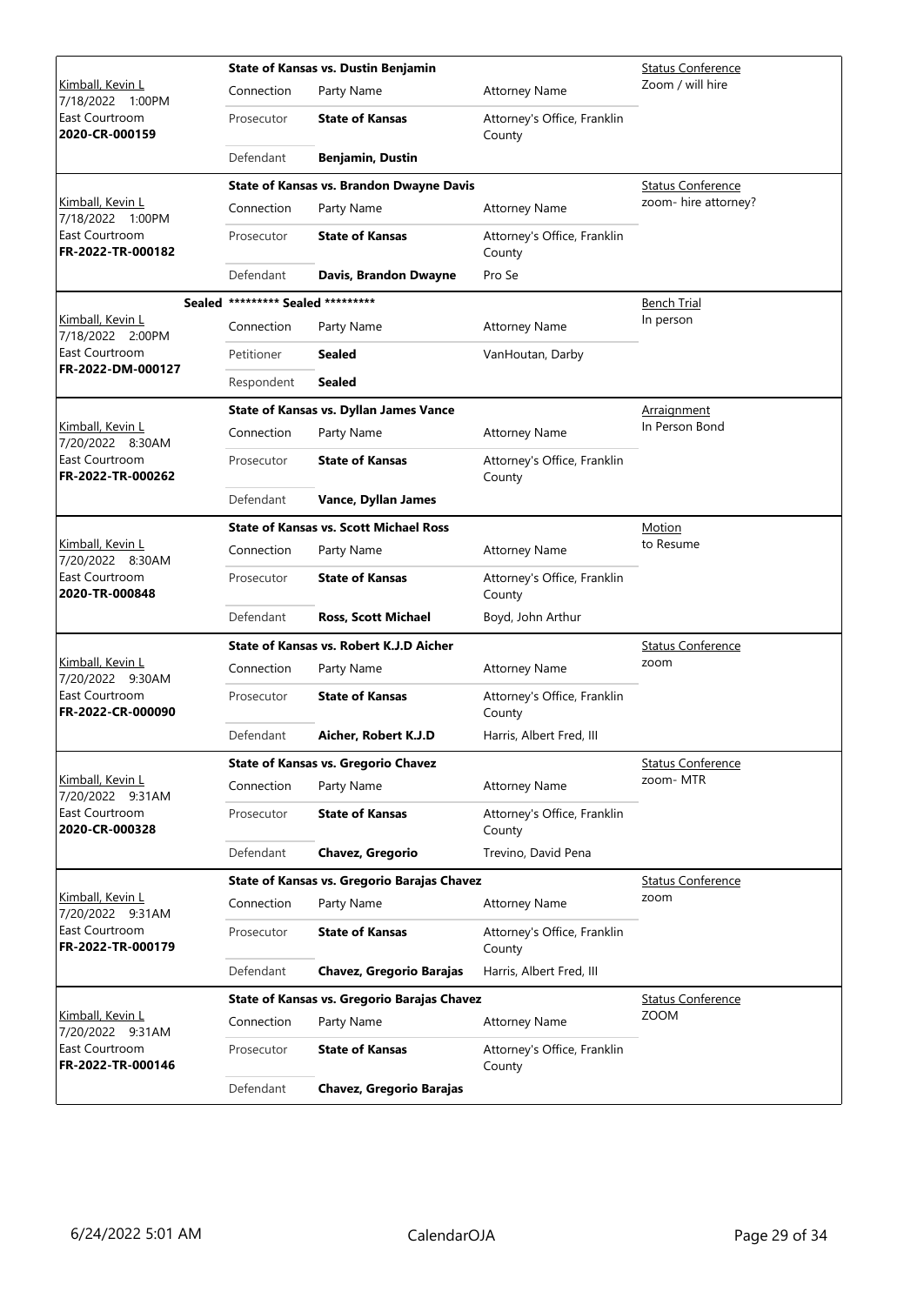|                                       |            |                                   | <b>State of Kansas vs. Alicia Stofko</b>       | Probation - Violation                 |                            |
|---------------------------------------|------------|-----------------------------------|------------------------------------------------|---------------------------------------|----------------------------|
| Kimball, Kevin L<br>7/20/2022 10:30AM |            | Connection                        | Party Name                                     | <b>Attorney Name</b>                  | Zoom / Hearing             |
| East Courtroom<br>2020-CR-000239      |            | Prosecutor                        | <b>State of Kansas</b>                         | Attorney's Office, Franklin<br>County |                            |
|                                       |            | Defendant                         | Stofko, Alicia                                 | Falls, Joseph Allen                   |                            |
|                                       |            |                                   | <b>State of Kansas vs. Shelby J Guyett</b>     |                                       | <b>Status Conference</b>   |
| Kimball, Kevin L<br>7/20/2022 10:30AM |            | Connection                        | Party Name                                     | <b>Attorney Name</b>                  | zoom                       |
| East Courtroom<br>FR-2022-CR-000089   | Prosecutor | <b>State of Kansas</b>            | Attorney's Office, Franklin<br>County          |                                       |                            |
|                                       |            | Defendant                         | <b>Guyett, Shelby J</b>                        | VanHoutan, Darby                      |                            |
|                                       |            |                                   | <b>State of Kansas vs. Seth D Roberts</b>      |                                       | <b>Status Conference</b>   |
| Kimball, Kevin L<br>7/20/2022 10:30AM |            | Connection                        | Party Name                                     | <b>Attorney Name</b>                  | zoom                       |
| East Courtroom<br>FR-2021-CR-000385   |            | Prosecutor                        | <b>State of Kansas</b>                         | Attorney's Office, Franklin<br>County |                            |
|                                       |            | Defendant                         | Roberts, Seth D                                | VanHoutan, Darby                      |                            |
|                                       |            |                                   | <b>State of Kansas vs. Kathy Schlax</b>        |                                       | <b>Status Conference</b>   |
| Kimball, Kevin L<br>7/20/2022 10:30AM |            | Connection                        | Party Name                                     | <b>Attorney Name</b>                  | zoom                       |
| East Courtroom<br>FR-2022-CR-000066   |            | Prosecutor                        | <b>State of Kansas</b>                         | Attorney's Office, Franklin<br>County |                            |
|                                       |            | Defendant                         | Schlax, Kathy                                  | VanHoutan, Darby                      |                            |
|                                       |            |                                   | <b>State of Kansas vs. Paeden Scott Harley</b> |                                       | Hearing                    |
| Kimball, Kevin L<br>7/20/2022 11:30AM |            | Connection                        | Party Name                                     | <b>Attorney Name</b>                  | on MTR-zoom                |
| East Courtroom<br>2018-CR-000208      |            | Prosecutor                        | <b>State of Kansas</b>                         | Attorney's Office, Franklin<br>County |                            |
|                                       |            | Defendant                         | Harley, Paeden S                               | VanHoutan, Darby                      |                            |
|                                       |            |                                   | <b>State of Kansas vs. Paeden Scott Harley</b> |                                       | Hearing                    |
| Kimball, Kevin L<br>7/20/2022 11:30AM |            | Connection                        | Party Name                                     | <b>Attorney Name</b>                  | on MTR-zoom                |
| East Courtroom<br>2019-CR-000515      |            | Prosecutor                        | <b>State of Kansas</b>                         | Attorney's Office, Franklin<br>County |                            |
|                                       |            | Defendant                         | Harley, Paeden S                               | VanHoutan, Darby                      |                            |
|                                       |            | Sealed ********* Sealed ********* |                                                |                                       | Post-Termination Review    |
| Kimball, Kevin L<br>7/21/2022 9:30AM  |            | Connection                        | Party Name                                     | <b>Attorney Name</b>                  | Zoom / PTPH (3) by 1.20.23 |
| East Courtroom<br>2020-JC-000027      |            | Child in Need<br>of Care          | <b>Sealed</b>                                  | Vignery, Tonya Renea                  |                            |
|                                       |            | Petitioner                        | <b>Sealed</b>                                  | Attorney's Office, Franklin<br>County |                            |
|                                       |            | Guardian Ad<br>Litem              | <b>Sealed</b>                                  |                                       |                            |
|                                       |            | Sealed ********* Sealed ********* |                                                |                                       | <b>Review Hearing</b>      |
| Kimball, Kevin L<br>7/21/2022 9:45AM  |            | Connection                        | Party Name                                     | <b>Attorney Name</b>                  | Zoom                       |
| East Courtroom<br>2020-JC-000032      |            | Child in Need<br>of Care          | <b>Sealed</b>                                  | Falls, Joseph Allen                   |                            |
|                                       |            | Other Party                       | <b>Sealed</b>                                  |                                       |                            |
|                                       |            |                                   | <b>Sealed</b>                                  |                                       |                            |
|                                       |            |                                   | <b>Sealed</b>                                  |                                       |                            |
|                                       |            | Petitioner                        | <b>Sealed</b>                                  | Attorney's Office, Franklin<br>County |                            |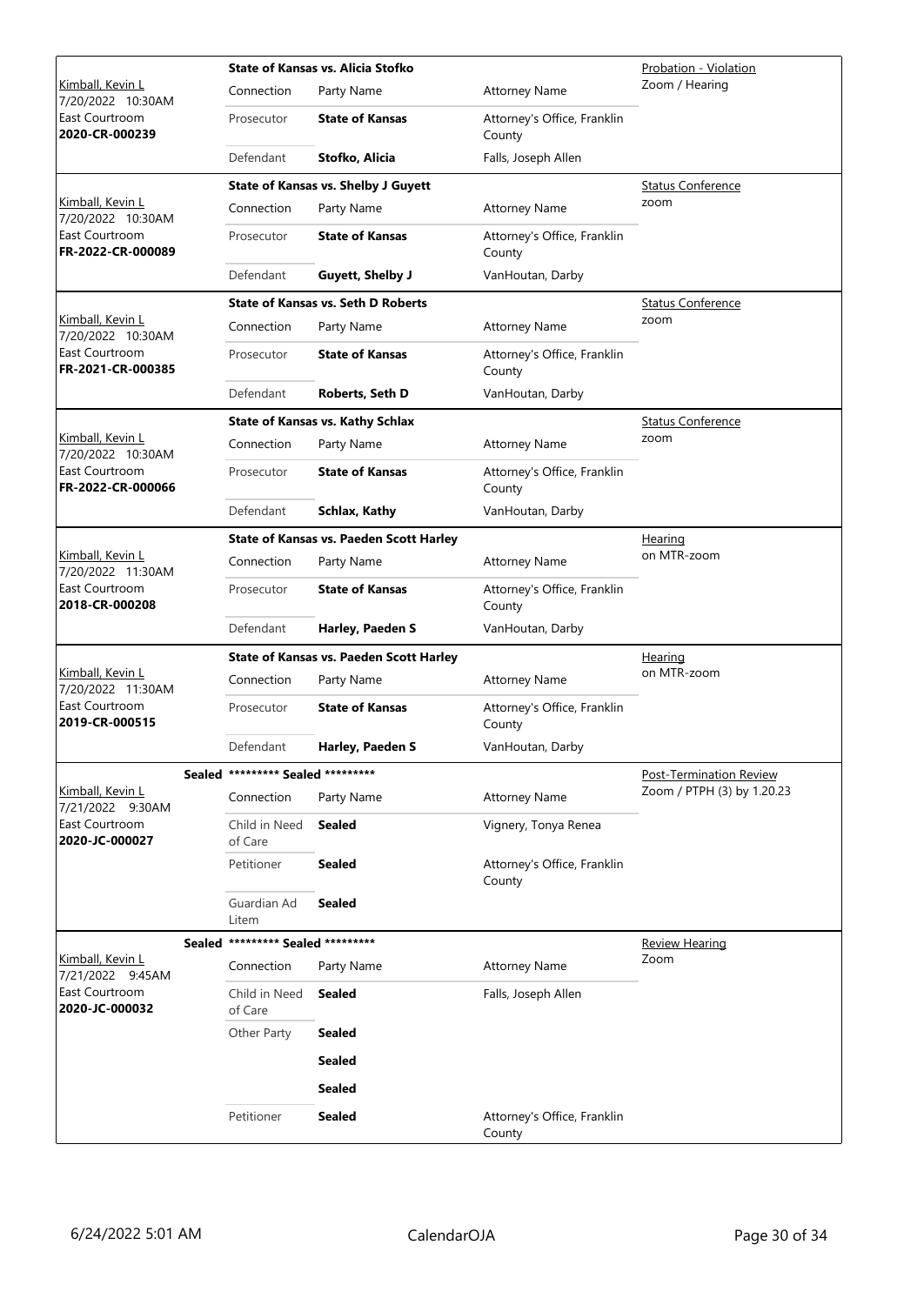|                                       | Sealed ********* Sealed ********* |               |                                            | Permanency - 1                 |
|---------------------------------------|-----------------------------------|---------------|--------------------------------------------|--------------------------------|
| Kimball, Kevin L<br>7/21/2022 10:00AM | Connection                        | Party Name    | <b>Attorney Name</b>                       | Zoom                           |
| East Courtroom<br>FR-2021-JC-000037   | Child in Need<br>of Care          | Sealed        | Barr, Theresa Lynn                         |                                |
|                                       | Petitioner                        | <b>Sealed</b> | Attorney's Office, Franklin<br>County      |                                |
|                                       | Guardian Ad<br>Litem              | <b>Sealed</b> |                                            |                                |
|                                       | Sealed ********* Sealed ********* |               |                                            | <b>Post-Termination Review</b> |
| Kimball, Kevin L<br>7/21/2022 10:15AM | Connection                        | Party Name    | <b>Attorney Name</b>                       | Zoom                           |
| East Courtroom<br>FR-2021-JC-000002   | Child in Need<br>of Care          | <b>Sealed</b> | Poe, Breanne Christine<br>Hendricks        |                                |
|                                       | Petitioner                        | <b>Sealed</b> | Attorney's Office, Franklin<br>County      |                                |
|                                       | Guardian Ad                       | <b>Sealed</b> |                                            |                                |
|                                       | Litem                             | <b>Sealed</b> |                                            |                                |
|                                       | Sealed ********* Sealed ********* |               |                                            | <b>Post-Termination Review</b> |
| Kimball, Kevin L<br>7/21/2022 10:15AM | Connection                        | Party Name    | <b>Attorney Name</b>                       | Zoom                           |
| East Courtroom<br>FR-2021-JC-000003   | Child in Need<br>of Care          | <b>Sealed</b> | Poe, Breanne Christine<br><b>Hendricks</b> |                                |
|                                       | Petitioner                        | <b>Sealed</b> | Attorney's Office, Franklin<br>County      |                                |
|                                       | Guardian Ad                       | <b>Sealed</b> |                                            |                                |
|                                       | Litem                             | <b>Sealed</b> |                                            |                                |
|                                       | Sealed ********* Sealed ********* |               |                                            | <b>Post-Termination Review</b> |
| Kimball, Kevin L<br>7/21/2022 10:15AM | Connection                        | Party Name    | <b>Attorney Name</b>                       | Zoom                           |
| East Courtroom<br>FR-2021-JC-000004   | Child in Need<br>of Care          | <b>Sealed</b> | Poe, Breanne Christine<br>Hendricks        |                                |
|                                       | Petitioner                        | <b>Sealed</b> | Attorney's Office, Franklin<br>County      |                                |
|                                       | Guardian Ad                       | <b>Sealed</b> |                                            |                                |
|                                       | Litem                             | <b>Sealed</b> |                                            |                                |
|                                       | Sealed ********* Sealed ********* |               |                                            | Permanency - 2                 |
| Kimball, Kevin L<br>7/21/2022 10:25AM | Connection                        | Party Name    | <b>Attorney Name</b>                       | Zoom                           |
| East Courtroom<br>2019-JC-000054      | Child in Need<br>of Care          | <b>Sealed</b> | Vignery, Tonya Renea                       |                                |
|                                       | Other Party                       | <b>Sealed</b> |                                            |                                |
|                                       |                                   | <b>Sealed</b> |                                            |                                |
|                                       |                                   | <b>Sealed</b> |                                            |                                |
|                                       | Petitioner                        | <b>Sealed</b> | Attorney's Office, Franklin<br>County      |                                |
|                                       | Guardian Ad<br>Litem              | <b>Sealed</b> |                                            |                                |
|                                       | Sealed ********* Sealed ********* |               |                                            | Hearing                        |
| Kimball, Kevin L<br>7/21/2022 10:45AM | Connection                        | Party Name    | <b>Attorney Name</b>                       | IN PERSON / School plan        |
| East Courtroom<br>FR-2021-JC-000051   | Child in Need<br>of Care          | Sealed        | Poe, Breanne Christine<br>Hendricks        |                                |
|                                       | Petitioner                        | <b>Sealed</b> | Attorney's Office, Franklin<br>County      |                                |
|                                       | Guardian Ad                       | <b>Sealed</b> |                                            |                                |
|                                       | Litem                             | <b>Sealed</b> |                                            |                                |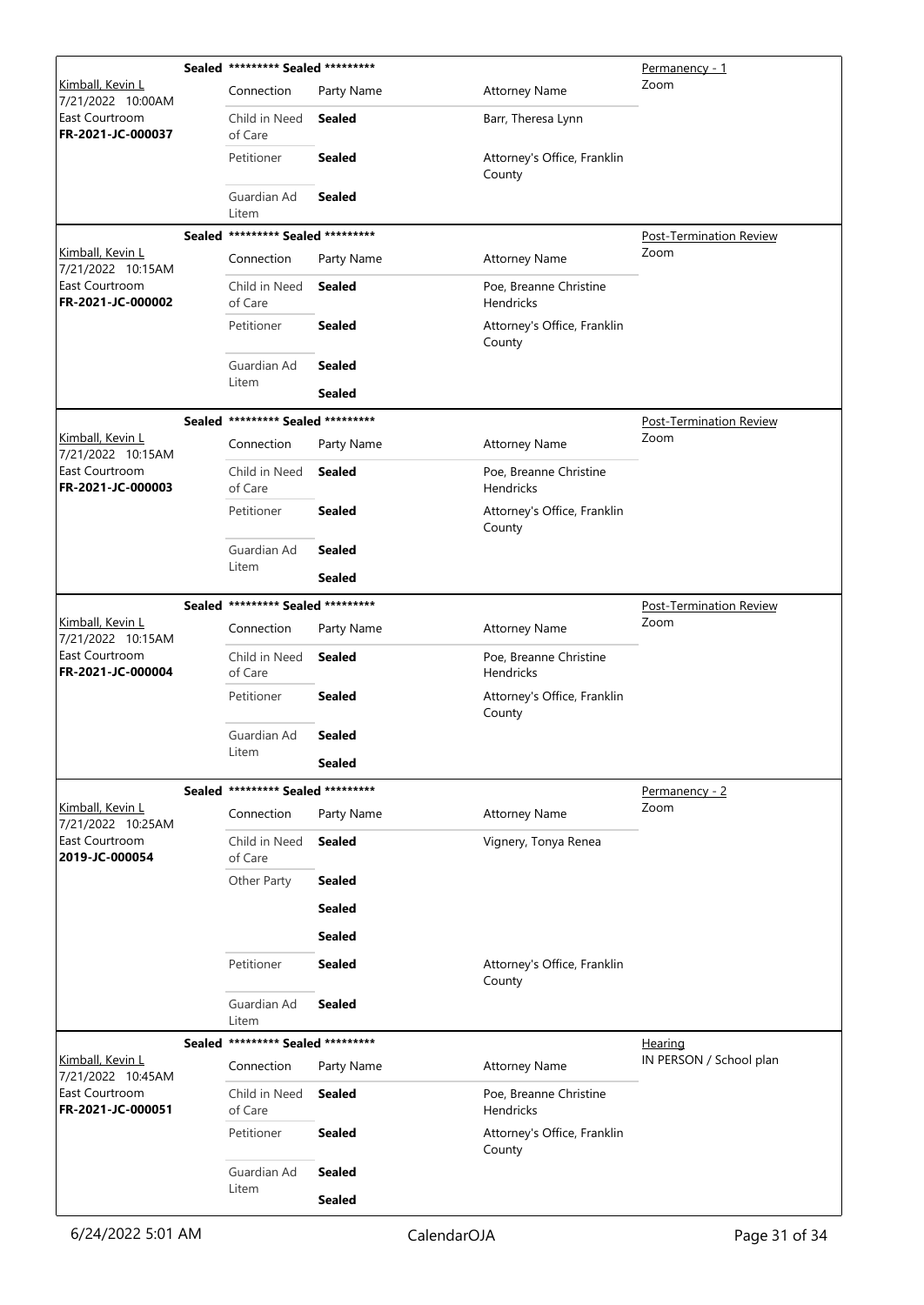|                                                                             |                                       | State of Kansas vs. Deborah C. Billups          | <b>Status Conference</b>              |                                                      |
|-----------------------------------------------------------------------------|---------------------------------------|-------------------------------------------------|---------------------------------------|------------------------------------------------------|
| <u>Kimball, Kevin L</u><br>7/21/2022 1:00PM                                 | Connection                            | Party Name                                      | <b>Attorney Name</b>                  | Zoom                                                 |
| East Courtroom<br>FR-2022-CR-000062                                         | Prosecutor                            | <b>State of Kansas</b>                          | Attorney's Office, Franklin<br>County |                                                      |
|                                                                             | Defendant                             | Billups, Deborah C.                             | Vignery, Tonya Renea                  |                                                      |
|                                                                             |                                       | In the Matter of Jonathan Wayne Smith           |                                       | <b>Status Conference</b>                             |
| Kimball, Kevin L<br>7/21/2022 1:00PM<br>East Courtroom<br>FR-2022-JV-000019 | Connection                            | Party Name                                      | <b>Attorney Name</b>                  | Zoom                                                 |
|                                                                             | Prosecutor                            | <b>State of Kansas</b>                          | Attorney's Office, Franklin<br>County |                                                      |
|                                                                             | Juvenile<br>Offender                  | Smith, Jonathan Wayne                           | Polsley, Kathryn S.                   |                                                      |
|                                                                             |                                       | State of Kansas vs. Ronald Criqui               |                                       | <b>Status Conference</b>                             |
| Kimball, Kevin L<br>7/21/2022 1:00PM                                        | Connection                            | Party Name                                      | <b>Attorney Name</b>                  | Zoom / con't from 6.16                               |
| East Courtroom<br>2019-CR-000493                                            | Prosecutor                            | <b>State of Kansas</b>                          | Attorney's Office, Franklin<br>County |                                                      |
|                                                                             | Defendant                             | Criqui, Ronald                                  | Vignery, Tonya Renea                  |                                                      |
|                                                                             |                                       | State of Kansas vs. Lindsay M Whaley            |                                       | Hearing                                              |
| Kimball, Kevin L<br>7/21/2022 1:15PM                                        | Connection                            | Party Name                                      | <b>Attorney Name</b>                  | Zoom / on Motion to Revoke<br>Unsupervised Probation |
| East Courtroom<br>FR-2020-CR-000420                                         | Prosecutor                            | <b>State of Kansas</b>                          | Attorney's Office, Franklin<br>County |                                                      |
|                                                                             | Defendant                             | <b>Whaley, Lindsay M</b>                        | Polsley, Kathryn S.                   |                                                      |
|                                                                             | <b>State of Kansas vs. Eric Crump</b> |                                                 | <b>Hearing</b>                        |                                                      |
|                                                                             |                                       |                                                 |                                       |                                                      |
| <u>Kimball, Kevin L</u>                                                     | Connection                            | Party Name                                      | <b>Attorney Name</b>                  | Zoom / Motion to Resume                              |
| 7/21/2022 1:30PM<br>East Courtroom<br>2020-CR-000360                        | Prosecutor                            | <b>State of Kansas</b>                          | Attorney's Office, Franklin<br>County |                                                      |
|                                                                             | Defendant                             | Crump, Eric                                     | Vignery, Tonya Renea                  |                                                      |
|                                                                             |                                       | In the Matter of Combiano Adame Guadalupe Marez |                                       | First Appearance                                     |
| Kimball, Kevin L                                                            | Connection                            | Party Name                                      | <b>Attorney Name</b>                  | with attorney / Zoom                                 |
| 7/21/2022 1:40PM<br>East Courtroom<br>FR-2021-JV-000024                     | Prosecutor                            | <b>State of Kansas</b>                          | Attorney's Office, Franklin<br>County |                                                      |
|                                                                             | Juvenile<br>Offender                  | Marez, Combiano Adame<br>Guadalupe              | Polsley, Kathryn S.                   |                                                      |
|                                                                             | Sealed ********* Sealed *********     |                                                 |                                       | Adjudication and Disposition                         |
| Kimball, Kevin L                                                            | Connection                            | Party Name                                      | <b>Attorney Name</b>                  | Zoom                                                 |
| 7/21/2022 2:00PM<br>East Courtroom<br>FR-2021-JC-000046                     | Child in Need<br>of Care              | <b>Sealed</b>                                   | Falls, Joseph Allen                   |                                                      |
|                                                                             | Petitioner                            | <b>Sealed</b>                                   | Attorney's Office, Franklin<br>County |                                                      |
|                                                                             | Guardian Ad                           | <b>Sealed</b>                                   |                                       |                                                      |
|                                                                             | Litem                                 | <b>Sealed</b>                                   |                                       |                                                      |
|                                                                             |                                       | <b>Sealed</b>                                   |                                       |                                                      |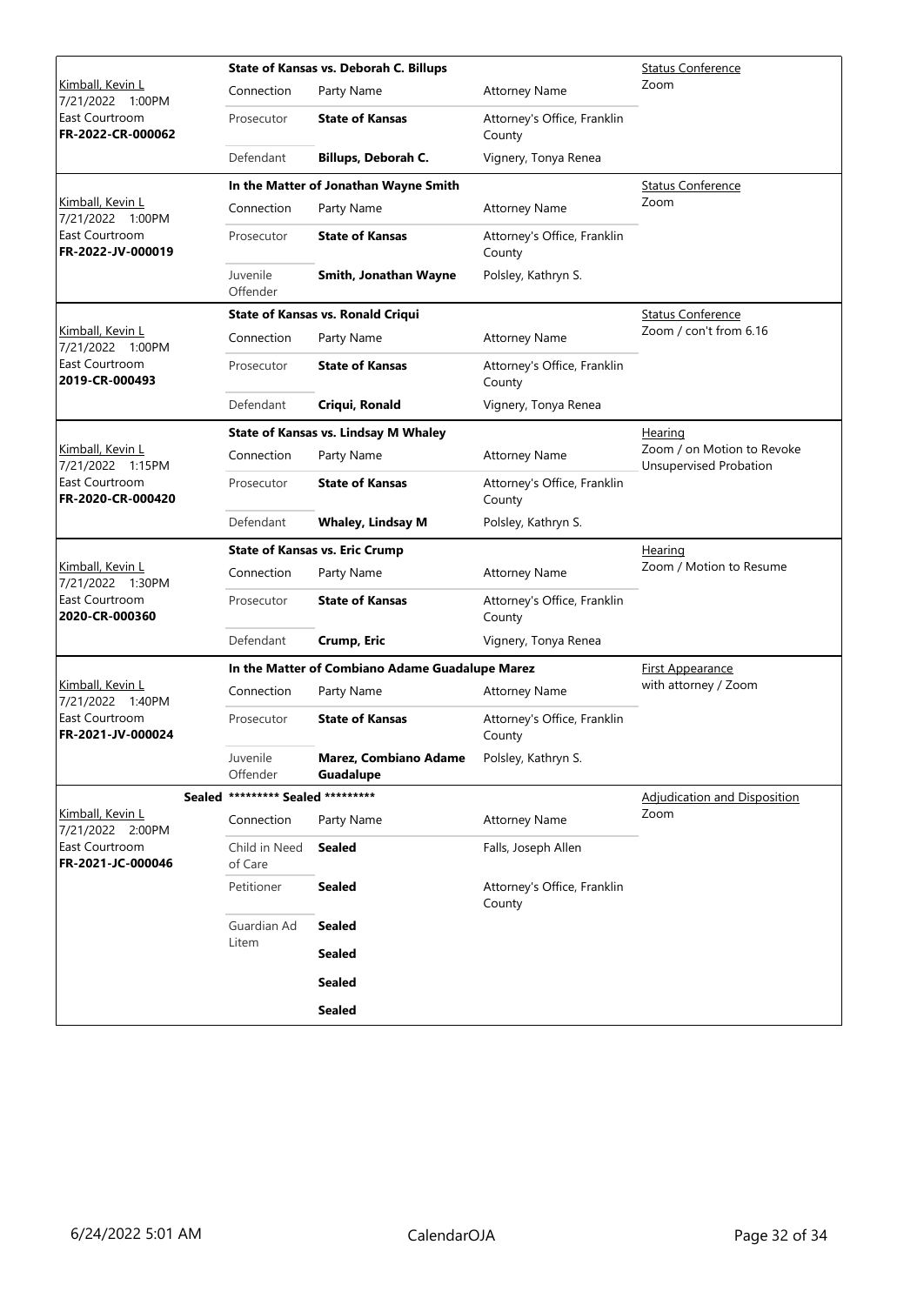|                                                                             | Sealed ********* Sealed ********* |                                                                 |                                       | Adjudication and Disposition |
|-----------------------------------------------------------------------------|-----------------------------------|-----------------------------------------------------------------|---------------------------------------|------------------------------|
| Kimball, Kevin L<br>7/21/2022 2:00PM                                        | Connection                        | Party Name                                                      | <b>Attorney Name</b>                  | Zoom                         |
| East Courtroom<br>FR-2021-JC-000047                                         | Child in Need<br>of Care          | Sealed                                                          | Falls, Joseph Allen                   |                              |
|                                                                             | Petitioner                        | <b>Sealed</b>                                                   | Attorney's Office, Franklin<br>County |                              |
|                                                                             | Guardian Ad                       | <b>Sealed</b>                                                   |                                       |                              |
|                                                                             | Litem                             | <b>Sealed</b>                                                   |                                       |                              |
|                                                                             |                                   | <b>Sealed</b>                                                   |                                       |                              |
|                                                                             |                                   | Wade Mace dba MBT & Waste vs. Angela Loder                      |                                       | <b>Answer Hearing</b>        |
| Kimball, Kevin L<br>7/22/2022 8:30AM                                        | Connection                        | Party Name                                                      | <b>Attorney Name</b>                  | In Person<br>(T&M)           |
| East Courtroom<br>FR-2022-LM-000128                                         | Plaintiff                         | Wade Mace dba MBT &<br>Waste                                    | Fanning, Gary L., Jr                  |                              |
|                                                                             | Defendant                         | Loder, Angela                                                   |                                       |                              |
|                                                                             |                                   | Cash Link USA, LLC dba Cash Link USA vs. Sara Meyerkorth        |                                       | Answer Hearing               |
| Kimball, Kevin L<br>7/22/2022 8:30AM                                        | Connection                        | Party Name                                                      | <b>Attorney Name</b>                  | In Person<br>(T&M)           |
| East Courtroom<br>FR-2022-LM-000130                                         | Plaintiff                         | Cash Link USA, LLC dba<br><b>Cash Link USA</b>                  | Walterbach, Scott F.                  |                              |
|                                                                             | Defendant                         | Meyerkorth, Sara                                                |                                       |                              |
|                                                                             |                                   | Portfolio Recovery Associates, LLC vs. EDITH OAKMAN             |                                       | <b>Answer Hearing</b>        |
| Kimball, Kevin L<br>7/22/2022 8:30AM<br>East Courtroom<br>FR-2022-LM-000132 | Connection                        | Party Name                                                      | <b>Attorney Name</b>                  | In Person                    |
|                                                                             | <b>Plaintiff</b>                  | <b>Portfolio Recovery</b><br><b>Associates, LLC</b>             | Hays, Jennifer Renee                  |                              |
|                                                                             | Defendant                         | OAKMAN, EDITH                                                   |                                       |                              |
|                                                                             |                                   | Ottawa Anesthesia, LLC vs. Mark Foltz, et al                    | <b>Answer Hearing</b>                 |                              |
| Kimball, Kevin L<br>7/22/2022 8:30AM                                        | Connection                        | Party Name                                                      | <b>Attorney Name</b>                  | In Person                    |
| East Courtroom<br>FR-2022-LM-000110                                         | Plaintiff                         | <b>Ottawa Anesthesia, LLC</b>                                   | Fanning, Gary L., Jr                  |                              |
|                                                                             | Defendant                         | Foltz, Mark                                                     |                                       |                              |
|                                                                             |                                   | <b>Foltz, Rachele</b>                                           |                                       |                              |
|                                                                             |                                   | <b>Discover Bank vs. KATHY E KURTZ</b>                          |                                       | <b>Answer Hearing</b>        |
| Kimball, Kevin L<br>7/22/2022 8:30AM                                        | Connection                        | Party Name                                                      | <b>Attorney Name</b>                  | In Person                    |
| East Courtroom<br>FR-2022-LM-000118                                         | <b>Plaintiff</b>                  | <b>Discover Bank</b>                                            | Westberg, Joshua Ryan                 |                              |
|                                                                             | Defendant                         | <b>KURTZ, KATHY E</b>                                           |                                       |                              |
|                                                                             |                                   | Ottawa Family Physicians Chtd. vs. Amy L Nicholson Moore, et al |                                       | <b>Answer Hearing</b>        |
| Kimball, Kevin L<br>7/22/2022 8:30AM                                        | Connection                        | Party Name                                                      | <b>Attorney Name</b>                  | In Person                    |
| East Courtroom<br>FR-2022-LM-000138                                         | Plaintiff                         | <b>Ottawa Family Physicians</b><br>Chtd.                        | Kuhns, Allison D.                     |                              |
|                                                                             | Defendant                         | Nicholson Moore, Amy L                                          |                                       |                              |
|                                                                             |                                   | Nicholson Moore, Heather<br>D                                   |                                       |                              |
|                                                                             |                                   | Ottawa Family Physicians Chtd. vs. Noble P Gould, et al         |                                       | <b>Answer Hearing</b>        |
| Kimball, Kevin L<br>7/22/2022 8:30AM                                        | Connection                        | Party Name                                                      | <b>Attorney Name</b>                  | In Person                    |
| East Courtroom<br>FR-2022-LM-000139                                         | Plaintiff                         | <b>Ottawa Family Physicians</b><br>Chtd.                        | Kuhns, Allison D.                     |                              |
|                                                                             | Defendant                         | Gould, Noble P                                                  |                                       |                              |
|                                                                             |                                   | Gould, Ellen                                                    |                                       |                              |